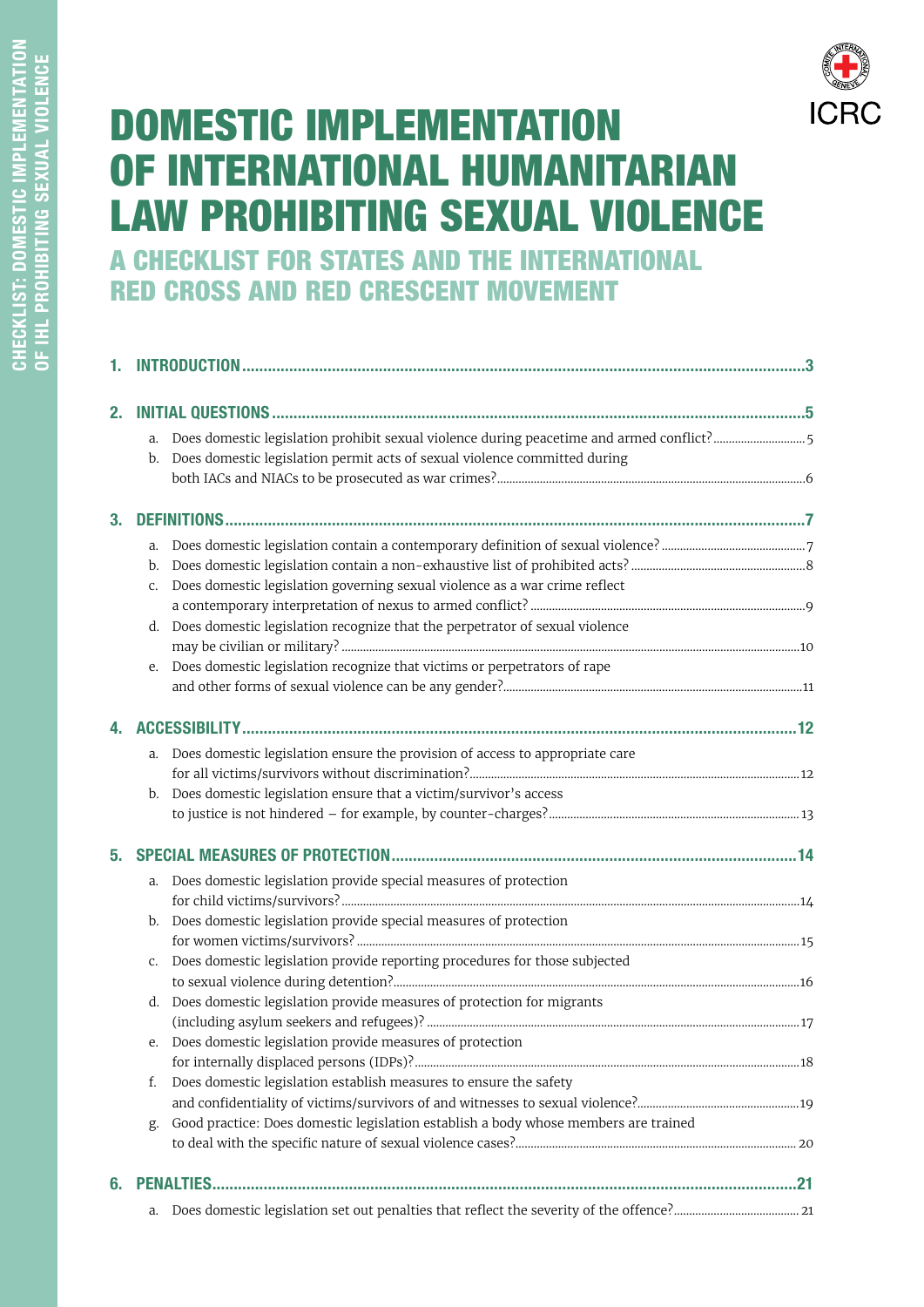| 7. |             |                                                                             |  |
|----|-------------|-----------------------------------------------------------------------------|--|
|    | a.          | Does domestic legislation provide remedies for all victims/survivors        |  |
|    |             |                                                                             |  |
|    |             |                                                                             |  |
| 8. |             |                                                                             |  |
|    | $a_{\cdot}$ | Does domestic legislation contain mandatory reporting procedures            |  |
|    |             |                                                                             |  |
|    | b.          | Is domestic legislation in line with existing international standards       |  |
|    |             |                                                                             |  |
|    | $C_{\star}$ | For African states: Has the state ratified the Maputo Protocol              |  |
|    |             |                                                                             |  |
|    |             |                                                                             |  |
| 9. |             |                                                                             |  |
|    | a.          | Does domestic legislation ensure that sexual violence in armed conflict     |  |
|    |             |                                                                             |  |
|    | b.          | Does domestic legislation vest universal jurisdiction in national courts    |  |
|    |             |                                                                             |  |
|    | $C_{\star}$ | (Optional) Does domestic legislation provide domestic courts with the means |  |
|    |             |                                                                             |  |
|    | d.          | Does domestic legislation distinguish between different modes of liability, |  |
|    |             |                                                                             |  |
|    | e.          |                                                                             |  |
|    | f.          | Does domestic legislation ensure that the defence of superior order         |  |
|    |             |                                                                             |  |
|    | g.          | Can domestic courts apply relevant international customary law              |  |
|    |             |                                                                             |  |
|    |             |                                                                             |  |
|    |             |                                                                             |  |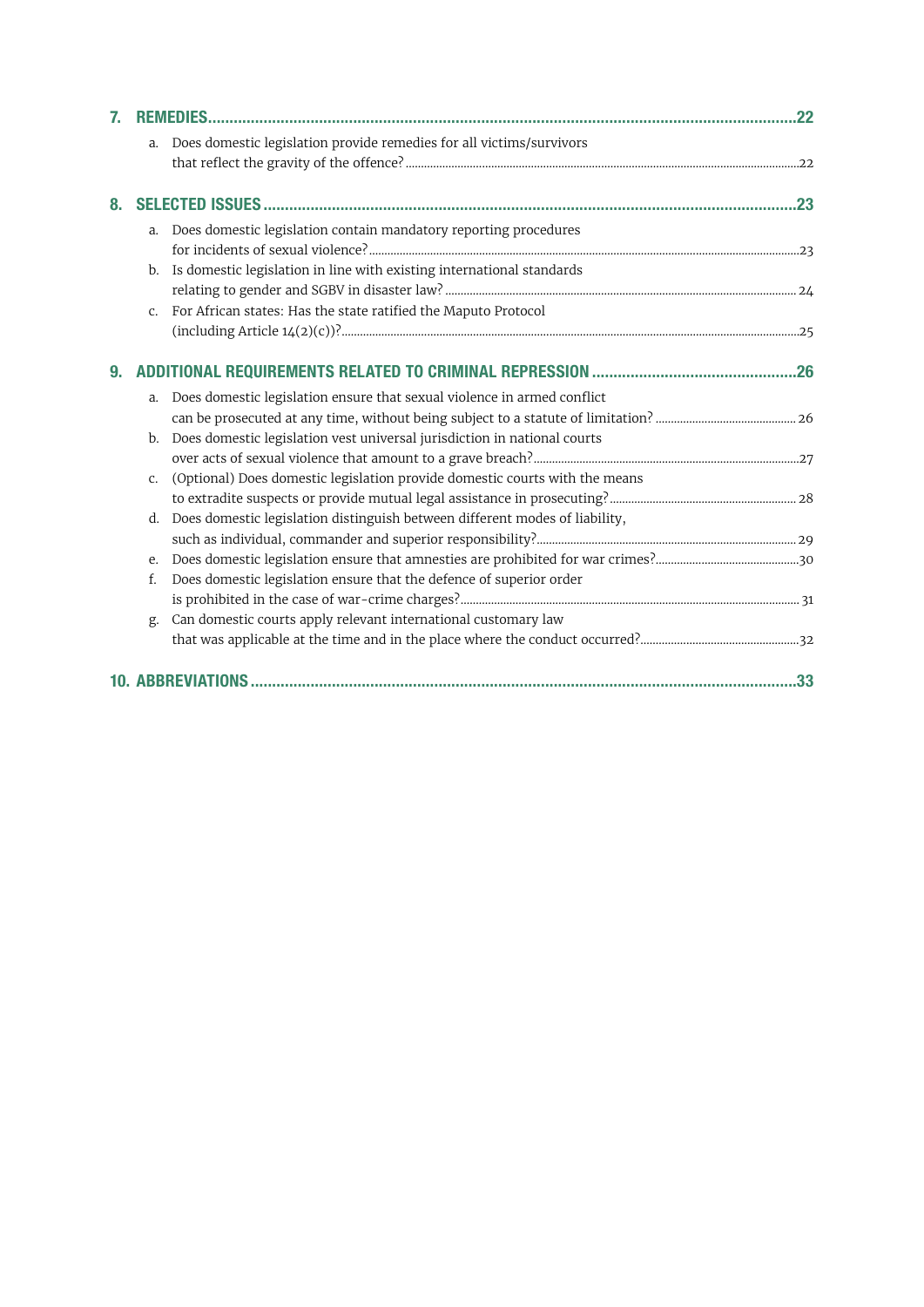# <span id="page-2-0"></span>1. INTRODUCTION

International humanitarian law (IHL) prohibits all forms of sexual violence in situations of armed conflict, whether international (IAC) or non-international (NIAC). Serious violations of IHL, including acts of sexual violence, constitute war crimes. To end impunity, it is important that states can investigate and prosecute serious violations of IHL, including acts of sexual violence, under domestic law. Sexual violence is also prohibited by other bodies of international law, including international human rights law (IHRL) and international criminal law (ICL).

This checklist is a resource for legal experts of states and within the International Red Cross and Red Crescent Movement and supports the domestic implementation of IHL rules prohibiting sexual violence. It also sets out the provisions of IHRL and ICL of complementary relevance, as well as a selection of other sources of law and policy that may, depending on the context, inform domestic frameworks governing sexual violence. It can be used by legal experts in their discussions with government authorities and by states when reviewing their own law and policies. It may also inform a state's voluntary IHL implementation report.

While this checklist is intended to be comprehensive, it is not anticipated that all states will be able to implement all proposed provisions, as their ability to do so will depend on their constitutional and other legal frameworks. This checklist is therefore intended as a good-practice guide to developing legislation that addresses sexual violence in armed conflict as comprehensively as possible.

This checklist addresses the content of domestic criminal legislation and associated procedures. It does not address other necessary implementation measures, such as the integration of the prohibition of sexual violence into military manuals, doctrine or training.

## *Other guidance:*

This checklist does not replace or address undertakings that states (and, where relevant, other actors, such as components of the Red Cross and Red Crescent Movement, UN agencies or NGOs) have made under frameworks such as UNSCR 1325 National Action Plans, the Monitoring and Reporting Mechanism on Grave Violations against Children in Situations of Armed Conflict, or the Monitoring, Analysis and Reporting Arrangements (MARA) on conflict-related sexual violence.

### *How to use this checklist:*

**Sections 2–7** should be assessed in chronological order, to determine whether a state's domestic legislation complies with its international obligations to prohibit sexual violence. These sections contain *18 questions*. Each question is followed by two columns of information, provided to guide states in improving domestic law in relation to the given question. The first column details treaty and customary international law across IHL, ICL, IHRL and IRL, as relevant, plus other guidance on good practice. These sources may provide a legal or policy basis for strengthening domestic law when this is deemed appropriate by legal advisers. The second column presents good examples of state practice illustrating how obligations may be implemented.

The applicability and relevance of the international law and other guidance identified will need to be assessed on a case-by-case basis. Applicability and relevance will vary depending on factors such as whether a state is party to a treaty and the legislative context (including whether a state has a common or civil law system).

There is a **tick box** above each question, which should be ticked (**as illustrated below**) if the state in question is complying with the given obligations.



**At the end of the assessment**, if one or more boxes are **not ticked,** then these gaps can form the focus of future improvements in domestic legislation. Consultation with local organizations can further inform legislative change in this regard.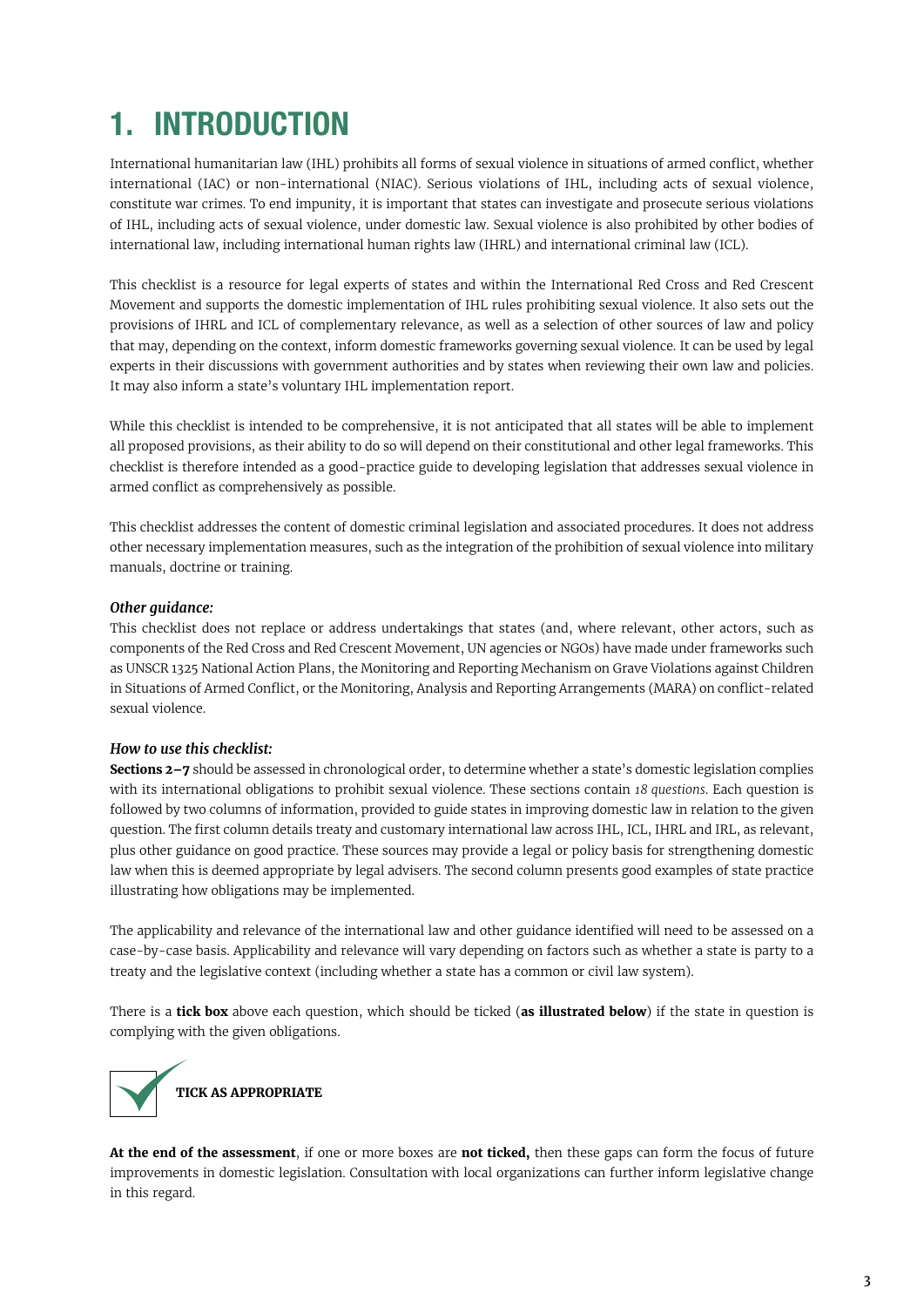**Section 8** ('Selected issues') presents *three further questions*, which will only be relevant in certain contexts. These questions signpost to other sources that elaborate on the selected issues [\(mandatory reporting procedures](#page-22-0), [disaster](#page-23-0) [law](#page-23-0) and the Maputo [Protocol](https://au.int/en/treaties/protocol-african-charter-human-and-peoples-rights-rights-women-africa ) in the African system).

**Section 9** (**[Additional requirements related to criminal repression](#page-25-0)**) contains *seven questions* that present additional general IHL obligations regarding domestic justice processes for criminal repression of war crimes, not specific to the crime of sexual violence. This section contains information on [statutory limitations](#page-25-0), [universal jurisdiction](#page-26-0), [extradition](#page-27-0), [modes of liability](#page-28-0), [amnesties](#page-29-0), [defence of superior order](#page-30-0) and [application of customary international law](#page-31-0) [by domestic courts.](#page-31-0) It should be read in conjunction with existing guidance relating to the criminalization of serious IHL violations in domestic law, such as the [Criminal repression of serious IHL violations: Information Kit](https://www.icrc.org/en/document/criminal-repression-serious-ihl-violations-information-kit).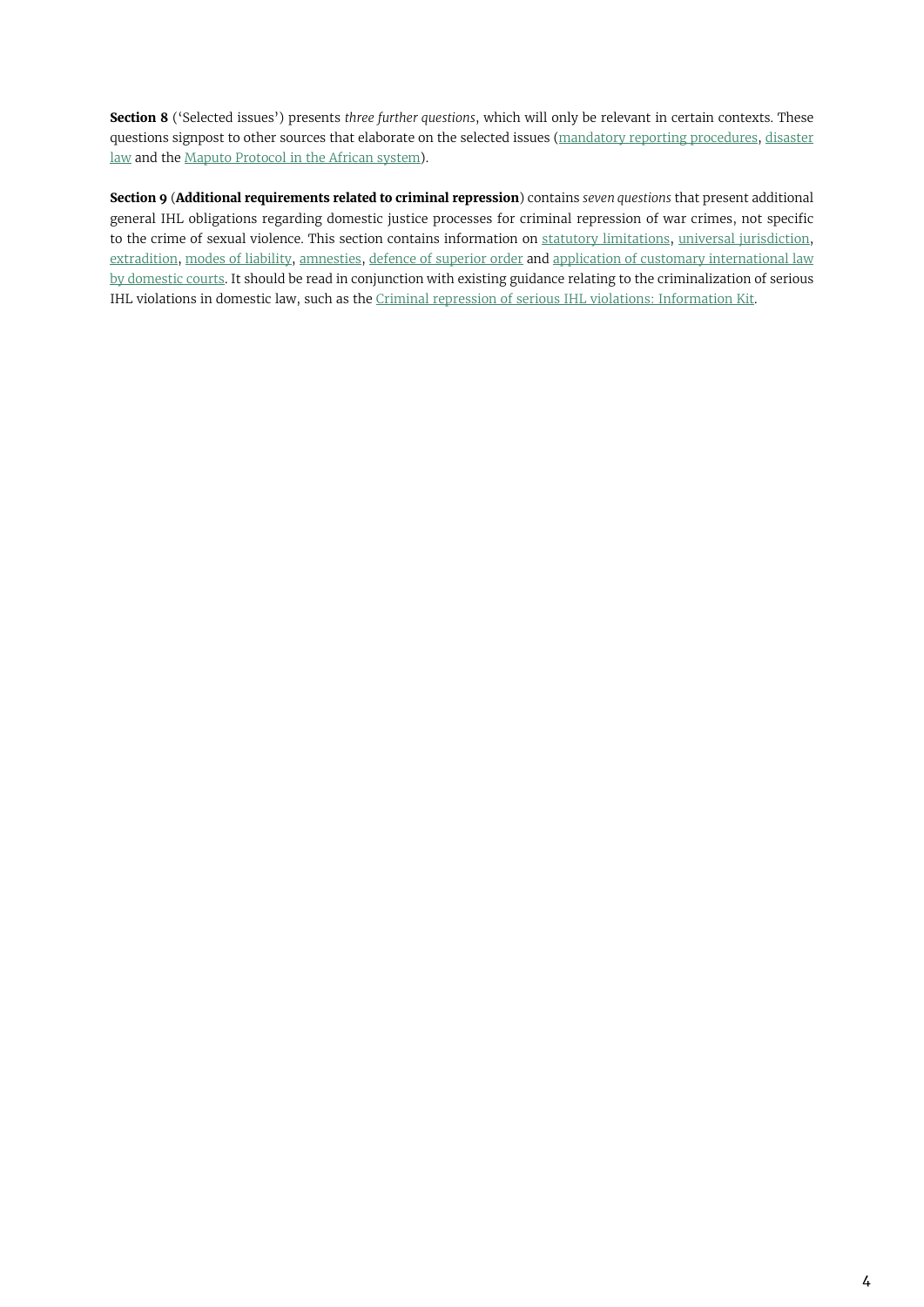# <span id="page-4-0"></span>2. INITIAL QUESTIONS

# A. DOES DOMESTIC LEGISLATION PROHIBIT SEXUAL VIOLENCE DURING PEACETIME AND ARMED CONFLICT?

This section sets out the various international legal bases for the general prohibitions of sexual violence in peacetime and during armed conflict. To comply with the international law set out in this section, domestic legislation criminalizing sexual violence must permit prosecution of such an act, whether it took place during peacetime or an armed conflict.

When committed during an armed conflict, sexual violence can constitute a war crime. Domestic legislation should permit it to be prosecuted as such: see Section 2(b) of this checklist.

# LEGAL BASIS, ADDITIONAL STANDARDS AND OTHER GUIDANCE: STATE PRACTICE:

#### IHL:

- [Article 3 common to the Geneva Conventions \(CA3\); ICRC, Commentary on GCI,](https://ihl-databases.icrc.org/ihl/WebART/375-590006)  [2016, CA3,](https://ihl-databases.icrc.org/ihl/WebART/375-590006) paras. 696, 699, 701. Sexual violence is prohibited during wartime by the requirement of 'humane treatment', and by the prohibitions of 'violence to life and person', including 'cruel treatment and torture' and 'outrages upon personal dignity'. See, for example, ICTR, Bagosora[, Trial Judgment, 2008](https://unictr.irmct.org/sites/unictr.org/files/case-documents/ictr-98-41/trial-judgements/en/081218.pdf), para. 2254, where the ICTR upheld a conviction for rape as an outrage upon personal dignity, violating CA3.
- [Additional Protocol I \(API\), Article 75\(2\)\(b\)](https://ihl-databases.icrc.org/ihl/WebART/470-750096?OpenDocument). 'Humiliating and degrading treatment, enforced prostitution and any form of indecent assault' are prohibited.
- [Additional Protocol II \(APII\), Article 4\(2\)\(e\)](https://ihl-databases.icrc.org/ihl/WebART/475-760008?OpenDocument). 'Outrages upon personal dignity', in particular 'rape, enforced prostitution, and any form of indecent assault', are prohibited.
- [Customary IHL Study, Rule 93](https://ihl-databases.icrc.org/customary-ihl/eng/docs/v1_rul_rule93). Rape and other forms of sexual violence are prohibited.

#### IHRL, UNCAT:

Note: sexual violence is prohibited primarily through prohibitions of torture and cruel, inhuman, degrading treatment or punishment.

- [ICCPR,](https://webcache.googleusercontent.com/search?q=cache:aljKboXsIQ4J:https://www.ohchr.org/en/professionalinterest/pages/ccpr.aspx+&cd=1&hl=en&ct=clnk&gl=fr) Article 7. No one shall be subjected to torture or to cruel, inhuman or degrading treatment or punishment.
- [UNCAT](https://www.ohchr.org/en/professionalinterest/pages/cat.aspx), Article 2(1). States parties shall prevent torture in their territories. See [Committee Against Torture,](https://undocs.org/CAT/C/67/D/854/2017 ) Mrs A v. Bosnia and Herzegovina, 2019, where the Committee held that sexual violence amounts to torture. See also the report of the [UN Special Rapporteur on Torture, A/HRC/31/57, 2016,](https://undocs.org/A/HRC/31/57) para. 51.
- [CEDAW,](https://www.ohchr.org/en/professionalinterest/pages/cedaw.aspx) Article 1. The prohibition of discrimination against women includes a prohibition of gender-based violence; this prohibition is set out in [CEDAW,](https://tbinternet.ohchr.org/_layouts/15/treatybodyexternal/Download.aspx?symbolno=CEDAW/C/GC/35&Lang=en) General [Recommendation No. 35](https://tbinternet.ohchr.org/_layouts/15/treatybodyexternal/Download.aspx?symbolno=CEDAW/C/GC/35&Lang=en), 2017, paras 1–2.
- [ECHR](https://www.echr.coe.int/Documents/Convention_ENG.pdf), Article 3. No one shall be subjected to torture or to inhuman or degrading treatment or punishment. See [ECtHR, Grand Chamber,](https://hudoc.echr.coe.int/eng#{%22itemid%22:[%22001-58371%22]}) Aydin v. Turkey, Judgment [Merits and Just Satisfaction, 1997,](https://hudoc.echr.coe.int/eng#{%22itemid%22:[%22001-58371%22]}) para. 86, wherein the ECtHR confirmed that rape constitutes torture.
- [ACHR](https://www.cidh.oas.org/basicos/english/basic3.american%20convention.htm), Article 5(2). No one shall be subjected to torture or to cruel, inhuman, or degrading punishment or treatment. See IAComHR, [Raquel Martí de Mejía](http://hrlibrary.umn.edu/cases/1996/peru5-96.htm) v. Peru, [Judgment, 1996](http://hrlibrary.umn.edu/cases/1996/peru5-96.htm), Section V(B)(3)(a), which found sexual violence to be a method of torture.
- [AfCHPR](https://www.achpr.org/legalinstruments/detail?id=49), Article 5. Prohibition of all forms of exploitation and degradation, including slavery, slave trade, torture, cruel, inhuman or degrading treatment. [Maputo Protocol](https://www.un.org/en/africa/osaa/pdf/au/protocol_rights_women_africa_2003.pdf), Article 3(4) further provides that women are protected against sexual and verbal violence.

#### Other:

- [UNGA Resolution, Declaration on the Elimination of Violence Against Women, A/RES/48/](https://www.un.org/en/genocideprevention/documents/atrocity-crimes/Doc.21_declaration%20elimination%20vaw.pdf) [104, 1994](https://www.un.org/en/genocideprevention/documents/atrocity-crimes/Doc.21_declaration%20elimination%20vaw.pdf), Article 4(c).
- [Protocol to Prevent, Suppress and Punish Trafficking in Persons, especially Women and](https://www.ohchr.org/en/professionalinterest/pages/protocoltraffickinginpersons.aspx)  [Children, 2000,](https://www.ohchr.org/en/professionalinterest/pages/protocoltraffickinginpersons.aspx) Article 5.
- [SAARC Convention, 2002](https://evaw-global-database.unwomen.org/-/media/files/un%20women/vaw/full%20text/asia/south%20asian%20association%20for%20regional%20cooperation/saarc%20convention%20on%20preventing%20and%20combating%20trafficking%20in%20women%20and%20children%20for%20prostitution.pdf?vs=3229), Article 3.

Some states prohibit sexual violence specifically when perpetrated in wartime. These include: Armenia; Australia; Azerbaijan: Bangladesh: Belgium: Bosnia and Herzegovina; Burundi; Canada; China; Colombia; Democratic Republic of the Congo; Croatia; Estonia; Ethiopia; Finland; France; Georgia; Germany; Iraq; Republic of Korea; Lithuania; Mali; Moldova; Mozambique; Netherlands; New Zealand; Norway; Paraguay; Rwanda; Senegal; Serbia; Slovenia; South Africa; Spain; Switzerland; United Kingdom; United States; Uruguay ([CIHL Study, Rule 93\)](https://ihl-databases.icrc.org/customary-ihl/eng/docs/v2_rul_rule93).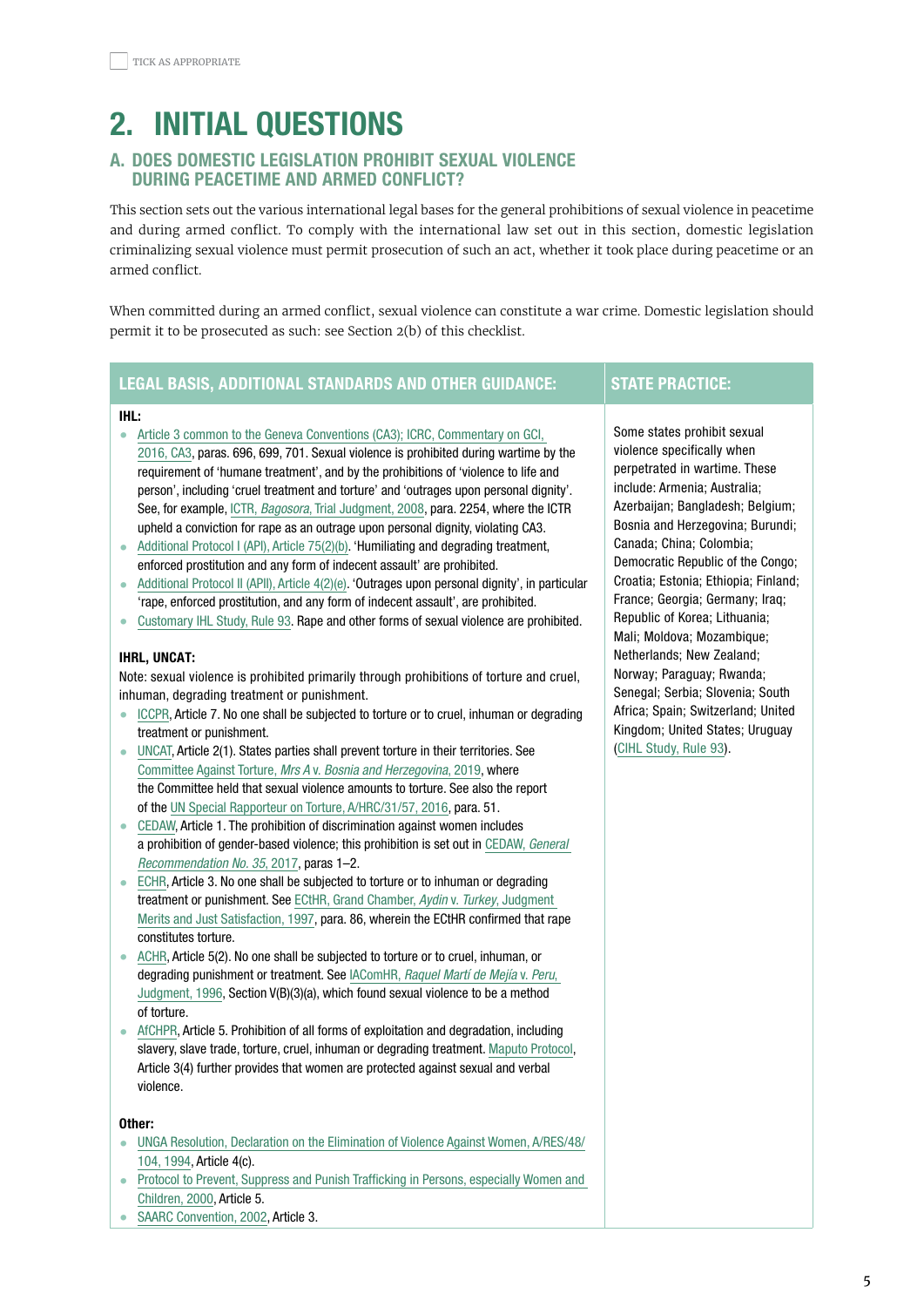# <span id="page-5-0"></span>B. DOES DOMESTIC LEGISLATION PERMIT ACTS OF SEXUAL VIOLENCE COMMITTED DURING BOTH IACS AND NIACS TO BE PROSECUTED AS WAR CRIMES?

This section sets out the legal provisions under which acts of sexual violence constitute serious violations of IHL. Serious violations of IHL constitute war crimes (CIHL [Study,](https://ihl-databases.icrc.org/customary-ihl/eng/docs/v1_rul_rule156) Rule 156).

States must investigate war crimes allegedly committed by their nationals or armed forces, or on their territory, and, if appropriate, prosecute the suspects. They must also investigate other war crimes over which they have jurisdiction and, if appropriate, prosecute the suspects (CIHL [Study,](https://ihl-databases.icrc.org/customary-ihl/eng/docs/v1_rul_rule158) Rule 158).

As sexual violence is a serious violation of IHL in both IACs and NIACs, the law should permit it to be prosecuted as a war crime in both IACs and NIACs.

# LEGAL BASIS, ADDITIONAL STANDARDS AND OTHER GUIDANCE: STATE PRACTICE:

The following rules prohibit acts of sexual violence in international armed conflicts (IACs): IHL:

- [GCI, Article 12](https://ihl-databases.icrc.org/applic/ihl/ihl.nsf/ART/365-570016?OpenDocument); [GCII, Article 12](https://ihl-databases.icrc.org/applic/ihl/ihl.nsf/Article.xsp?action=openDocument&documentId=A30C39F7F85D71CDC12563CD0051A5CF); [GCIII, Article 13;](https://ihl-databases.icrc.org/applic/ihl/ihl.nsf/ART/375-590017?OpenDocument) [GCIII, Article 14](https://ihl-databases.icrc.org/applic/ihl/ihl.nsf/ART/375-590018?OpenDocument); [GCIV, Article 27\(2\);](https://ihl-databases.icrc.org/ihl/b0d5f4c1f4b8102041256739003e6366/ffcb180d4e99cb26c12563cd0051bbd9) [API, Article 75\(2\)\(b\);](https://ihl-databases.icrc.org/ihl/WebART/470-750096?OpenDocument) [ICRC, Commentary on GCI, 2016, CA3](https://ihl-databases.icrc.org/applic/ihl/ihl.nsf/Comment.xsp?action=openDocument&documentId=59F6CDFA490736C1C1257F7D004BA0EC#620_B), paras. 702–707. Sexual violence is prohibited under: 'torture'; 'mutilation or cruel treatment'; 'inhuman treatment'; 'acts of violence'; 'violence to life and person'; 'respect for their persons or their honour'; 'outrages upon personal dignity'; 'humiliating or degrading treatment'; or 'any form of indecent assault'.
- [GCI, Article 50](https://ihl-databases.icrc.org/applic/ihl/ihl.nsf/ART/365-570061?OpenDocument); [GCII, Article 51](https://ihl-databases.icrc.org/applic/ihl/ihl.nsf/Article.xsp?action=openDocument&documentId=14F60F779A9C29F2C12563CD0051A8FF ); [GCIII, Article 130](https://ihl-databases.icrc.org/ihl/WebART/375-590156); [GCIV, Article 147.](https://ihl-databases.icrc.org/ihl/WebART/380-600169) Sexual violence is prohibited as a grave breach, under: 'torture'; 'inhuman treatment'; or 'serious injury to body or health'. See, for example, ICTY, Prlić, [Trial Judgment, 2013,](https://www.icty.org/x/cases/prlic/tjug/en/130529-1.pdf) para. 116, wherein the ICTY held that sexual violence amounts to inhumane treatment under the grave breach regime.
- [API, Article 76\(1\)](https://ihl-databases.icrc.org/applic/ihl/ihl.nsf/ART/470-750098?OpenDocument). Women shall be protected from rape, forced prostitution and any other form of indecent assault.
- [API, Article 77\(1\)](https://ihl-databases.icrc.org/applic/ihl/ihl.nsf/Article.xsp?action=openDocument&documentId=8F7D6B2DEE119FBAC12563CD0051E0A2). Children shall be protected from any form of indecent assault.
- [CIHL Study, Rule 93](https://ihl-databases.icrc.org/customary-ihl/eng/docs/v1_rul_rule93). Rape and other forms of sexual violence are prohibited.

#### ICL

- [ICC Sta](https://www.icc-cpi.int/resource-library/documents/rs-eng.pdf)tute, Article 8(2)(b)(xxii). Prohibition of rape, sexual slavery, enforced prostitution, forced pregnancy, enforced sterilization and any other form of sexual violence also constituting a grave breach under the Geneva Conventions and committed during an IAC.
- ICTY Appeals Chamber, *Tadić*[, Interlocutory Appeal, 1995](https://www.icty.org/x/cases/tadic/acdec/en/51002.htm), para. 94. The prohibition of war crimes applies in IACs.

The following rules prohibit acts of sexual violence in non-international armed conflicts (NIACS):

IHL:

- [CA3](https://ihl-databases.icrc.org/ihl/WebART/375-590006); [ICRC, Commentary on GCI, 2016, CA3,](https://ihl-databases.icrc.org/applic/ihl/ihl.nsf/Comment.xsp?action=openDocument&documentId=59F6CDFA490736C1C1257F7D004BA0EC#620_B) paras. 696, 699, 704, 705, 706. CA3 implicitly prohibits sexual violence by requiring humane treatment and prohibiting 'violence to life and person'; 'mutilation'; 'cruel treatment'; 'torture'; and 'outrages upon personal dignity'.
- APII, Article  $4(2)(e)$ . Sexual violence can fall within the prohibitions of 'outrages' upon personal dignity, in particular humiliating and degrading treatment'; 'any form of indecent assault'; 'rape'; and/or 'enforced prostitution'.
- [CIHL Study, Rule 93](https://ihl-databases.icrc.org/customary-ihl/eng/docs/v1_rul_rule93). Rape and other forms of sexual violence are prohibited.

#### ICL:

- [ICC Sta](https://www.icc-cpi.int/resource-library/documents/rs-eng.pdf)tute, Article 8(2)(e)(vi). Prohibition of rape, sexual slavery, enforced prostitution, forced pregnancy, enforced sterilization, and any other form of sexual violence also constituting a serious violation of CA3.
- ICTY Appeals Chamber, Tadić[, Interlocutory Appeal, 1995](https://www.icty.org/x/cases/tadic/acdec/en/51002.htm), para. 94. The prohibition of war crimes applies in NIACs.

[United Arab Emirates, Federal](https://ihl-databases.icrc.org/applic/ihl/ihl-nat.nsf/implementingLaws.xsp?documentId=437D8ED5B96C8D49C1258248005021AD&action=OpenDocument)  [Decree No. 12 on International](https://ihl-databases.icrc.org/applic/ihl/ihl-nat.nsf/implementingLaws.xsp?documentId=437D8ED5B96C8D49C1258248005021AD&action=OpenDocument)  [Crimes, 2017](https://ihl-databases.icrc.org/applic/ihl/ihl-nat.nsf/implementingLaws.xsp?documentId=437D8ED5B96C8D49C1258248005021AD&action=OpenDocument), Article 15(2). Acts of sexual violence may amount to a war crime, whether committed in the context of an IAC or NIAC.

[Moldova, Criminal Code, 2002](http://continent-online.com/Document/?doc_id=30394923#pos=1554;-35&sdoc_params=text%3D%25D1%2581%25D0%25B5%25D0%25BA%25D1%2581%26mode%3Dindoc%26topic_id%3D30394923%26spos%3D1%26tSynonym%3D1%26tShort%3D1%26tSuffix%3D1&sdoc_pos=5),

Article 137(3). War crimes are criminalized, including acts of sexual violence, whether committed within an IAC or NIAC.

[Germany, Introducing the](https://ihl-databases.icrc.org/applic/ihl/ihl-nat.nsf/implementingLaws.xsp?documentId=8789D6CFA5AFE9C941256C77003319DA&action=openDocument&xp_countrySelected=DE&xp_topicSelected=GVAL-992BU6&from=state) 

[International Crimes Code,](https://ihl-databases.icrc.org/applic/ihl/ihl-nat.nsf/implementingLaws.xsp?documentId=8789D6CFA5AFE9C941256C77003319DA&action=openDocument&xp_countrySelected=DE&xp_topicSelected=GVAL-992BU6&from=state)  [2002,](https://ihl-databases.icrc.org/applic/ihl/ihl-nat.nsf/implementingLaws.xsp?documentId=8789D6CFA5AFE9C941256C77003319DA&action=openDocument&xp_countrySelected=DE&xp_topicSelected=GVAL-992BU6&from=state) Article 1, para. 8(1)(4). Sexual violence is prohibited in connection with an IAC or NIAC.

# [Peru, Code of Military and Police](https://ihl-databases.icrc.org/applic/ihl/ihl-nat.nsf/implementingLaws.xsp?documentId=0089BA452F34EBF9C12572E5002E0A7E&action=openDocument&xp_countrySelected=PE&xp_topicSelected=GVAL-992BU6&from=state)

[Justice, 2006,](https://ihl-databases.icrc.org/applic/ihl/ihl-nat.nsf/implementingLaws.xsp?documentId=0089BA452F34EBF9C12572E5002E0A7E&action=openDocument&xp_countrySelected=PE&xp_topicSelected=GVAL-992BU6&from=state) Article 90(4). Sexual violence is prohibited, both in IACs and NIACs.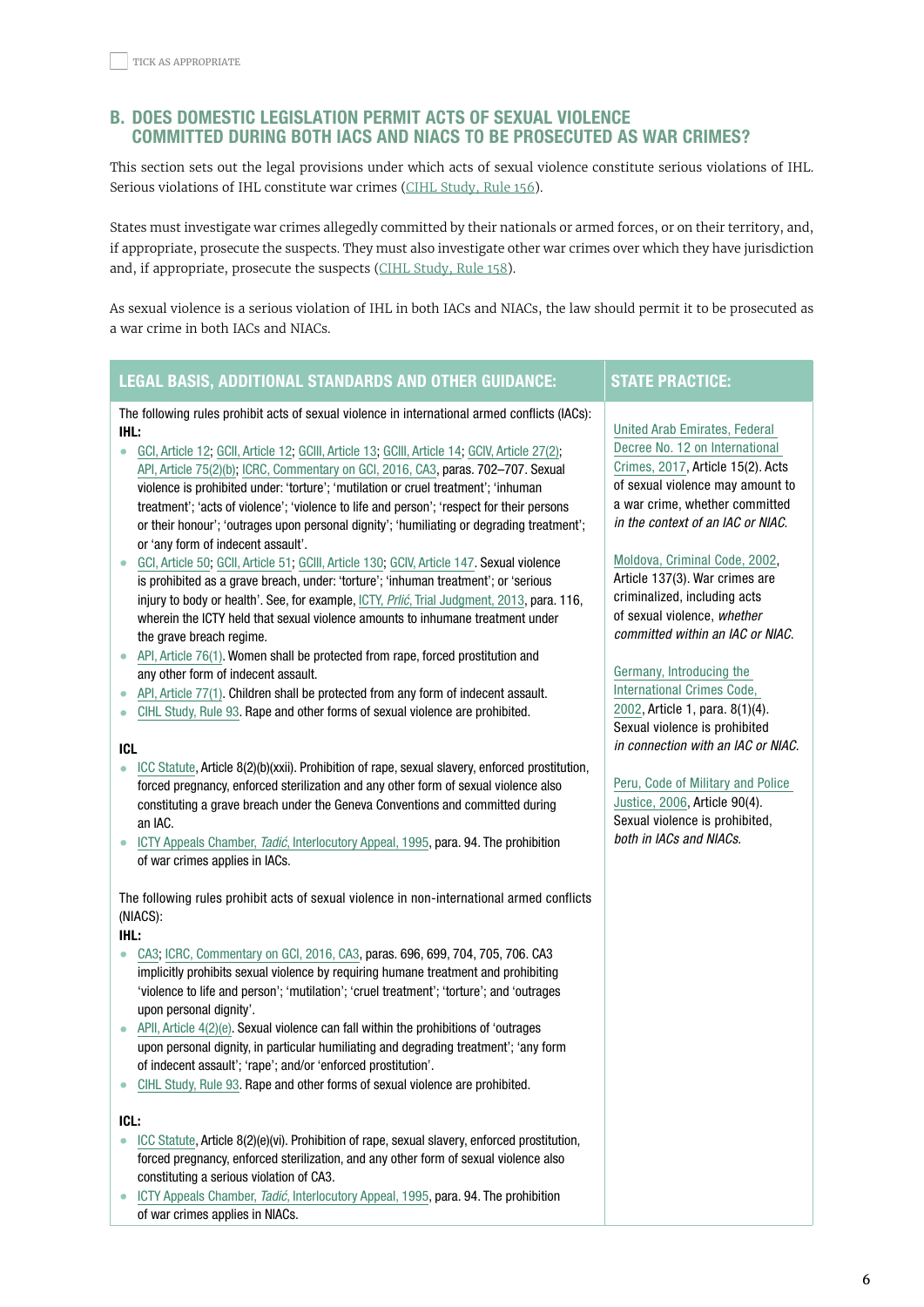# <span id="page-6-0"></span>3. DEFINITIONS

# A. DOES DOMESTIC LEGISLATION CONTAIN A CONTEMPORARY DEFINITION\* OF SEXUAL VIOLENCE?

\* *'[A] physical invasion of a sexual nature, committed on a person under circumstances which are coercive. … Sexual violence*  is not limited to physical invasion of the human body and may include acts which do not involve penetration or even physical *contact.'* (ICTR Trial Chamber, *Akayesu*, [Judgment,](https://unictr.irmct.org/sites/unictr.org/files/case-documents/ictr-96-4/trial-judgements/en/980902.pdf) 1998, para. 688). *'[C]oercive circumstances need not be evidenced by a show of physical force. Threats, intimidation, extortion and other forms of duress which prey on fear or desperation may constitute coercion'* (ICTR Trial Chamber, *Akayesu*, [Judgment,](https://unictr.irmct.org/sites/unictr.org/files/case-documents/ictr-96-4/trial-judgements/en/980902.pdf) 1998, para. 688).

|                        | <b>LEGAL BASIS, ADDITIONAL STANDARDS AND OTHER GUIDANCE:</b>                                                                                                                                                                                                                            | <b>STATE PRACTICE:</b>                                                                                                            |
|------------------------|-----------------------------------------------------------------------------------------------------------------------------------------------------------------------------------------------------------------------------------------------------------------------------------------|-----------------------------------------------------------------------------------------------------------------------------------|
| IHL:<br>$\bullet$      | ICRC, Commentary on GCI, 2016, CA3, para. 697. This commentary refers to<br>the Akayesu definition (see above).                                                                                                                                                                         | Colombia, Law No. 1719 on<br>Access to Justice and Other<br><b>Matters for Victims of Sexual</b>                                  |
| ICL:<br>$\bullet$      | ICTR Trial Chamber, Akayesu, Judgment, 1998, para. 688. See full definition, as quoted<br>above.                                                                                                                                                                                        | Violence and Especially of<br>Sexual Violence Related to the<br>Armed Conflict, 2014. The law<br>expands the definition of sexual |
| $\bullet$              | ICTY Trial Chamber, Kunarac, Judgment, 2001, para. 438. The ICTY upheld<br>the definition outlined in Akayesu (see above), adding that sexual violence must be<br>'non-consensual or non-voluntary'.<br>ICC, Elements of Crimes, 2002 on Article 8(2)(b)(xxii) and Article 8(2)(e)(vi). | violence by including crimes such<br>as forced prostitution, forced<br>sterilization, pregnancy, abortion                         |
|                        | 'The perpetrator committed an act of a sexual nature against one or more persons or<br>caused such person or persons to engage in an act of a sexual nature by force, or by<br>threat of force or coercion, such as that caused by fear of violence, duress, detention,                 | and nudity.<br>New Zealand, LOAC Manual                                                                                           |
|                        | psychological oppression or abuse of power, against such person or persons or another<br>person, or by taking advantage of a coercive environment or such person's or persons'<br>incapacity to give genuine consent.'                                                                  | (12.3.10/13.3.12) and Crimes<br>Act, 1961, section 128(A).<br>Consent cannot be recognized                                        |
| <b>IHRL:</b>           |                                                                                                                                                                                                                                                                                         | as genuine where a person is<br>deprived of liberty and is reliant                                                                |
|                        | CEDAW Committee, General Recommendation No. 35, 2017, para. 29(e). Definitions<br>of sexual crimes are based on a lack of freely given consent and take account<br>of coercive circumstances.                                                                                           | on the other party for security<br>and the necessities of life.                                                                   |
| $\bullet$<br>$\bullet$ | ECtHR, MC v. Bulgaria, Judgment, 2003, para. 166. The Court highlighted<br>the prohibition of non-consensual acts, without requiring proof of physical resistance.<br>IACtHR, Miguel Castro-Castro Prison v. Peru, Judgment (Merits, Reparations and Costs),                            | Democratic Republic of the Congo,<br>Penal Code 1940, amendment<br>no. 06/018, 2006, Article 170.                                 |
|                        | 2006, para. 306. The Court said that sexual violence 'consists of actions of a sexual<br>nature, committed with a person without their consent, which besides including<br>the physical invasion of the human body, may include acts that do not imply                                  | Rape is defined by reference to<br>a sexual act initiated through<br>coercion.                                                    |

penetration or even any physical contact whatsoever'.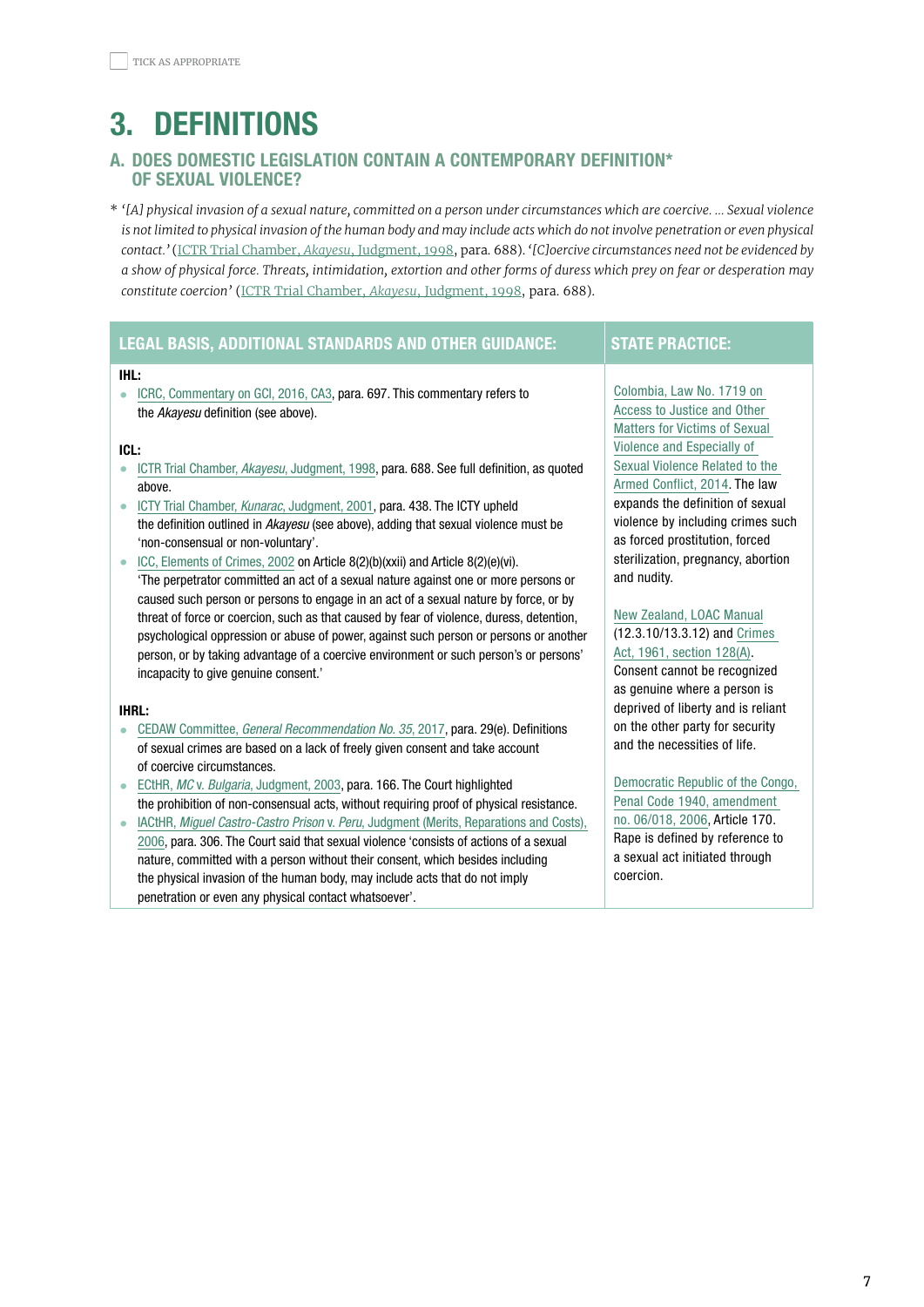# <span id="page-7-0"></span>b. DOES DOMESTIC LEGISLATION CONTAIN A NON-EXHAUSTIVE\* LIST OF PROHIBITED ACTS?

\* For example, 'sexual violence encompasses acts *such as* rape, enforced prostitution, indecent assault, sexual slavery, forced pregnancy and enforced sterilization' (ICRC, [Commentary](https://ihl-databases.icrc.org/applic/ihl/ihl.nsf/Comment.xsp?action=openDocument&documentId=59F6CDFA490736C1C1257F7D004BA0EC#610_B) on GCI, 2016, CA3, para. 698).

# LEGAL BASIS, ADDITIONAL STANDARDS AND OTHER GUIDANCE: STATE PRACTICE:

#### IHL:

- [GCIV, Article 27;](https://ihl-databases.icrc.org/ihl/b0d5f4c1f4b8102041256739003e6366/ffcb180d4e99cb26c12563cd0051bbd9) [API, Article 76;](https://ihl-databases.icrc.org/ihl/WebART/470-750098?OpenDocument) [API, Article 75\(2\)\(b\);](https://ihl-databases.icrc.org/ihl/WebART/470-750096?OpenDocument) [APII, Article 4\(2\)\(e\)](https://ihl-databases.icrc.org/applic/ihl/ihl.nsf/Article.xsp?action=openDocument&documentId=F9CBD575D47CA6C8C12563CD0051E783). These articles protect against sexual violence by listing examples of prohibited acts such as rape and enforced prostitution, followed by the statement 'or any form of indecent assault', which demonstrates that this list is non-exhaustive.
- [ICRC, Commentary on GCI, 2016, CA3,](https://ihl-databases.icrc.org/applic/ihl/ihl.nsf/Comment.xsp?action=openDocument&documentId=59F6CDFA490736C1C1257F7D004BA0EC#610_B) para. 698. The definition of sexual violence from this commentary is quoted above.

#### ICL:

- [ICC Statute,](https://www.icc-cpi.int/resource-library/documents/rs-eng.pdf) Articles  $8(2)(b)(xxii)$  and  $8(2)(e)(vi)$ . These articles prohibit 'sexual slavery, enforced prostitution, forced pregnancy … enforced sterilization or any other form of sexual violence' of comparable gravity (emphasis added).
- [ICTR Trial Chamber,](https://unictr.irmct.org/sites/unictr.org/files/case-documents/ictr-96-4/trial-judgements/en/980902.pdf) Akayesu, Judgment, 1998, para. 688. 'The Tribunal considers sexual violence, which includes rape, as any act of a sexual nature which is committed on a person under circumstances which are coercive' (emphasis added).

#### IHRL:

• [Council of Europe, Convention on Preventing and Combating Violence Against Women](https://www.coe.int/en/web/conventions/full-list/-/conventions/rms/090000168008482e)  [and Domestic Violence](https://www.coe.int/en/web/conventions/full-list/-/conventions/rms/090000168008482e), Article 36. 'Engaging in non-consensual vaginal, anal or oral penetration of a sexual nature of the body of another person with any bodily part or object; engaging in other non-consensual acts of a sexual nature with a person; causing another person to engage in non-consensual acts of a sexual nature with a third person'.

#### Other examples of prohibited acts:

- Forced stripping: [ICTR Trial Chamber,](https://unictr.irmct.org/sites/unictr.org/files/case-documents/ictr-96-4/trial-judgements/en/980902.pdf) Akayesu, Judgment, 1998, para, 693.
- Mutilation of sexual organs: ICTR Trial Chamber, Bagosora, Judgment and Sentence, [2008](https://unictr.irmct.org/sites/unictr.org/files/case-documents/ictr-98-41/trial-judgements/en/081218.pdf), para. 976.
- Forced public nudity: [ICTR Trial Chamber,](https://unictr.irmct.org/sites/unictr.org/files/case-documents/ictr-96-4/trial-judgements/en/980902.pdf) Akayesu, Judgment, 1998, para, 688; [ICTY Trial Chamber,](https://www.icty.org/x/cases/kunarac/tjug/en/kun-tj010222e.pdf) Kunarac, Judgment, 2001, paras 766–774.
- Forcing prisoners to commit sexual acts and sexual mutilation: ICTY Trial Chamber, Tadic[, Indictment, 1995,](https://www.icty.org/x/cases/tadic/ind/en/tad-2ai951214e.pdf) para 6.
- Rape as torture: [ICTY Trial Chamber,](https://www.icty.org/x/cases/mucic/tjug/en/981116_judg_en.pdf) *Delalic*, Judgment, 1998, paras 955–965.

# [Spain, Law No. 5 amending the](https://boe.es/buscar/act.php?id=BOE-A-1995-25444)

[Penal Code, 2010](https://boe.es/buscar/act.php?id=BOE-A-1995-25444), Article 611(9). The article details examples of acts of sexual violence, including the open-ended prohibition of 'any other form of sexual assault'.

[United Arab Emirates, Federal](https://ihl-databases.icrc.org/applic/ihl/ihl-nat.nsf/implementingLaws.xsp?documentId=437D8ED5B96C8D49C1258248005021AD&action=OpenDocument) 

[Decree No. 12 on International](https://ihl-databases.icrc.org/applic/ihl/ihl-nat.nsf/implementingLaws.xsp?documentId=437D8ED5B96C8D49C1258248005021AD&action=OpenDocument)  [Crimes, 2017,](https://ihl-databases.icrc.org/applic/ihl/ihl-nat.nsf/implementingLaws.xsp?documentId=437D8ED5B96C8D49C1258248005021AD&action=OpenDocument) Article 15(2). This article describes the acts of sexual violence that may constitute war crimes, which includes an open-ended prohibition of 'any other form of sexual violence also constituting a serious violation of the four Geneva Conventions of 1949'.

[El Salvador, Criminal Code, Decree](https://webcache.googleusercontent.com/search?q=cache:UT1EoFtb5-gJ:https://www.asamblea.gob.sv/sites/default/files/documents/decretos/83069FF9-4728-4EF5-87BB-F4771B293A92.pdf+&cd=1&hl=en&ct=clnk&gl=fr) 

[no. 1030, 1998](https://webcache.googleusercontent.com/search?q=cache:UT1EoFtb5-gJ:https://www.asamblea.gob.sv/sites/default/files/documents/decretos/83069FF9-4728-4EF5-87BB-F4771B293A92.pdf+&cd=1&hl=en&ct=clnk&gl=fr), Articles 165 and 166. These provisions use non-exhaustive terminology to describe prohibited acts of sexual violence: 'other behaviour of a sexual nature' and 'any sexual act'.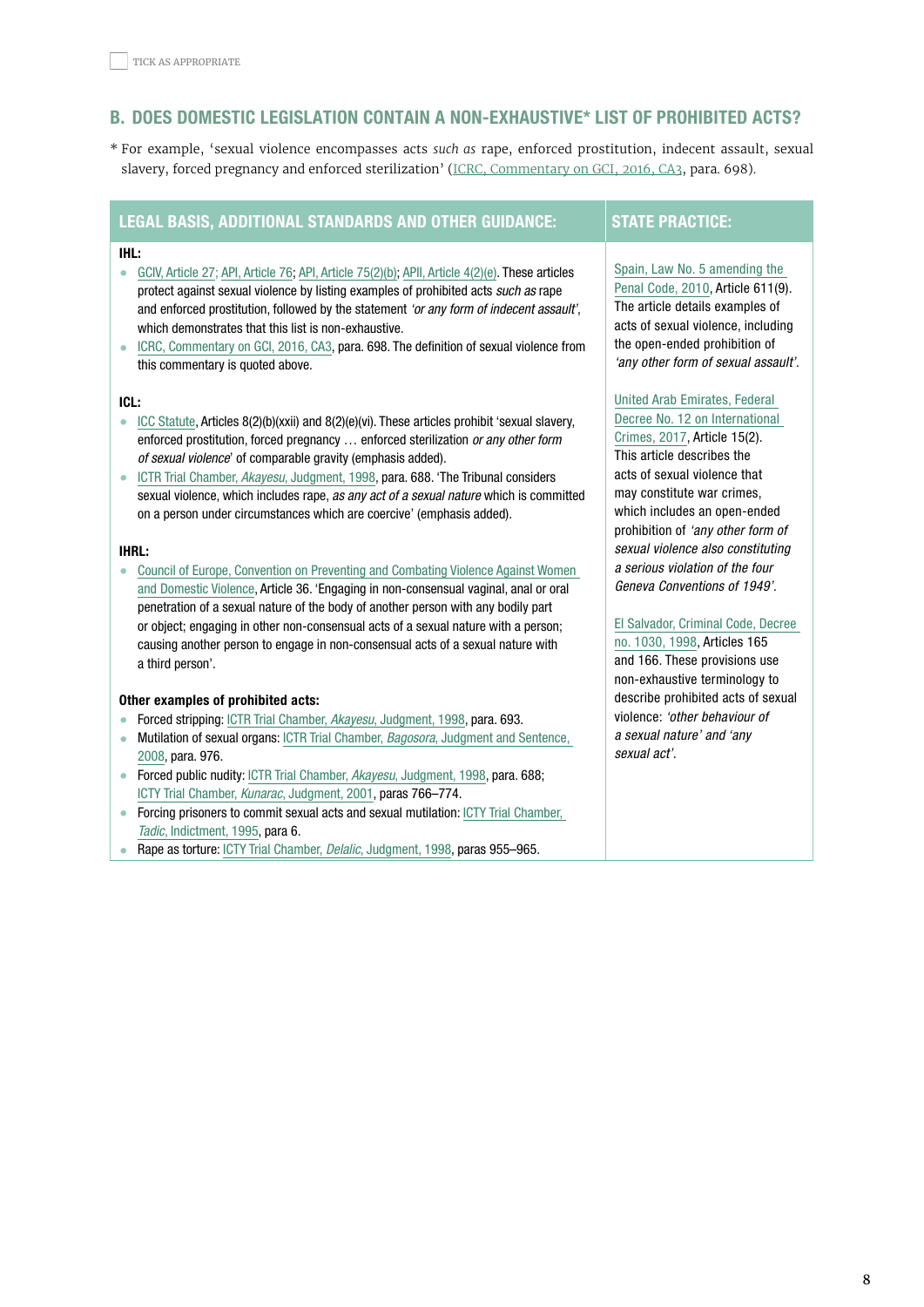# <span id="page-8-0"></span>c. DOES DOMESTIC LEGISLATION GOVERNING SEXUAL VIOLENCE AS A WAR CRIME REFLECT A CONTEMPORARY INTERPRETATION OF NEXUS TO ARMED CONFLICT?

When it occurs in the context of and in connection with an armed conflict, domestic legislation should permit sexual violence to be prosecuted as a war crime (see Section 2(b) above). To qualify as a war crime, an act of sexual violence must have a nexus (connection) with an armed conflict; this is what makes it a war crime.

This section addresses what has been interpreted to constitute sufficient nexus to armed conflict in order for sexual violence to constitute a war crime.

# LEGAL BASIS, ADDITIONAL STANDARDS AND OTHER GUIDANCE: STATE PRACTICE:

#### IHL:

• [ICRC, Commentary on GCI, 2016, CA3,](https://ihl-databases.icrc.org/applic/ihl/ihl.nsf/Comment.xsp?action=openDocument&documentId=59F6CDFA490736C1C1257F7D004BA0EC) paras, 460 and 547. The act must be closely related to hostilities for that act to be committed in the context of an armed conflict and for IHL to apply. Acts that do not have such a nexus to an armed conflict remain governed by domestic law and applicable human rights law. The fact that a crime was committed by a member of an armed force or armed group against a member of their own party shall not be a ground on which to deny the victim protection.

#### ICL (establishing nexus in all contexts):

- [ICC, Elements of Crimes, 2002,](https://www.icc-cpi.int/NR/rdonlyres/336923D8-A6AD-40EC-AD7B-45BF9DE73D56/0/ElementsOfCrimesEng.pdf) on Article 8. 'The conduct took place in the context of and was associated with an … armed conflict.'
- [ICTY Appeals Chamber,](https://www.icty.org/x/cases/kunarac/acjug/en/kun-aj020612e.pdf) Kunarac, Judgment, 2002, para. 58. The existence of an armed conflict must, at a minimum, have played a substantial part in either: the perpetrator's ability to commit the act; their decision to commit it; the manner of commission; or the purpose behind commission. It is enough that the act was committed in 'furtherance of or under the guise of the armed conflict'.
- [ICTY Appeals Chamber,](https://www.icty.org/x/cases/kunarac/acjug/en/kun-aj020612e.pdf) Kunarac, Judgment, 2002, para. 59. To determine whether the conduct is related to an armed conflict, the Court may consider many factors, including: the status of the perpetrator as a combatant; the status of the victim as a non-combatant; the status of the victim as a member of the opposing party; the fact that the act may serve the ultimate goal of a military campaign; and the fact that the crime is committed as part of or in the context of the perpetrator's official duties.
- [ICTR Appeals Chamber,](https://www.refworld.org/cases,ICTR,4084f42f4.html) Akayesu, Judgment, 2002, para. 444. The nexus between an act and an armed conflict implies that, in most cases, the perpetrator of the crime will have a special relationship with one party to the conflict; however, this is not essential.

## ICL (establishing nexus in cases of intra-party sexual violence):

• [ICC Appeals Chamber,](https://www.icc-cpi.int/CourtRecords/CR2017_03920.PDF) Ntaganda, Judgment, 2017, paras. 2 and 51. A member of an armed force or group may still be protected against a war crime of sexual violence when it was perpetrated by a member of their own armed force or group. A person may be a victim of a war crime of sexual violence even if they do not meet the definition of a 'protected person' under the grave breach provisions or CA3.

# [Colombia, Constitutional Court,](https://ihl-databases.icrc.org/applic/ihl/ihl-nat.nsf/caseLaw.xsp?documentId=528C5233113A87D5C12584EB004D647C&action=OpenDocument)  [Judgment, 599/19,](https://ihl-databases.icrc.org/applic/ihl/ihl-nat.nsf/caseLaw.xsp?documentId=528C5233113A87D5C12584EB004D647C&action=OpenDocument) 2019, p. 69. The Court referred to the Ntaganda case in affirming that intra-party sexual violence can constitute a war crime. The Court explained that a nexus can be

found where the perpetrator is a member of the same armed

group as the victim.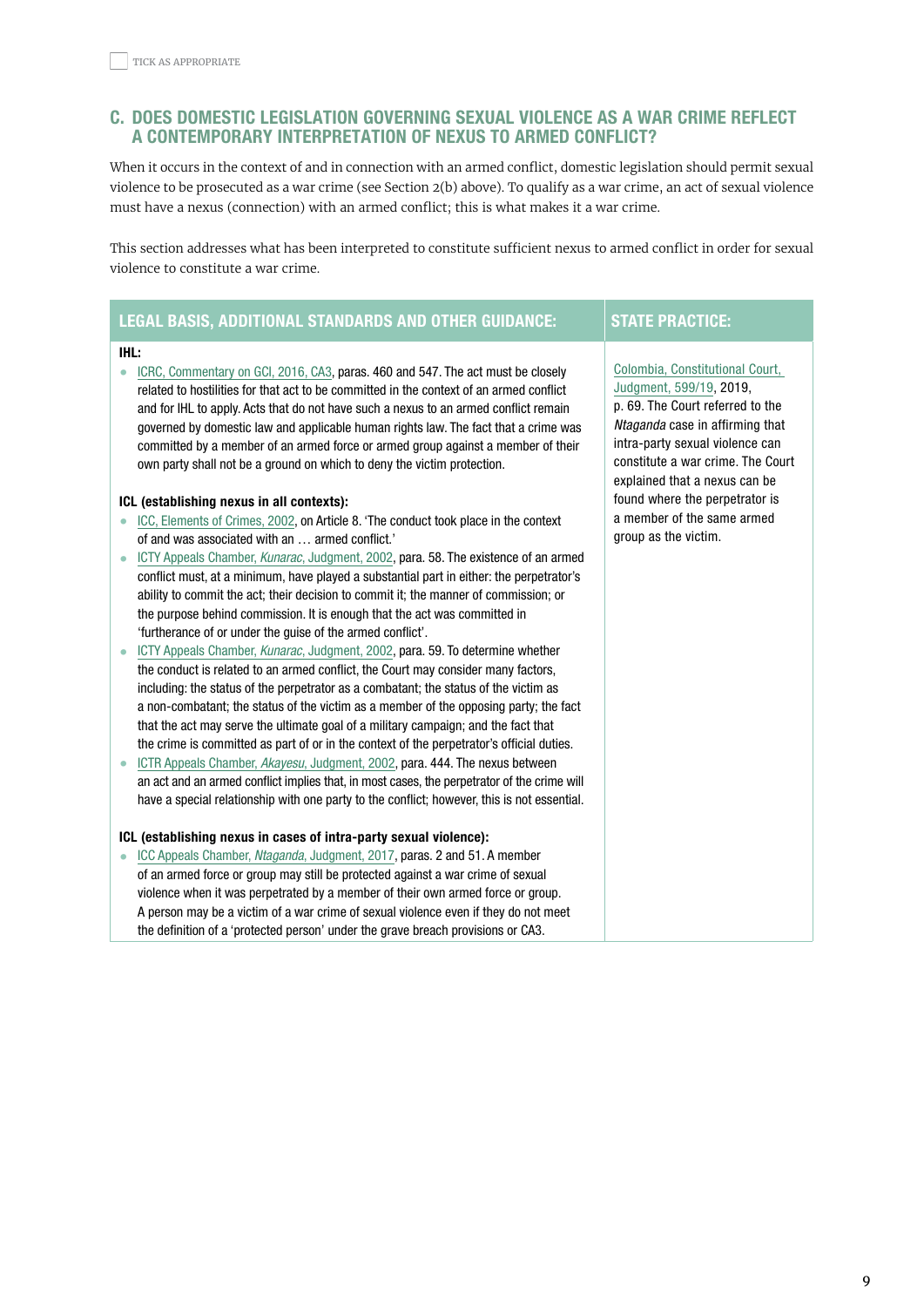# <span id="page-9-0"></span>D. DOES DOMESTIC LEGISLATION RECOGNIZE THAT THE PERPETRATOR OF SEXUAL VIOLENCE MAY BE CIVILIAN OR MILITARY?

| <b>LEGAL BASIS, ADDITIONAL STANDARDS AND OTHER GUIDANCE:</b>                                                                                                                                                                                                                                                                                                                                                                                                                                    | <b>STATE PRACTICE:</b>                                                                                                                                                                                              |
|-------------------------------------------------------------------------------------------------------------------------------------------------------------------------------------------------------------------------------------------------------------------------------------------------------------------------------------------------------------------------------------------------------------------------------------------------------------------------------------------------|---------------------------------------------------------------------------------------------------------------------------------------------------------------------------------------------------------------------|
| IHL:<br>API, Article 75(2)(b). This article prohibits 'outrages upon personal dignity, in particular<br>۰<br>humiliating and degrading treatment, enforced prostitution and any form of indecent<br>assault'  'whether committed by civilian or by military agents' (emphasis added).<br>CIHL Study, Rule 90 and Rule 93. These rules do not explicitly state who<br>the perpetrator must be for crimes of sexual violence, torture and other cruel,<br>inhuman or degrading treatment.<br>ICL: | Spain, LOAC Manual, 2007. This<br>manual highlights the prohibition<br>of sexual violence 'whether<br>committed by civilian or military<br>agents'.<br>Non-compliance with Spain's<br>Manual is enforced via Spain, |
| ICTR Appeals Chamber, Akayesu, Judgment, 2001, paras. 437 and 444. This case<br>$\bullet$<br>concerned the prosecution of a civilian perpetrator of sexual violence. It highlights that<br>the perpetrator need not have a specific link with the parties to the conflict in order<br>to be convicted of a war crime.                                                                                                                                                                           | <b>Military Penal Code Organic</b><br>Law 14, 2015, Article 38.                                                                                                                                                     |
| <b>IHRL:</b>                                                                                                                                                                                                                                                                                                                                                                                                                                                                                    |                                                                                                                                                                                                                     |
| Human Rights Committee, General Comment No.20 on Article 7, 1992, para. 13.                                                                                                                                                                                                                                                                                                                                                                                                                     |                                                                                                                                                                                                                     |
| Penalties should be specified for acts of torture and cruel, inhuman or degrading                                                                                                                                                                                                                                                                                                                                                                                                               |                                                                                                                                                                                                                     |
| treatment or punishment, 'whether committed by public officials or other persons                                                                                                                                                                                                                                                                                                                                                                                                                |                                                                                                                                                                                                                     |
| acting on behalf of the State, or by private persons' (emphasis added).<br>Committee on the Elimination of Discrimination Against Women, General                                                                                                                                                                                                                                                                                                                                                |                                                                                                                                                                                                                     |
| Recommendation No. 30, 2013, para. 38(b). 'The Committee recommends that states                                                                                                                                                                                                                                                                                                                                                                                                                 |                                                                                                                                                                                                                     |
| parties prevent, investigate and punish all forms of gender-based violence, in particular                                                                                                                                                                                                                                                                                                                                                                                                       |                                                                                                                                                                                                                     |
| sexual violence perpetrated by State and non-State actors' (emphasis added).                                                                                                                                                                                                                                                                                                                                                                                                                    |                                                                                                                                                                                                                     |
| Other:                                                                                                                                                                                                                                                                                                                                                                                                                                                                                          |                                                                                                                                                                                                                     |
| UN Commission on Human Rights, Special Rapporteur on the Situation of Systematic                                                                                                                                                                                                                                                                                                                                                                                                                |                                                                                                                                                                                                                     |
| Rape, Sexual Slavery, and Slavery-like Practices during Wartime, Final Report, 1998,                                                                                                                                                                                                                                                                                                                                                                                                            |                                                                                                                                                                                                                     |
| paras. 27-28. This document outlines the prohibition of sexual slavery, 'whether                                                                                                                                                                                                                                                                                                                                                                                                                |                                                                                                                                                                                                                     |
| committed by State actors or private individuals' (emphasis added).                                                                                                                                                                                                                                                                                                                                                                                                                             |                                                                                                                                                                                                                     |
|                                                                                                                                                                                                                                                                                                                                                                                                                                                                                                 |                                                                                                                                                                                                                     |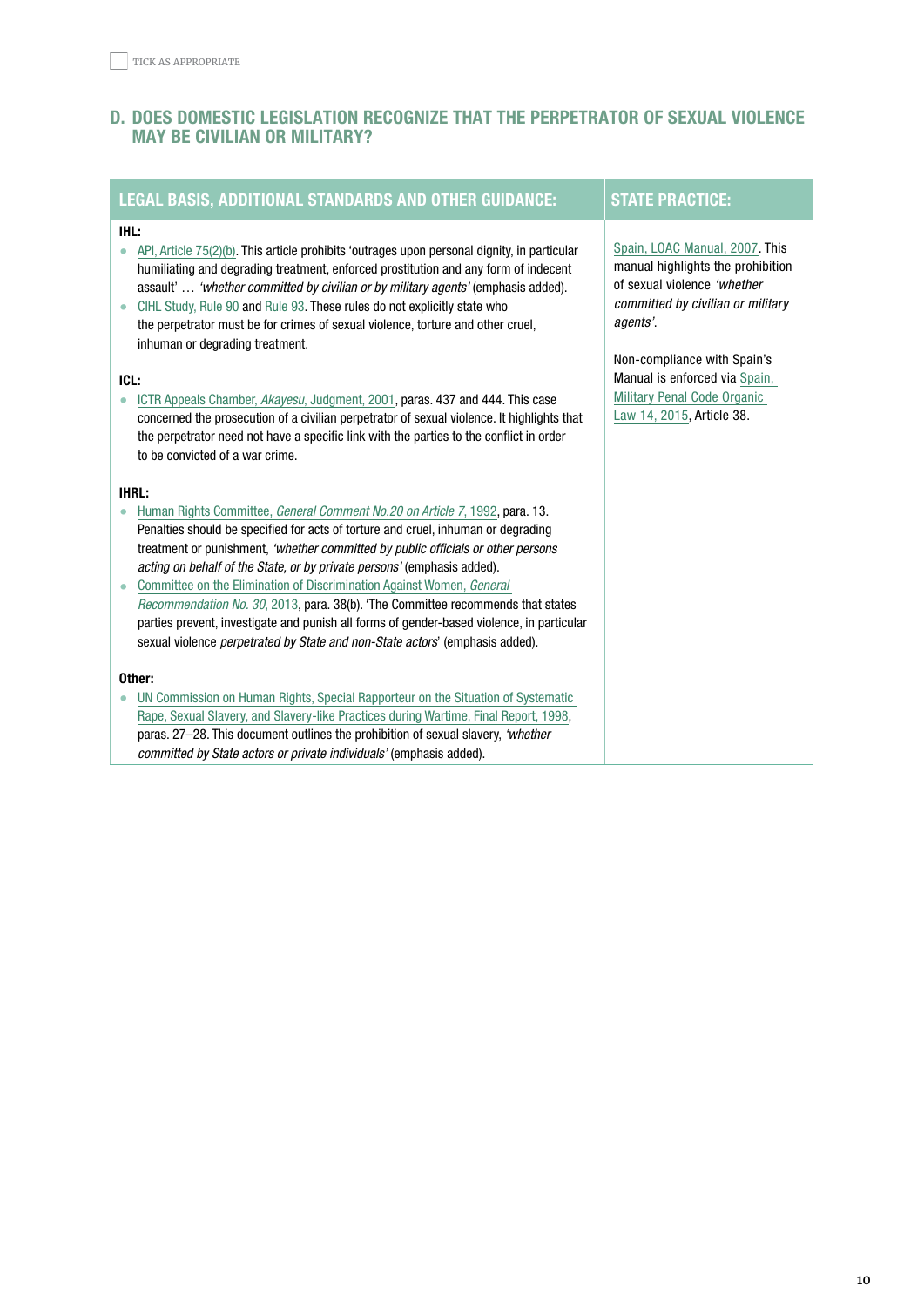# <span id="page-10-0"></span>e. DOES DOMESTIC LEGISLATION RECOGNIZE THAT VICTIMS OR PERPETRATORS OF RAPE AND OTHER FORMS OF SEXUAL VIOLENCE CAN BE ANY GENDER?

*W*hile the majority of victims of sexual violence in armed conflicts are women and girls, any person, including men and boys, can be a victim of sexual violence (ICRC, [Commentary](https://ihl-databases.icrc.org/applic/ihl/ihl.nsf/Comment.xsp?action=openDocument&documentId=59F6CDFA490736C1C1257F7D004BA0EC#610_B) on GCI, 2016, CA3, para. 700). Similarly, all genders can perpetrate sexual violence; accordingly, definitions should not, for example, be restrictive in mentioning the body parts that were used to perpetrate the act of sexual violence. Instead, the phrase 'penetration … with any object or part of the body' could be used (ICC, [Elements](https://www.icc-cpi.int/NR/rdonlyres/336923D8-A6AD-40EC-AD7B-45BF9DE73D56/0/ElementsOfCrimesEng.pdf) of Crimes, on the definition of rape as a war crime, relating to Articles  $8(2)(b)(xxii)$  and  $8(2)(e)(vi)$  of the ICC Statute).

# LEGAL BASIS, ADDITIONAL STANDARDS AND OTHER GUIDANCE: STATE PRACTICE:

#### IHL:

- [API, Article 75\(2\)\(b\);](https://ihl-databases.icrc.org/ihl/WebART/470-750096?OpenDocument) [APII, Article 4\(2\)\(e\)](https://ihl-databases.icrc.org/ihl/WebART/475-760008?OpenDocument). Sexual violence is prohibited, regardless of the sex of the victim or perpetrator.
- [ICRC, Commentary on GCI, 2016, CA3,](https://ihl-databases.icrc.org/applic/ihl/ihl.nsf/Comment.xsp?action=openDocument&documentId=59F6CDFA490736C1C1257F7D004BA0EC#610_B) para. 700. The prohibition of sexual violence encompasses 'violence not only against women and girls, but any person, including men and boys'.
- [CIHL Study, Rule 93](https://ihl-databases.icrc.org/customary-ihl/eng/docs/v1_rul_rule93). The prohibition of sexual violence is non-discriminatory because men and women, as well as adults and children, are equally protected.

#### ICL:

- [ICC Statute,](https://www.icc-cpi.int/resource-library/documents/rs-eng.pdf) Articles  $8(2)(b)(xxii)$  and  $8(2)(e)(vi)$ . Crimes of sexual violence are defined as gender-neutral.
- [ICC Elements of Crimes,](https://www.icc-cpi.int/NR/rdonlyres/336923D8-A6AD-40EC-AD7B-45BF9DE73D56/0/ElementsOfCrimesEng.pdf) on the definition of rape as a war crime; footnote 50 relating to Article 2(b)(xxii) and footnote 63 relating to Article 8(2)(e)(vi). Rape is defined using the concept of 'invasion' broadly.
- [ICTR Trial Chamber,](https://unictr.irmct.org/sites/unictr.org/files/case-documents/ictr-96-4/trial-judgements/en/980902.pdf) Akayesu, Judgment, 1998, para. 598. The Chamber defined the victim of sexual violence as 'a person'.
- ICTY, Tadić[, Indictment, 1995](https://www.icty.org/x/cases/tadic/ind/en/tad-ii950213e.pdf); ICTY, Češić[, Indictment, 1995;](https://www.icty.org/x/cases/cesic/ind/en/cesic_ranko_950721_indictment_eng.pdf) ICTY, [Todorović](https://www.icty.org/x/cases/simic/ind/en/sim-ii950721e.pdf), [Indictment, 1995](https://www.icty.org/x/cases/simic/ind/en/sim-ii950721e.pdf); ICTY, Simić[, Initial Indictment, 1995](https://www.icty.org/x/cases/simic/ind/en/sim-ii950721e.pdf). These cases affirm that men can be victims of sexual violence.

#### IHRL:

• [Council of Europe, Convention on Preventing and Combating Violence Against Women](https://www.coe.int/en/web/conventions/full-list/-/conventions/rms/090000168008482e)  [and Domestic Violence](https://www.coe.int/en/web/conventions/full-list/-/conventions/rms/090000168008482e), Article 36.

#### Other:

• [Yogyakarta, Principle 17\(M\)](https://yogyakartaprinciples.org/relating-to-the-right-to-the-highest-attainable-standard-of-health-principle-17/); and [Yogyakarta, Principles 30\(G\) and \(H\)](https://yogyakartaprinciples.org/principle-30-yp10/). Protection against sexual violence and support shall be provided for all persons, regardless of their sexual orientation, gender identity, gender expression and sex characteristics.

[United Arab Emirates, Federal](https://ihl-databases.icrc.org/applic/ihl/ihl-nat.nsf/implementingLaws.xsp?documentId=437D8ED5B96C8D49C1258248005021AD&action=OpenDocument)  [Decree No. 12 on International](https://ihl-databases.icrc.org/applic/ihl/ihl-nat.nsf/implementingLaws.xsp?documentId=437D8ED5B96C8D49C1258248005021AD&action=OpenDocument)  [Crimes, 2017](https://ihl-databases.icrc.org/applic/ihl/ihl-nat.nsf/implementingLaws.xsp?documentId=437D8ED5B96C8D49C1258248005021AD&action=OpenDocument), Article 15(2). The law prohibits sexual violence without specifying genders.

# [Afghanistan, Revised Penal Code,](https://ihl-databases.icrc.org/applic/ihl/ihl-nat.nsf/implementingLaws.xsp?documentId=598034855221CE85C12582480054D831&action=openDocument&xp_countrySelected=AF&xp_topicSelected=GVAL-992BU6&from=state)

[2017,](https://ihl-databases.icrc.org/applic/ihl/ihl-nat.nsf/implementingLaws.xsp?documentId=598034855221CE85C12582480054D831&action=openDocument&xp_countrySelected=AF&xp_topicSelected=GVAL-992BU6&from=state) Article 636. Rape can be committed by any 'person' against any other 'person'.

#### [Rwanda, Penal Code, 2018](https://reliefweb.int/sites/reliefweb.int/files/resources/Checklist%20English.pdf),

Article 134. Rape is defined as: 'a person who commits on another person…'

[Spain, Penal Code, 1995](https://boe.es/buscar/act.php?id=BOE-A-1995-25444) (as amended), Articles 178 and 179. The definitions of sexual violence and rape refer to 'persons'.

[France, Penal Code,](https://www.legifrance.gouv.fr/affichCode.do?idSectionTA=LEGISCTA000006181753&cidTexte=LEGITEXT000006070719&dateTexte=20200602) Articles 222 and 223. Rape is defined by reference to 'persons' and acts of 'any nature whatsoever'. Articles 222–227 refer to sexual violence without specifying genders.

## [United Kingdom, Sexual Offences](http://www.legislation.gov.uk/ukpga/2003/42/part/1)

[Act, 2003](http://www.legislation.gov.uk/ukpga/2003/42/part/1). Under section 1, a rape can be committed against any gender, but the perpetrator is defined as a man. Section 2 defines assault by penetration and section 3 defines sexual assault without specifying gender.

Some laws define rape exclusively as 'penetration of the vagina, however slight, with a sexual organ, other body part or object'. These definitions suggest that victims can only be of a certain sex and also limit the nature of the sexual violence to one particular form of rape.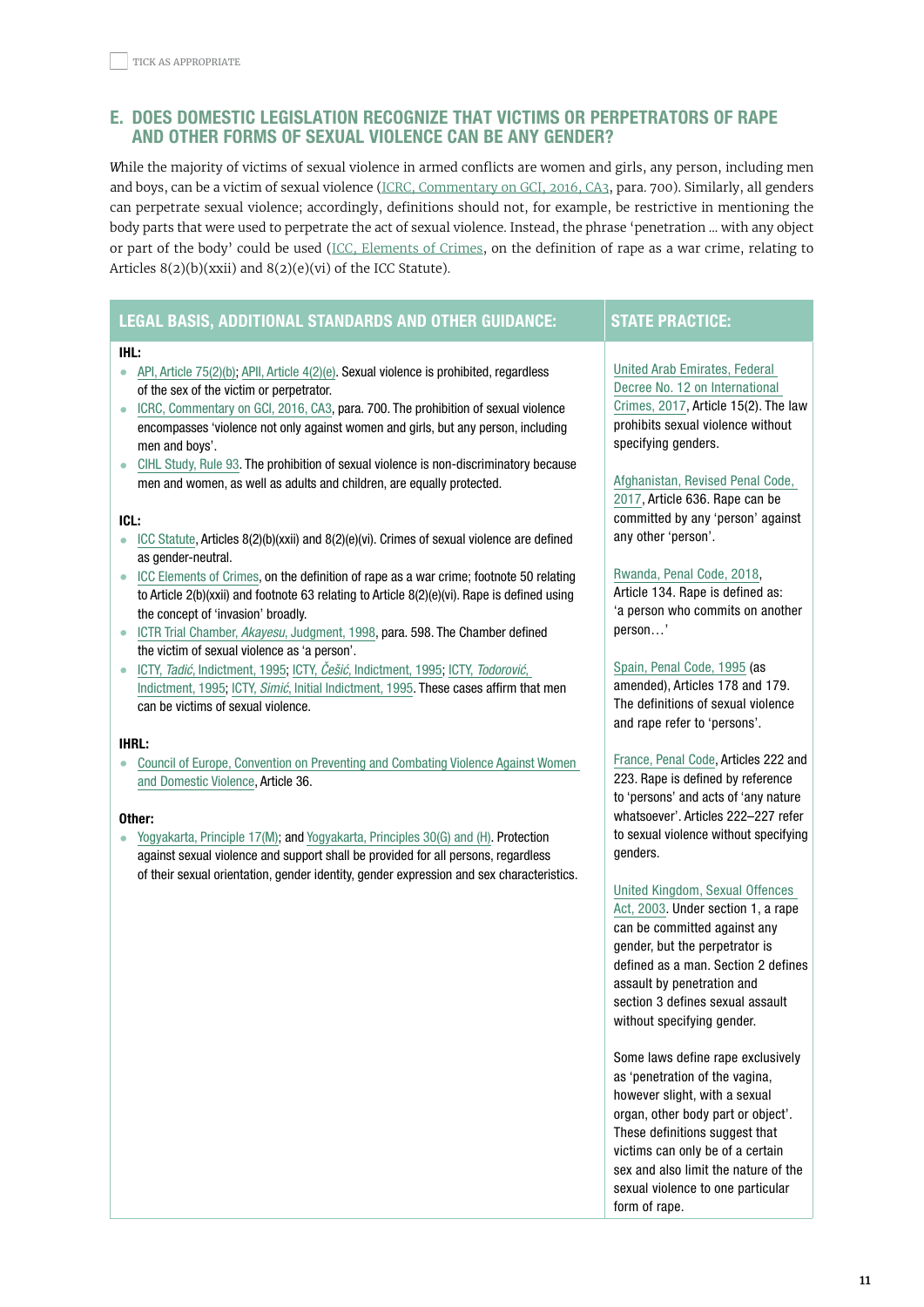# <span id="page-11-0"></span>4. ACCESSIBILITY

# A. DOES DOMESTIC LEGISLATION ENSURE THE PROVISION OF ACCESS TO APPROPRIATE CARE FOR ALL VICTIMS/SURVIVORS WITHOUT DISCRIMINATION?

# LEGAL BASIS, ADDITIONAL STANDARDS AND OTHER GUIDANCE: STATE PRACTICE:

#### IHL:

• [CA3\(2\),](https://ihl-databases.icrc.org/ihl/WebART/375-590006) [GCI, Article 12;](https://ihl-databases.icrc.org/applic/ihl/ihl.nsf/Article.xsp?action=openDocument&documentId=B97B83DC12AC4998C12563CD00519F56) [GCII, Article 12](https://ihl-databases.icrc.org/applic/ihl/ihl.nsf/Article.xsp?action=openDocument&documentId=A30C39F7F85D71CDC12563CD0051A5CF); [API, Article 10\(2\),](https://ihl-databases.icrc.org/applic/ihl/ihl.nsf/Article.xsp?action=openDocument&documentId=6EAD04662456DA32C12563CD0051D78D) [APII, Article 7\(2\);](https://ihl-databases.icrc.org/applic/ihl/ihl.nsf/Article.xsp?action=openDocument&documentId=19B84A81B450AA6EC12563CD0051E826) [CIHL Study,](https://ihl-databases.icrc.org/customary-ihl/eng/docs/v1_rul_rule110)  [Rule 110.](https://ihl-databases.icrc.org/customary-ihl/eng/docs/v1_rul_rule110) IHL requires that the wounded and sick, including victims/survivors of sexual violence in need of medical care, must receive, to the fullest extent practicable and with the least possible delay, the medical care and attention required by their condition. Further, it provides that no distinction may be made among the wounded and sick founded on any grounds other than medical ones.

#### IHRL:

- [ICESCR, Article 12\(1\)](https://www.ohchr.org/en/professionalinterest/pages/cescr.aspx); [Committee on Economic, Social and Cultural Rights,](https://www.refworld.org/pdfid/4538838d0.pdf) General [Comment No. 14](https://www.refworld.org/pdfid/4538838d0.pdf), 2000, para. 8. The 'right to health contains both freedoms and entitlements'. 'The entitlements include the right to a system of health protection which provides equality of opportunity for people to enjoy the highest attainable level of health.'
- [CEDAW, 1979](https://www.ohchr.org/en/professionalinterest/pages/cedaw.aspx), Articles 11(1)(f), 12 and 14(2)(b); [CEDAW Committee,](https://tbinternet.ohchr.org/_layouts/15/treatybodyexternal/Download.aspx?symbolno=CEDAW/C/GC/35&Lang=en) General [Recommendation No. 35](https://tbinternet.ohchr.org/_layouts/15/treatybodyexternal/Download.aspx?symbolno=CEDAW/C/GC/35&Lang=en), 2017, para. 31(a)(iii). Victims/ survivors and their family members shall have access to medical, psychosocial and counselling services. Health-care services shall be responsive to trauma and should include mental, sexual and reproductive health services, including emergency contraception and HIV post-exposure prophylaxis. Adequate shelters should be provided as required.
- [Maputo Protocol](https://www.un.org/en/africa/osaa/pdf/au/protocol_rights_women_africa_2003.pdf), Articles 12(1)(d) and 14(2)(c). Victims/survivors of abuse or sexual harassment shall be provided with access to counselling and rehabilitation services. In cases of sexual assault and rape, the person's reproductive rights shall be respected.
- [Council of Europe, Convention on Preventing and Combating Violence Against Women](https://www.coe.int/en/web/conventions/full-list/-/conventions/rms/090000168008482e)  [and Domestic Violence](https://www.coe.int/en/web/conventions/full-list/-/conventions/rms/090000168008482e), Articles 20(2) and 25. Parties shall take legislative measures to ensure that victims/survivors have access to health care, social services, medical and forensic examination, trauma support and counselling.

#### IRL:

• [Refugee Convention, 1951, Article 24\(1\)\(b\).](https://www.unhcr.org/3b66c2aa10) Refugees shall enjoy access to health equivalent to that of the host population.

#### Other:

- [UN, Guiding Principles on Internal Displacement](https://www.unhcr.org/protection/idps/43ce1cff2/guiding-principles-internal-displacement.html), Principle 19(1) and (2). All wounded and sick internally displaced persons shall receive medical care and attention as they require. Victims of sexual or other abuses shall be afforded appropriate counselling.
- [Yogyakarta, Principle 17\(M\)](https://yogyakartaprinciples.org/relating-to-the-right-to-the-highest-attainable-standard-of-health-principle-17/) and [Yogyakarta, Principle 30\(H\).](https://yogyakartaprinciples.org/principle-30-yp10/)

[Colombia, Law No.1719 on](https://ihl-databases.icrc.org/applic/ihl/ihl-nat.nsf/implementingLaws.xsp?documentId=574056545A066035C1257E620053D05C&action=OpenDocument)  [Access to Justice and Other](https://ihl-databases.icrc.org/applic/ihl/ihl-nat.nsf/implementingLaws.xsp?documentId=574056545A066035C1257E620053D05C&action=OpenDocument)  [Matters for Victims of Sexual](https://ihl-databases.icrc.org/applic/ihl/ihl-nat.nsf/implementingLaws.xsp?documentId=574056545A066035C1257E620053D05C&action=OpenDocument)  [Violence and Especially of Sexual](https://ihl-databases.icrc.org/applic/ihl/ihl-nat.nsf/implementingLaws.xsp?documentId=574056545A066035C1257E620053D05C&action=OpenDocument)  [Violence Related to the Armed](https://ihl-databases.icrc.org/applic/ihl/ihl-nat.nsf/implementingLaws.xsp?documentId=574056545A066035C1257E620053D05C&action=OpenDocument)  [Conflict, 2014](https://ihl-databases.icrc.org/applic/ihl/ihl-nat.nsf/implementingLaws.xsp?documentId=574056545A066035C1257E620053D05C&action=OpenDocument), Chapter 4. The law provides for psychosocial care and free medical attention for victims/survivors of sexual violence.

## [Colombia, Constitutional Court,](https://www.womenslinkworldwide.org/files/3105/decision-corte-constitucional-caso-helena.pdf)  [Judgment, SU-599/19, 2019](https://www.womenslinkworldwide.org/files/3105/decision-corte-constitucional-caso-helena.pdf). The victim/survivor in this case was provided with psychosocial

care and medical assistance.

[Croatia, Law on the Rights of](https://ihl-databases.icrc.org/applic/ihl/ihl-nat.nsf/implementingLaws.xsp?documentId=E7CFB467BEAE9444C1257F18004AA23F&action=openDocument&xp_countrySelected=HR&xp_topicSelected=GVAL-992BUG&from=state)  [Victims of Sexual Violence in the](https://ihl-databases.icrc.org/applic/ihl/ihl-nat.nsf/implementingLaws.xsp?documentId=E7CFB467BEAE9444C1257F18004AA23F&action=openDocument&xp_countrySelected=HR&xp_topicSelected=GVAL-992BUG&from=state)  [Homeland War, 2015.](https://ihl-databases.icrc.org/applic/ihl/ihl-nat.nsf/implementingLaws.xsp?documentId=E7CFB467BEAE9444C1257F18004AA23F&action=openDocument&xp_countrySelected=HR&xp_topicSelected=GVAL-992BUG&from=state) Victims of sexual violence have the right to psychosocial support, medical care, medical rehabilitation and health insurance.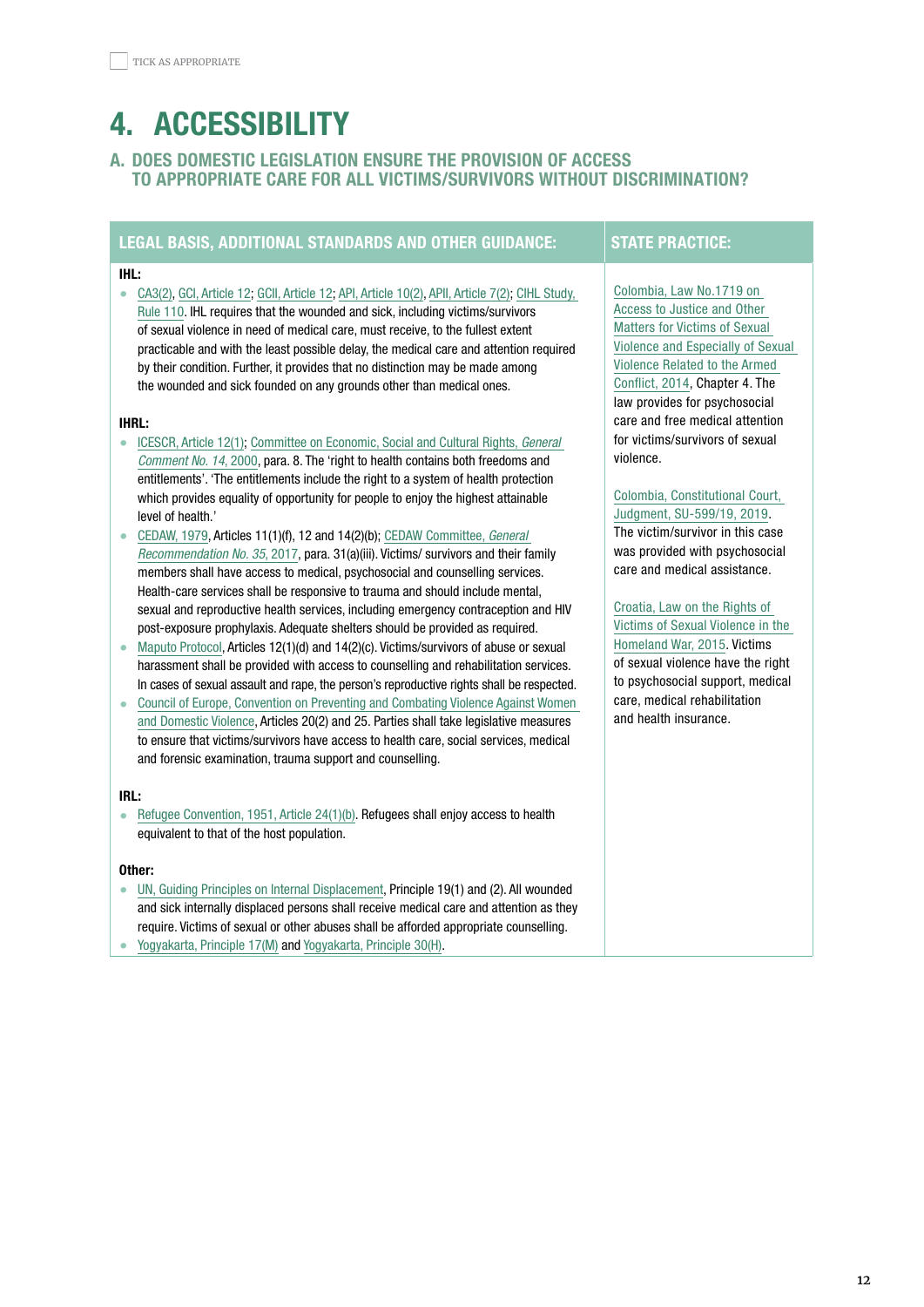# <span id="page-12-0"></span>**B. DOES DOMESTIC LEGISLATION ENSURE THAT A VICTIM/SURVIVOR'S ACCESS** TO JUSTICE IS NOT HINDERED – FOR EXAMPLE, BY COUNTER-CHARGES?\*

\* Counter-charges include laws that criminalize acts such as adultery, even where the act is non-consensual, meaning that the victim may end up facing charges after reporting sexual violence. In general, laws that criminalize homosexuality or adultery can act as barriers for a victim/survivor of sexual violence to accessing justice. Certain evidentiary rules and procedures can also act as hurdles, such as a 'four male witness rule', which makes conviction difficult unless the perpetrator confesses to the crime ([International Protocol on the Documentation](https://assets.publishing.service.gov.uk/government/uploads/system/uploads/attachment_data/file/598335/International_Protocol_2017_2nd_Edition.pdf) and [Investigation](https://assets.publishing.service.gov.uk/government/uploads/system/uploads/attachment_data/file/598335/International_Protocol_2017_2nd_Edition.pdf) of Sexual Violence in Conflict, 2<sup>nd</sup> edition, 2017, p. 69).

|           | <b>LEGAL BASIS, ADDITIONAL STANDARDS AND OTHER GUIDANCE:</b>                                                                                                                       | <b>STATE PRACTICE:</b> |
|-----------|------------------------------------------------------------------------------------------------------------------------------------------------------------------------------------|------------------------|
| IHL:      |                                                                                                                                                                                    |                        |
| $\bullet$ | ICRC, Commentary on GCIV, 1958, Article 101. The prohibition of punishment for                                                                                                     | N/A                    |
|           | making even unfounded complaints and petitions finds ample justification from<br>the humanitarian point of view. If the victim were to fear any sort of punishment                 |                        |
|           | as a result of their complaint, they would be deprived of a right which, in part,                                                                                                  |                        |
|           | guarantees respect for the person, and which constitutes one of the four fundamental                                                                                               |                        |
|           | freedoms mentioned in the Preamble to the Universal Declaration of Human Rights.                                                                                                   |                        |
|           | ICRC, Commentary on GCIII, 2020, Article 78; ICRC, Commentary on GCIV, 1958,                                                                                                       |                        |
|           | Article 101. Complaints and requests should be transmitted immediately and should                                                                                                  |                        |
|           | never, in any circumstances, give rise to any punishment.                                                                                                                          |                        |
|           | <b>IHRL:</b>                                                                                                                                                                       |                        |
| $\bullet$ | CEDAW Committee, General Recommendation No. 35, 2017, para. 29(c). Criminal                                                                                                        |                        |
|           | provisions that are discriminatory against women, such as, among others, those that                                                                                                |                        |
|           | criminalize adultery, must be repealed. Discriminatory evidentiary rules and procedures                                                                                            |                        |
|           | must also be repealed, including: procedures allowing for a victim/survivor's                                                                                                      |                        |
|           | deprivation of liberty to protect them from violence; practices focused on 'virginity';<br>legal defences or mitigating factors based on culture, religion or male privilege, such |                        |
|           | as the defence of so-called "honour"; traditional apologies; pardons from the victim                                                                                               |                        |
|           | or survivor's family; the subsequent marriage of the victim/survivor to the perpetrator;                                                                                           |                        |
|           | procedures that result in the harshest penalties, including stoning, lashing and death,                                                                                            |                        |
|           | often being reserved for women; judicial practices that disregard a history of                                                                                                     |                        |
|           | gender-based violence; and laws that allow for the prosecution of the victim/survivor                                                                                              |                        |
|           | when the perpetrator is acquitted.                                                                                                                                                 |                        |
|           | Council of Europe, Convention on Preventing and Combating Violence Against Women                                                                                                   |                        |
|           | and Domestic Violence, Articles 48(1) and 54. Parties shall take the necessary                                                                                                     |                        |
|           | legislative or other measures to prohibit mandatory alternative dispute resolution<br>processes, including mediation and conciliation, in relation to all forms of sexual          |                        |
|           | violence. In any civil or criminal proceedings, evidence relating to the sexual history                                                                                            |                        |
|           | and conduct of the victim shall be permitted only when it is relevant and necessary.                                                                                               |                        |
|           |                                                                                                                                                                                    |                        |
|           | Other:                                                                                                                                                                             |                        |
|           | ICRC, Sexual Violence in Detention Briefing, 2017, p. 20. Domestic laws which cast                                                                                                 |                        |
|           | any victim of sexual violence as a criminal are an obstacle to disclosure and protective                                                                                           |                        |
|           | action. Detainees alleging sexual abuse should receive protection during any                                                                                                       |                        |
|           | investigation and protection should not involve isolation. It is harmful, compounds                                                                                                |                        |
|           | the original abuse and may be viewed as punishing the victim.                                                                                                                      |                        |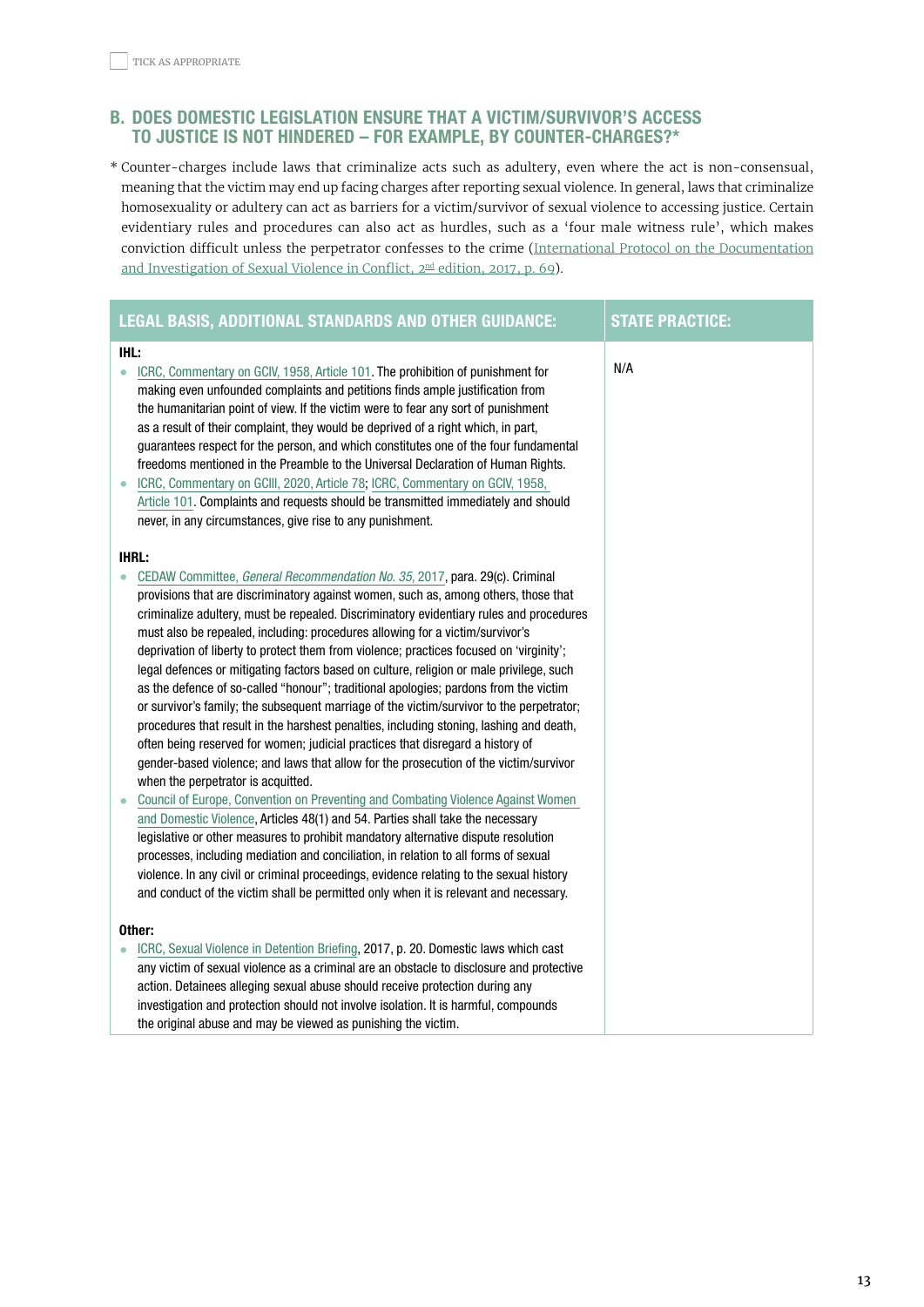# <span id="page-13-0"></span>5. SPECIAL MEASURES OF PROTECTION

# A. DOES DOMESTIC LEGISLATION PROVIDE SPECIAL MEASURES OF PROTECTION FOR CHILD VICTIMS/SURVIVORS?

# LEGAL BASIS, ADDITIONAL STANDARDS AND OTHER GUIDANCE: STATE PRACTICE:

#### IHL:

• [GCIV, Article 24](https://ihl-databases.icrc.org/applic/ihl/ihl.nsf/Article.xsp?action=openDocument&documentId=EF34C9694E5DC085C12563CD0051BB98); [GCIV, Article 38\(5\)](https://ihl-databases.icrc.org/applic/ihl/ihl.nsf/Article.xsp?action=openDocument&documentId=0044556606FFA2D1C12563CD0051BCA7); [GCIV, Article 50;](https://ihl-databases.icrc.org/applic/ihl/ihl.nsf/Article.xsp?action=openDocument&documentId=E09D15BDEC76F8D9C12563CD0051BDCC) [GCIV, Article 76\(5\);](https://ihl-databases.icrc.org/applic/ihl/ihl.nsf/Article.xsp?action=openDocument&documentId=076982CDB0849904C12563CD0051BFFD) [API, Article 70\(1\);](https://ihl-databases.icrc.org/applic/ihl/ihl.nsf/Article.xsp?action=openDocument&documentId=609876DAFD3EEEACC12563CD0051DF9A) [API, Article 77\(1\)](https://ihl-databases.icrc.org/applic/ihl/ihl.nsf/Article.xsp?action=openDocument&documentId=8F7D6B2DEE119FBAC12563CD0051E0A2); [API, Article 78](https://ihl-databases.icrc.org/applic/ihl/ihl.nsf/Article.xsp?action=openDocument&documentId=AF6D036649078A20C12563CD0051E0C4); [APII, Article 4\(3\)](https://ihl-databases.icrc.org/applic/ihl/ihl.nsf/Article.xsp?action=openDocument&documentId=F9CBD575D47CA6C8C12563CD0051E783); [CIHL Study, Rule 135](https://ihl-databases.icrc.org/customary-ihl/eng/docs/v1_rul_rule135). IHL requires that all children affected by armed conflict are afforded special respect and protection. These IHL rules do not specifically state that special measures must feature in domestic legislation for child victims/survivors of sexual violence, rather they are listed here to highlight the general rule that IHL affords children special respect and protection.

#### ICL:

• [ICC Statute,](https://www.icc-cpi.int/resource-library/documents/rs-eng.pdf) Article 68(1) and (2). The Court and Prosecutor shall take appropriate measures to protect the safety, physical and psychological well-being, dignity and privacy of victims and witnesses, in particular where the crime involves sexual or gender violence or violence against children. As an exception to the principle of public hearings, the Chambers may, to protect victims and witnesses or an accused, conduct any part of the proceedings in camera or allow the presentation of evidence by electronic or other special means, in particular for victims of sexual violence or for child victims or witnesses.

#### IHRL:

- [CRC,](https://www.ohchr.org/en/professionalinterest/pages/crc.aspx) Articles 19(1) and 34. States parties shall take all appropriate legislative measures to protect children from all forms of physical or mental violence, including sexual violence.
- [ACHR](https://www.cidh.oas.org/basicos/english/basic3.american%20convention.htm), Article 19: African Charter on the Rights and Welfare of the Child 1990. Articles 22 and 27; [Charter of Fundamental Rights of the European Union, 2000](https://www.europarl.europa.eu/charter/pdf/text_en.pdf), Article 24; [Optional Protocol to the CRC on the sale of children, child prostitution and](https://www.ohchr.org/EN/ProfessionalInterest/Pages/OPSCCRC.aspx)  [child pornography, 2000](https://www.ohchr.org/EN/ProfessionalInterest/Pages/OPSCCRC.aspx), Articles 1, 4 and 8. These articles require that all children are protected against all forms of violence, including sexual violence.
- [Council of Europe, Convention on Preventing and Combating Violence Against Women](https://www.coe.int/en/web/conventions/full-list/-/conventions/rms/090000168008482e)  [and Domestic Violence](https://www.coe.int/en/web/conventions/full-list/-/conventions/rms/090000168008482e), Articles 18(3) and 56(2). Measures shall be taken to 'address the specific needs of vulnerable persons, including child victims [of sexual violence]'. Child victims of sexual violence shall be afforded, where appropriate, special protection measures, taking into account the best interests of the child.

#### Other:

• [UN Declaration on the Protection of Women and Children in Emergency and Armed](https://www.ohchr.org/Documents/ProfessionalInterest/protectionwomen.pdf)  [Conflict, 1974](https://www.ohchr.org/Documents/ProfessionalInterest/protectionwomen.pdf), para. 4; [Observance by UN Forces of IHL, Secretary-General's Bulletin,](https://conduct.unmissions.org/secretary-general%E2%80%99s-bulletin-observance-united-nations-forces-international-humanitarian-law)  [1999](https://conduct.unmissions.org/secretary-general%E2%80%99s-bulletin-observance-united-nations-forces-international-humanitarian-law), Section 7.4; [UN Millennium Declaration, endorsed by the UN General Assembly,](https://undocs.org/A/RES/55/2)  [Res. 55/2, 2000,](https://undocs.org/A/RES/55/2) para. 26; [N'Djamena Declaration \(Cameroon, Central African Republic,](https://ihl-databases.icrc.org/customary-ihl/eng/docs/v2_rul_rule93)  [Chad, Nigeria, Niger, Sudan\) 2010,](https://ihl-databases.icrc.org/customary-ihl/eng/docs/v2_rul_rule93) para. 11. These instruments state that children shall be the object of special protection in armed conflicts.

### [Myanmar, Child Rights Law,](https://ihl-databases.icrc.org/applic/ihl/ihl-nat.nsf/implementingLaws.xsp?documentId=BFBAB7AD3A65FEF6C12584AE007B3FDC&action=OpenDocument)

[2019.](https://ihl-databases.icrc.org/applic/ihl/ihl-nat.nsf/implementingLaws.xsp?documentId=BFBAB7AD3A65FEF6C12584AE007B3FDC&action=OpenDocument) This law sets out special measures to protect children from the dangers of armed conflict, including sexual violence.

## [Niger, Law No. 74 on the](https://ihl-databases.icrc.org/applic/ihl/ihl-nat.nsf/implementingLaws.xsp?documentId=01DB4310DFA646B2C12584AE004E441C&action=OpenDocument)

[Protection and Assistance of](https://ihl-databases.icrc.org/applic/ihl/ihl-nat.nsf/implementingLaws.xsp?documentId=01DB4310DFA646B2C12584AE004E441C&action=OpenDocument)  [Internally Displaced Persons,](https://ihl-databases.icrc.org/applic/ihl/ihl-nat.nsf/implementingLaws.xsp?documentId=01DB4310DFA646B2C12584AE004E441C&action=OpenDocument)  [2018,](https://ihl-databases.icrc.org/applic/ihl/ihl-nat.nsf/implementingLaws.xsp?documentId=01DB4310DFA646B2C12584AE004E441C&action=OpenDocument) Articles 19 and 30. These articles provide for the criminalization of sexual exploitation of internally displaced children.

### [Ukraine, Law on the Protection of](https://ihl-databases.icrc.org/applic/ihl/ihl-nat.nsf/implementingLaws.xsp?documentId=37729C3BCAE3B038C12584A2005353E9&action=OpenDocument)

[Childhood, 2017,](https://ihl-databases.icrc.org/applic/ihl/ihl-nat.nsf/implementingLaws.xsp?documentId=37729C3BCAE3B038C12584A2005353E9&action=OpenDocument) Article 3. This article grants a new legal status for children who have suffered violence, including physical, sexual or psychological abuse during armed conflict.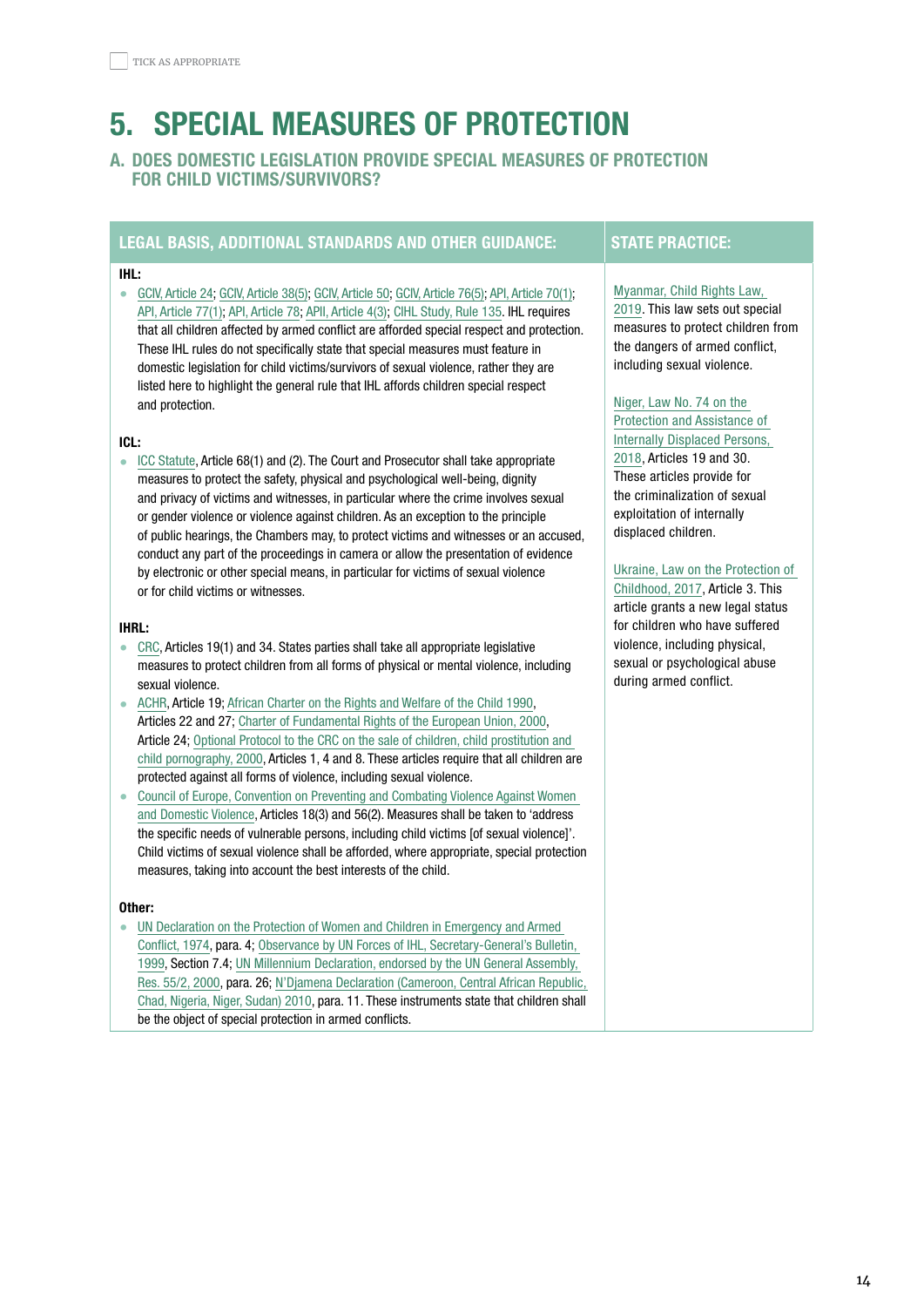# <span id="page-14-0"></span>b. DOES DOMESTIC LEGISLATION PROVIDE SPECIAL MEASURES OF PROTECTION FOR WOMEN VICTIMS/SURVIVORS?

# LEGAL BASIS, ADDITIONAL STANDARDS AND OTHER GUIDANCE: STATE PRACTICE:

## IHL:

• [API, Article 76\(1\);](https://ihl-databases.icrc.org/ihl/WebART/470-750098?OpenDocument) [GCI, Article 12\(4\);](https://ihl-databases.icrc.org/applic/ihl/ihl.nsf/ART/365-570016?OpenDocument) [GCIII, Article 14\(2\);](https://ihl-databases.icrc.org/applic/ihl/ihl.nsf/9861b8c2f0e83ed3c1256403003fb8c5/f0e25f9f56372523c12563cd0051ab8f) [GCIV, Article 27\(2\);](https://ihl-databases.icrc.org/ihl/b0d5f4c1f4b8102041256739003e6366/ffcb180d4e99cb26c12563cd0051bbd9) [GCIV, Article 76](https://ihl-databases.icrc.org/applic/ihl/ihl.nsf/ART/380-600083?OpenDocument); [GCIV, Article 85;](https://ihl-databases.icrc.org/applic/ihl/ihl.nsf/Article.xsp?action=openDocument&documentId=96B5BA81516E8562C12563CD0051C0A6) [GCIV, Article 124](https://ihl-databases.icrc.org/applic/ihl/ihl.nsf/Article.xsp?action=openDocument&documentId=07ECAC424C01F44EC12563CD0051C467); [CIHL Study, Rule 134](https://ihl-databases.icrc.org/customary-ihl/eng/docs/v1_cha_chapter39_rule134). IHL requires that all women affected by armed conflict are afforded special respect and protection. These IHL rules do not specifically state that special measures must feature in domestic legislation for women victims/survivors of sexual violence; they are listed here to highlight the general rule that IHL affords women special respect and protection.

#### ICL:

• [ICC Statute,](https://www.icc-cpi.int/resource-library/documents/rs-eng.pdf) Article 68(1) and (2). The Court and Prosecutor shall take appropriate measures to protect the safety, physical and psychological well-being, dignity and privacy of victims and witnesses, in particular where the crime involves sexual or gender-based violence or violence against children. As an exception to the principle of public hearings, the Chambers may, to protect victims and witnesses or an accused, conduct any part of the proceedings in camera or allow the presentation of evidence by electronic or other special means, in particular for victims of sexual violence or child victims or witnesses.

#### IHRL:

- [CEDAW,](https://www.ohchr.org/Documents/ProfessionalInterest/cedaw.pdf) Article 2; CEDAW Committee, [General Recommendation No. 33](https://tbinternet.ohchr.org/_layouts/15/treatybodyexternal/Download.aspx?symbolno=CEDAW/C/GC/33&Lang=en), 2015, paras. 14–15. Regarding access to justice the CEDAW notes, for example, that accessibility requires that all justice systems, both formal and quasi-judicial, be secure, affordable and physically accessible to women, and be adapted and appropriate to the needs of women, including those who face intersecting or compounded forms of
- discrimination. • [Council of Europe, Convention on Preventing and Combating Violence Against Women](https://www.coe.int/en/web/conventions/full-list/-/conventions/rms/090000168008482e)  [and Domestic Violence](https://www.coe.int/en/web/conventions/full-list/-/conventions/rms/090000168008482e), Article 22(2). States parties shall provide or arrange for specialist women's support services to all women victims of violence and their children.

#### Other:

• [UN Declaration on the Elimination of Violence against Women, 1993,](https://www.un.org/en/genocideprevention/documents/atrocity-crimes/Doc.21_declaration%20elimination%20vaw.pdf) Preamble; UN [Declaration on the Protection of Women and Children in Emergency and Armed](https://www.ohchr.org/Documents/ProfessionalInterest/protectionwomen.pdf)  [Conflict, 1974](https://www.ohchr.org/Documents/ProfessionalInterest/protectionwomen.pdf), paras. 4 and 5; [Observance by UN Forces of IHL, Secretary-General's](https://conduct.unmissions.org/secretary-general%E2%80%99s-bulletin-observance-united-nations-forces-international-humanitarian-law)  [Bulletin, 1999,](https://conduct.unmissions.org/secretary-general%E2%80%99s-bulletin-observance-united-nations-forces-international-humanitarian-law) Section 7.3. Special measures shall be taken to protect women against acts of sexual violence.

[Spain, Law No. 5 Amending the](https://www.boe.es/boe/dias/2010/06/23/pdfs/BOE-A-2010-9953.pdf)  [Penal Code, 2010,](https://www.boe.es/boe/dias/2010/06/23/pdfs/BOE-A-2010-9953.pdf) Article 612(3). There shall be special protections for women and children.

# [Pakistan, Criminal Law](https://ihl-databases.icrc.org/applic/ihl/ihl-nat.nsf/implementingLaws.xsp?documentId=A0A955863B305378C12581A7003263A5&action=OpenDocument)  [\(Amendment\) \(Offences Relating](https://ihl-databases.icrc.org/applic/ihl/ihl-nat.nsf/implementingLaws.xsp?documentId=A0A955863B305378C12581A7003263A5&action=OpenDocument)

[to Rape\) Act, 2016](https://ihl-databases.icrc.org/applic/ihl/ihl-nat.nsf/implementingLaws.xsp?documentId=A0A955863B305378C12581A7003263A5&action=OpenDocument), Section 7. Any statements given by victims must be made in the presence of a female police officer or other female family members of the victim.

#### Examples of particular issues to watch out for:

- 1. Laws that prevent or deter women from reporting, such as guardianship laws that deprive women of legal capacity or restrict the ability of women with disabilities to testify in court [\(CEDAW Committee,](https://tbinternet.ohchr.org/_layouts/15/treatybodyexternal/Download.aspx?symbolno=CEDAW/C/GC/35&Lang=en) General [Recommendation No.](https://tbinternet.ohchr.org/_layouts/15/treatybodyexternal/Download.aspx?symbolno=CEDAW/C/GC/35&Lang=en) 35, 2017, para. 29(c)).
- 2. The practice of 'protective custody' (ibid.).
- 3. Restrictive immigration laws that discourage women, including migrant domestic workers, from reporting sexual violence (ibid.).
- 4. Laws allowing for dual arrests in cases of domestic violence  $(ibid.)$ .
- 5. Laws allowing for the prosecution of women when the perpetrator is acquitted (ibid.).
- 6. Certain legal defences or mitigating factors, such as the subsequent marriage of the victim/survivor to the perpetrator (*ibid.*).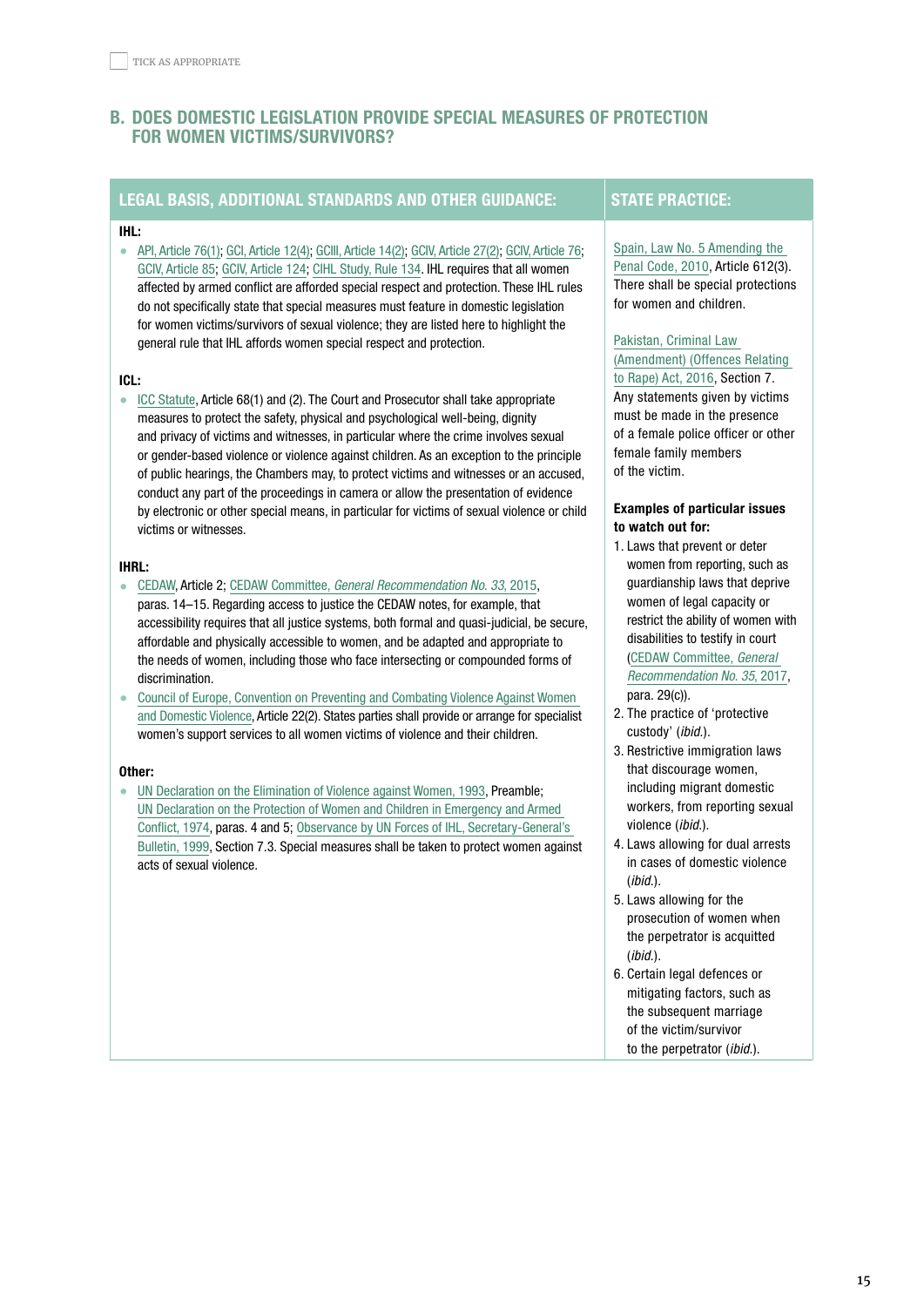# <span id="page-15-0"></span>c. DOES DOMESTIC LEGISLATION PROVIDE REPORTING PROCEDURES FOR THOSE SUBJECTED TO SEXUAL VIOLENCE DURING DETENTION?

Complaints procedures in places of detention need to allow detainees to report, safely and confidentially, incidences of sexual violence without retaliation of any kind. Complaints must be independently and impartially investigated by the authorities.

Every detainee should have the opportunity, at all times, to make complaints about sexual violence (ICRC, [Sexual](https://www.icrc.org/en/publication/4293-sexual-violence-detention) Violence in [Detention](https://www.icrc.org/en/publication/4293-sexual-violence-detention) Briefing, p. 20). 'It is particularly important that detainees can make complaints directly and confidentially to higher authorities within the detention facility' (*[ibid.](https://www.icrc.org/en/publication/4293-sexual-violence-detention)*). 'The mechanisms should know how to respond and have effective means of response' (*[ibid.](https://www.icrc.org/en/publication/4293-sexual-violence-detention)*).

# LEGAL BASIS, ADDITIONAL STANDARDS AND OTHER GUIDANCE: STATE PRACTICE:

#### IHL:

• [GCIII, Article 121](https://ihl-databases.icrc.org/applic/ihl/ihl.nsf/Article.xsp?action=openDocument&documentId=343A776AFC5D068CC12563CD0051B502); [GCIV, Article 131.](https://ihl-databases.icrc.org/applic/ihl/ihl.nsf/Article.xsp?action=openDocument&documentId=608F302D3CA40960C12563CD0051C504) Every death or serious injury of an internee shall be immediately followed by an official enquiry by the Detaining Power. The evidence of any witnesses shall be taken, and a report including such evidence shall be prepared. If the enquiry indicates the guilt of one or more persons, the Detaining Power shall take all necessary steps to ensure the prosecution of the person or persons responsible.

#### Other:

- [UN, Body of Principles for the Protection of All Persons under Any Form of Detention](https://www.ohchr.org/Documents/ProfessionalInterest/bodyprinciples.pdf)  [or Imprisonment](https://www.ohchr.org/Documents/ProfessionalInterest/bodyprinciples.pdf), Principle 32(1). A detained person or their counsel shall be entitled at any time to take proceedings according to domestic law before a judicial or other authority, to challenge the lawfulness of their detention in order to obtain their release without delay, if it is unlawful.
- [Nelson Mandela Rules, 'The United Nations Standard Minimum Rules for the Treatment](https://www.unodc.org/documents/justice-and-prison-reform/Nelson_Mandela_Rules-E-ebook.pdf)  [of Prisoners', 2015,](https://www.unodc.org/documents/justice-and-prison-reform/Nelson_Mandela_Rules-E-ebook.pdf) Rule 8(d). Complaints shall be entered in the prisoner file-management system in the course of imprisonment, including allegations of torture or other cruel, inhuman or degrading treatment or punishment, unless they are of a confidential nature.
- [ICRC, Sexual Violence in Detention Briefing](https://www.icrc.org/en/publication/4293-sexual-violence-detention), p. 20. 'Bearing in mind the closed environment of detention, and that detainees may be dependent on those inflicting sexual violence (be they staff or fellow detainees), it is particularly important that detainees can make complaints directly and confidentially to higher authorities within the detention facility, to bodies that have a supervisory function over detention facilities, and be visited by external bodies independent of the place of detention.'

#### [US, Prison Rape Elimination Act,](https://www.govinfo.gov/content/pkg/PLAW-108publ79/pdf/PLAW-108publ79.pdf)  [2003.](https://www.govinfo.gov/content/pkg/PLAW-108publ79/pdf/PLAW-108publ79.pdf) This Act created a system

for reporting incidents of rape perpetrated in detention that ensures the confidentiality of complaints; protects the reporter from retaliation; and ensures the impartial resolution of complaints.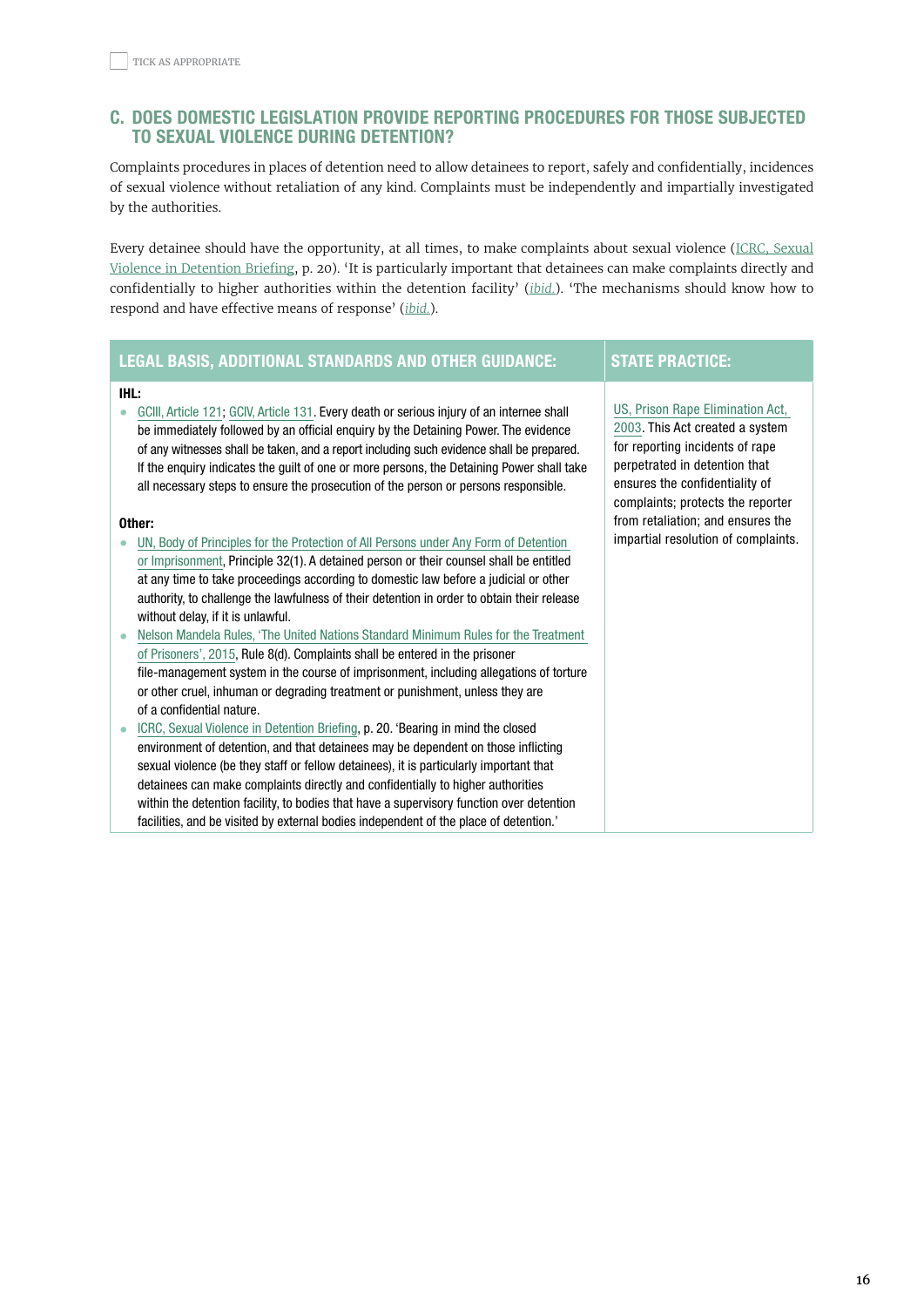# <span id="page-16-0"></span>d. DOES DOMESTIC LEGISLATION PROVIDE MEASURES OF PROTECTION FOR MIGRANTS (INCLUDING ASYLUM SEEKERS AND REFUGEES)?

While IHL rules do not specifically state that measures of protection must be articulated in domestic legislation for migrants who are victims/survivors of sexual violence, they do highlight the special attention afforded to relevant persons under IHL generally.

# LEGAL BASIS, ADDITIONAL STANDARDS AND OTHER GUIDANCE: STATE PRACTICE:

#### IHL:

- [GCIV, Article 44;](https://ihl-databases.icrc.org/applic/ihl/ihl.nsf/Article.xsp?action=openDocument&documentId=9F16FC090F0199F0C12563CD0051BD44) [API, Article 73.](https://ihl-databases.icrc.org/applic/ihl/ihl.nsf/Article.xsp?action=openDocument&documentId=319C8D02127ADAD2C12563CD0051E004) Refugees and stateless persons affected by armed conflict shall receive attention.
- [CIHL Study, Rule 131](https://ihl-databases.icrc.org/customary-ihl/eng/docs/v1_rul_rule131). Displaced civilians shall be received under satisfactory conditions of shelter, hygiene, health and safety. They shall be protected like other civilians.

#### IHRL:

- [ICCPR,](https://www.ohchr.org/en/professionalinterest/pages/ccpr.aspx) Article 14(3)(a) and (f). The person shall be informed of the charge in a language they understand. They should have the free assistance of an interpreter if they cannot understand or speak the language used in court.
- [Maputo Protocol](https://www.un.org/en/africa/osaa/pdf/au/protocol_rights_women_africa_2003.pdf), Article 11(3). States parties shall ensure that sexual violence committed against displaced persons is prosecuted as an international crime before a competent body.
- CEDAW Committee, [General Recommendation No. 35](https://tbinternet.ohchr.org/_layouts/15/treatybodyexternal/Download.aspx?symbolno=CEDAW/C/GC/35&Lang=en), 2017, para. 29(c). Restrictive immigration laws that discourage migrants from reporting sexual violence must be repealed.

#### IRL:

• [The Refugee Convention, 1951](https://www.unhcr.org/4ca34be29.pdf), Article 16(1). A 'refugee shall have free access to the courts of States Parties'.

#### Other:

- [UN International Organization for Migration, Access to Justice: A Migrant's Right, 2019,](https://www.iom.int/sites/default/files/our_work/ICP/IML/iml-infonote-access-to-justice.pdf) pages 4–5. States must ensure that migrants are granted the right to standing and recognition before the law.
- [UNHCR, Detention Guidelines, 2012](https://www.unhcr.org/publications/legal/505b10ee9/unhcr-detention-guidelines.html), Guideline 9.1, para. 49. Asylum seekers who are a victim or survivor of sexual violence require special attention and should generally not be detained.

conflict area.

[Ukraine, Law on the Protection](https://ihl-databases.icrc.org/applic/ihl/ihl-nat.nsf/implementingLaws.xsp?documentId=37729C3BCAE3B038C12584A2005353E9&action=OpenDocument)  [of Childhood, 2017,](https://ihl-databases.icrc.org/applic/ihl/ihl-nat.nsf/implementingLaws.xsp?documentId=37729C3BCAE3B038C12584A2005353E9&action=OpenDocument) Article 2(3). This law provides protection for children who have suffered psychological violence, which covers any kind of suffering experienced due to displacement or relocation from the armed

[Peru, Legislative Decree No. 1236](https://ihl-databases.icrc.org/applic/ihl/ihl-nat.nsf/implementingLaws.xsp?documentId=2358E768ECB99816C1257FA7004DDBD6&action=OpenDocument) 

[on Migrations, 2015,](https://ihl-databases.icrc.org/applic/ihl/ihl-nat.nsf/implementingLaws.xsp?documentId=2358E768ECB99816C1257FA7004DDBD6&action=OpenDocument) Articles 17 and 59. These articles grant special protection to foreigners who have been a victim or survivor of sexual violence. Article 59 creates a humanitarian immigration status to protect people in vulnerable situations (including victims of human trafficking) but who cannot apply for asylum or refugee status.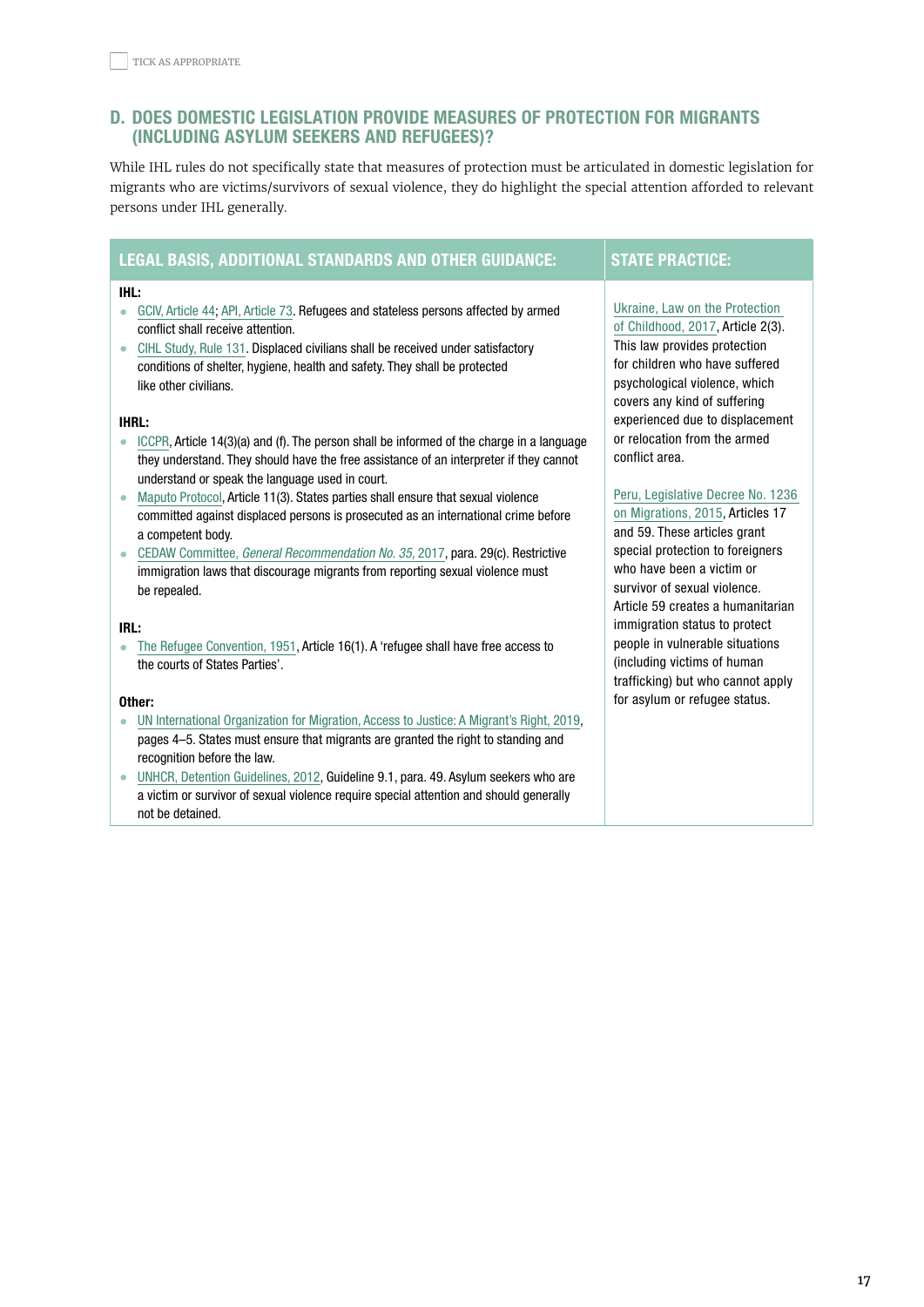# <span id="page-17-0"></span>E. DOES DOMESTIC LEGISLATION PROVIDE MEASURES OF PROTECTION FOR INTERNALLY DISPLACED PERSONS (IDPs)?

As IDPs are typically citizens or habitual residents of the state in which they find themselves, they should enjoy the same rights and freedoms, without discrimination, as anyone else in the country. As such, IDPs shall be protected against sexual violence, indecent assault, torture and other cruel, inhuman, degrading treatment or punishment.

# LEGAL BASIS, ADDITIONAL STANDARDS AND OTHER GUIDANCE: STATE PRACTICE:

#### IHL:

• [CIHL Study, Rule 131](https://ihl-databases.icrc.org/customary-ihl/eng/docs/v1_rul_rule131). Displaced civilians shall be received under satisfactory conditions of shelter, hygiene, health and safety. They shall be protected like other civilians.

#### IHRL:

- [ICCPR,](https://www.ohchr.org/en/professionalinterest/pages/ccpr.aspx) Article 14(3)(a) and (f). The person shall be informed of the charge in a language they understand. They should have the free assistance of an interpreter if they cannot understand or speak the language used in court.
- [Maputo Protocol](https://www.un.org/en/africa/osaa/pdf/au/protocol_rights_women_africa_2003.pdf), Article 11(3). States parties shall ensure that sexual violence committed against displaced persons is prosecuted as an international crime before a competent body.
- [African Union Convention for the Protection and Assistance of Internally Displaced](https://www.unhcr.org/about-us/background/4ae9bede9/african-union-convention-protection-assistance-internally-displaced-persons.html)  [Persons in Africa \(Kampala Convention\),](https://www.unhcr.org/about-us/background/4ae9bede9/african-union-convention-protection-assistance-internally-displaced-persons.html) 2009, Article 7(5)(f). Armed groups are prohibited from engaging in sexual slavery and trafficking of persons, especially women and children.
- [Great Lakes Region Protocol on the Protection and Assistance to Internally Displaced](https://www.refworld.org/pdfid/52384fe44.pdf)  [Persons, 2006](https://www.refworld.org/pdfid/52384fe44.pdf), Article 4(1)(b). Member States must respect and uphold the provisions of UN Security Council Resolution 1325 applicable to the protection of women and their role during armed conflict.

#### Other:

- [UN, Guiding Principles on Internal Displacement, 2004](https://www.unhcr.org/protection/idps/43ce1cff2/guiding-principles-internal-displacement.html), Principle 11(2)(a). 'IDPs shall be protected in particular against rape, mutilation, torture, cruel, inhuman or degrading treatment or punishment, and other outrages upon personal dignity, such as acts of gender-specific violence, forced prostitution and any form of indecent assault'.
- [Kampala Convention, 2009](https://www.unhcr.org/about-us/background/4ae9bede9/african-union-convention-protection-assistance-internally-displaced-persons.html), Article 9(1)(d). IDPs shall be protected from, among others, '[s]exual and gender-based violence in all its forms, notably rape, enforced prostitution, sexual exploitation and harmful practices, slavery, recruitment of children and their use in hostilities, forced labour and human trafficking and smuggling'.

[Niger, Law No. 74 on the](https://ihl-databases.icrc.org/applic/ihl/ihl-nat.nsf/implementingLaws.xsp?documentId=01DB4310DFA646B2C12584AE004E441C&action=OpenDocument)  [Protection and Assistance of](https://ihl-databases.icrc.org/applic/ihl/ihl-nat.nsf/implementingLaws.xsp?documentId=01DB4310DFA646B2C12584AE004E441C&action=OpenDocument)  [IDPs, 2018,](https://ihl-databases.icrc.org/applic/ihl/ihl-nat.nsf/implementingLaws.xsp?documentId=01DB4310DFA646B2C12584AE004E441C&action=OpenDocument) Article 30. All forms of sexual exploitation against internally displaced children are prohibited.

[El Salvador, Special law for](https://www.refworld.org.es/docid/5e691b974.html)  [the comprehensive care and](https://www.refworld.org.es/docid/5e691b974.html)  [protection of people in conditions](https://www.refworld.org.es/docid/5e691b974.html)  [of forced internal displacement,](https://www.refworld.org.es/docid/5e691b974.html)  [2020,](https://www.refworld.org.es/docid/5e691b974.html) Article 13(1)(b). IDPs are protected from harassment, rape, mutilation, forced prostitution, trafficking, sexual exploitation or any other form of sexual violence.

[Mexico, Law for the Prevention](https://www.internal-displacement.org/sites/law-and-policy/files/mexico/Mexico_Guerrero_2014.pdf)  [of and Response to Internal](https://www.internal-displacement.org/sites/law-and-policy/files/mexico/Mexico_Guerrero_2014.pdf)  [Displacement in the State of](https://www.internal-displacement.org/sites/law-and-policy/files/mexico/Mexico_Guerrero_2014.pdf)  [Guerrero, Decree No. 487, 2014,](https://www.internal-displacement.org/sites/law-and-policy/files/mexico/Mexico_Guerrero_2014.pdf)  [Article 20](https://www.internal-displacement.org/sites/law-and-policy/files/mexico/Mexico_Guerrero_2014.pdf). IDPs are protected from rape and sexual harassment.

# [Peru, Regulation on the Law on](https://ihl-databases.icrc.org/applic/ihl/ihl-nat.nsf/implementingLaws.xsp?documentId=6BDBCA91356B0ED9C125848100429BD0&action=OpenDocument)

[Internal Displacement, 2005](https://ihl-databases.icrc.org/applic/ihl/ihl-nat.nsf/implementingLaws.xsp?documentId=6BDBCA91356B0ED9C125848100429BD0&action=OpenDocument). Special protections from sexual violence are provided, and special attention is afforded to the health of victims.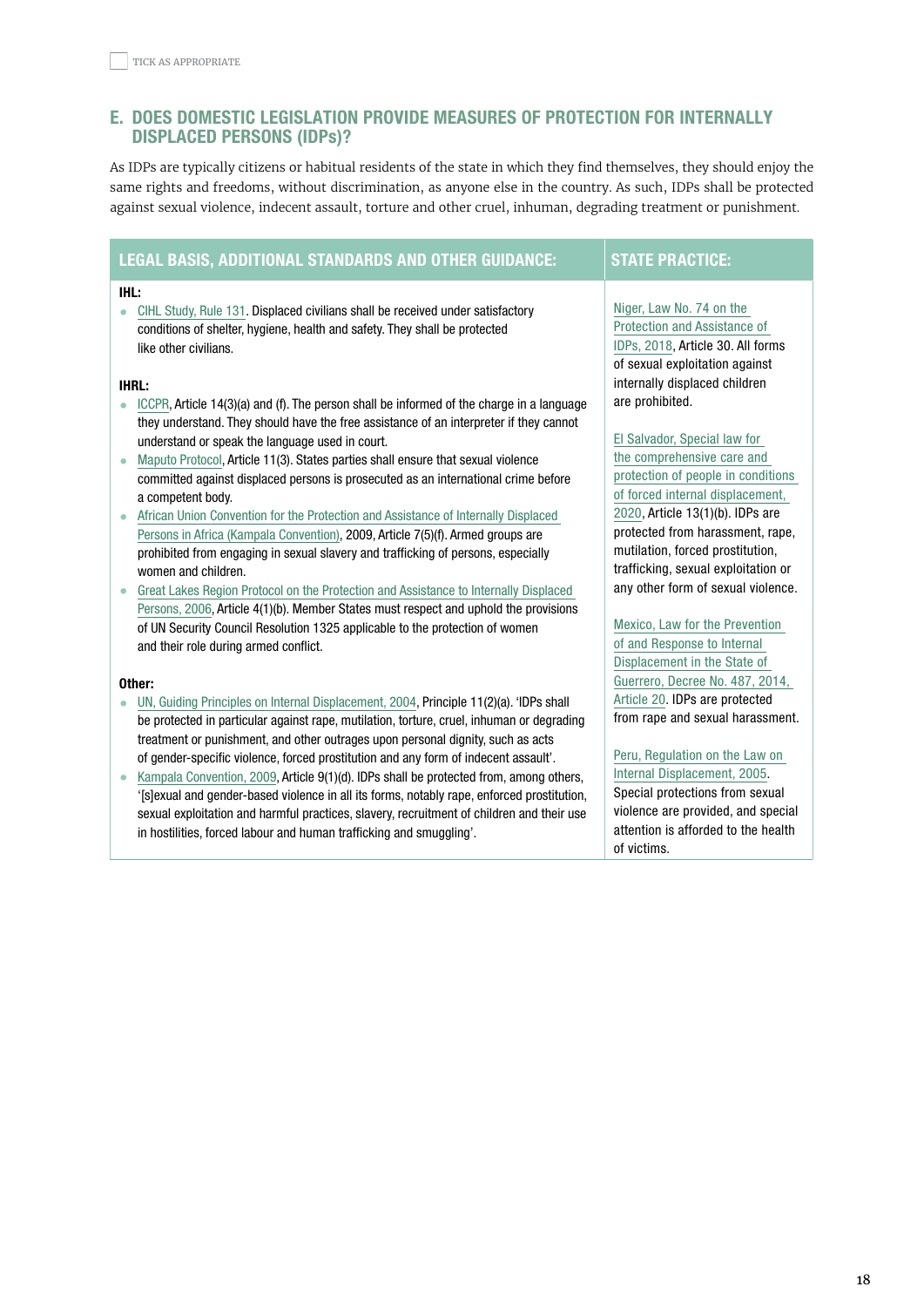# <span id="page-18-0"></span>**F. DOES DOMESTIC LEGISLATION ESTABLISH MEASURES TO ENSURE THE SAFETY AND** CONFIDENTIALITY OF VICTIMS/SURVIVORS OF AND WITNESSES TO SEXUAL VIOLENCE?

# LEGAL BASIS, ADDITIONAL STANDARDS AND OTHER GUIDANCE: STATE PRACTICE:

## IHL:

- [GCI, Article 28](https://ihl-databases.icrc.org/applic/ihl/ihl.nsf/Article.xsp?action=openDocument&documentId=CB85078F0644B873C12563CD0051A0E4); [ICRC, Commentary on GCI, 2016, Article 28,](https://ihl-databases.icrc.org/applic/ihl/ihl.nsf/Comment.xsp?action=openDocument&documentId=047CC844E1EA1E35C1257F7A005585AF#36_B) para. 2168. '[M]edical care must be provided in accordance with contemporary professional ethics. These ethics are set down in the rules and codes of conduct for health-care professionals, the core elements of which include … informed consent and medical confidentiality.'
- [API, Article 16;](https://ihl-databases.icrc.org/applic/ihl/ihl.nsf/Article.xsp?action=openDocument&documentId=B0BF1D4A2800D97FC12563CD0051D841) [ICRC, Commentary on API, 1987, Article 16,](https://ihl-databases.icrc.org/applic/ihl/ihl.nsf/Comment.xsp?action=openDocument&documentId=C63B87837232A165C12563CD00430C81) para. 670. Medical confidentiality requires that the patient should not be denounced.
- [APII Article 10\(2\)](https://ihl-databases.icrc.org/applic/ihl/ihl.nsf/Article.xsp?action=openDocument&documentId=D321BEBD8192C5E0C12563CD0051E85A); [ICRC, Commentary on APII, 1987, Article 10](https://ihl-databases.icrc.org/applic/ihl/ihl.nsf/Comment.xsp?action=openDocument&documentId=1E86B663DA082F6AC12563CD0043A78E), para. 4684. The professional obligation of medical personnel to maintain confidentiality will be respected; therefore, doctors who refuse to give information shall not be punished.
- [CIHL Study, Rule 26](https://ihl-databases.icrc.org/customary-ihl/eng/docs/v1_rul_rule26). A person engaged in medical activities cannot be compelled to perform acts contrary to medical ethics. A person cannot be punished for performing medical duties compatible with medical ethics.

#### IHRL:

- [ACHR](https://www.cidh.oas.org/basicos/english/basic3.american%20convention.htm), Article 11; [ECHR](https://www.echr.coe.int/Documents/Convention_ENG.pdf), Article 8; [ICCPR,](https://www.ohchr.org/EN/ProfessionalInterest/Pages/CCPR.aspx) Article 17. These articles protect the right to privacy, which may be interpreted as including a right to confidentiality of medical information.
- CEDAW Committee, [General Recommendation No. 35](https://tbinternet.ohchr.org/_layouts/15/treatybodyexternal/Download.aspx?symbolno=CEDAW/C/GC/35&Lang=en), 2017, para. 30(e)(i). There should be due respect for the survivor's privacy, confidentiality, free and informed consent.
- [Council of Europe, Convention on Preventing and Combating Violence Against Women](https://www.coe.int/en/web/conventions/full-list/-/conventions/rms/090000168008482e)  [and Domestic Violence](https://www.coe.int/en/web/conventions/full-list/-/conventions/rms/090000168008482e), Article 56(1)(f). Measures may be adopted to protect the privacy and the image of the victim/survivor of sexual violence.

#### Other:

- [UN, Report of the Secretary-General, Conflict-Related Sexual Violence, 2019](https://www.un.org/sexualviolenceinconflict/wp-content/uploads/2019/04/report/s-2019-280/Annual-report-2018.pdf), Recommendation 127(b). All efforts to document and investigate sexual violence should be survivor-centred, well-coordinated and adhere to the principles of safety, confidentiality and informed consent.
- [OHCHR, Protection of victims of sexual violence: lessons learned, workshop report,](https://www.un.org/sexualviolenceinconflict/wp-content/uploads/2019/06/report/protection-of-victims-of-sexual-violence-lessons-learned/ReportLessonsLearned.pdf)  [2019](https://www.un.org/sexualviolenceinconflict/wp-content/uploads/2019/06/report/protection-of-victims-of-sexual-violence-lessons-learned/ReportLessonsLearned.pdf), p. 9. The testimonies of other victims should never be referenced while interviewing another victim.
- [WHO, Responding to intimate partner violence and sexual violence against women,](https://apps.who.int/iris/bitstream/handle/10665/85240/9789241548595_eng.pdf?sequence=1)  [WHO Clinical and Policy Guidelines,](https://apps.who.int/iris/bitstream/handle/10665/85240/9789241548595_eng.pdf?sequence=1) Recommendation 1.2, p. 16. Privacy and confidentiality of the victim/survivor reporting an incident of sexual violence should be a priority.

[Pakistan, Criminal Law](https://ihl-databases.icrc.org/applic/ihl/ihl-nat.nsf/implementingLaws.xsp?documentId=A0A955863B305378C12581A7003263A5&action=OpenDocument)  [\(Amendment\) \(Offences Relating](https://ihl-databases.icrc.org/applic/ihl/ihl-nat.nsf/implementingLaws.xsp?documentId=A0A955863B305378C12581A7003263A5&action=OpenDocument)  [to Rape\) Act, 2016](https://ihl-databases.icrc.org/applic/ihl/ihl-nat.nsf/implementingLaws.xsp?documentId=A0A955863B305378C12581A7003263A5&action=OpenDocument), Section 6. This Act amends the Pakistan Penal Code of 1860. By virtue of Section 6 of this amendment, it is now prohibited to disclose the identity of a victim/survivor of rape.

[Democratic Republic of the Congo,](http://www.leganet.cd/Legislation/DroitPenal/L.06.019.20.07.2006.htm)  [Congolese Criminal Procedure](http://www.leganet.cd/Legislation/DroitPenal/L.06.019.20.07.2006.htm)  [Code 1959, amended by Law](http://www.leganet.cd/Legislation/DroitPenal/L.06.019.20.07.2006.htm)  [No. 06/019, 2006,](http://www.leganet.cd/Legislation/DroitPenal/L.06.019.20.07.2006.htm) Article 74(bis). Measures shall be taken to protect the security, physical and psychological well-being, dignity and privacy of victims and survivors of sexual violence and any other person involved.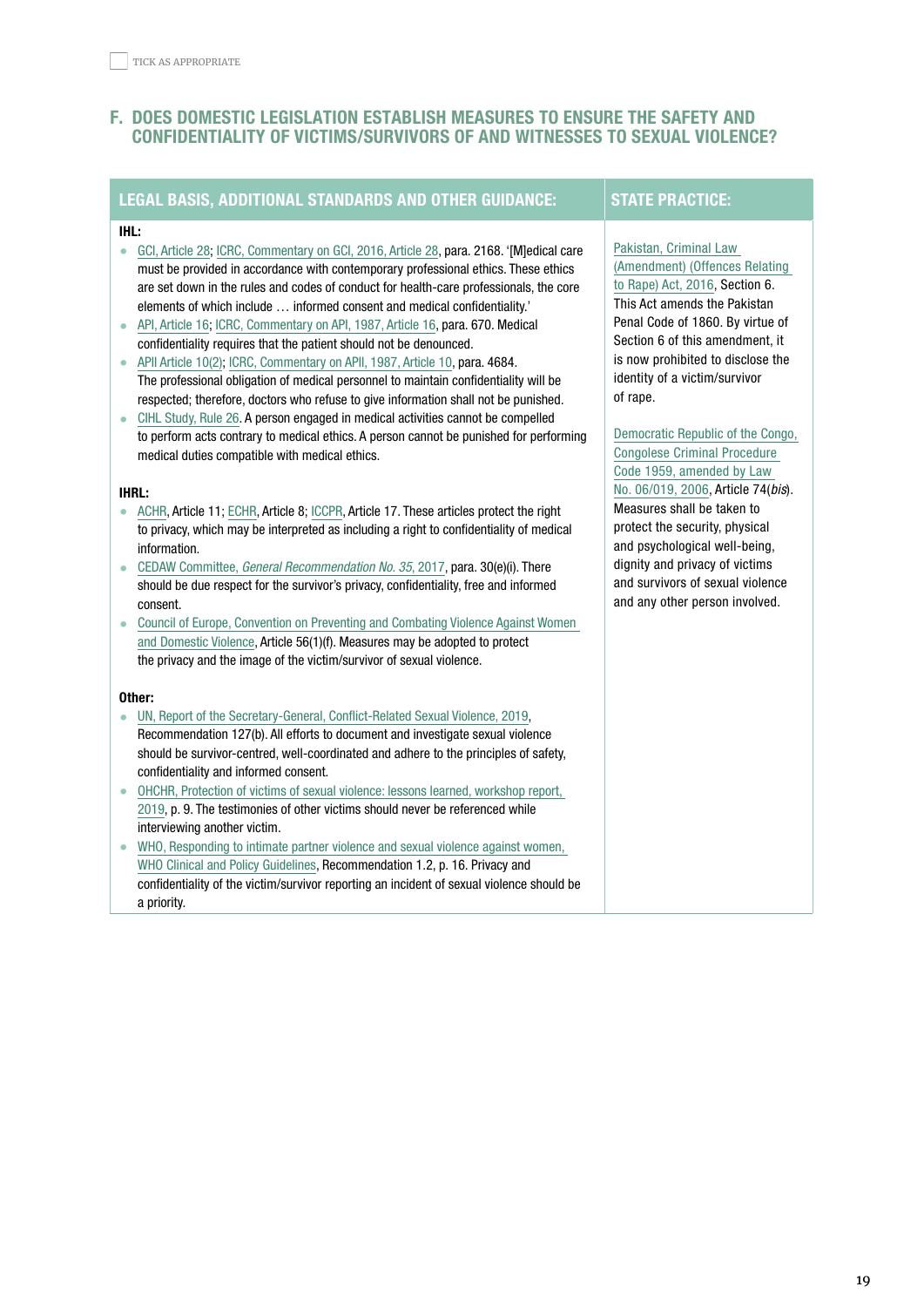# <span id="page-19-0"></span>g. GOOD PRACTICE: DOES DOMESTIC LEGISLATION ESTABLISH A BODY WHOSE MEMBERS ARE TRAINED TO DEAL WITH THE SPECIFIC NATURE OF SEXUAL VIOLENCE CASES?

States must investigate war crimes over which they have jurisdiction and, if appropriate, prosecute the suspects ([CIHL](https://ihl-databases.icrc.org/customary-ihl/eng/docs/v1_rul_rule158) [Study,](https://ihl-databases.icrc.org/customary-ihl/eng/docs/v1_rul_rule158) Rule 158). Some States have created special units at the domestic level for the prosecution of international crimes, including war crimes, a strategy which reinforces the efficiency of investigations and the likelihood of success of prosecutions (ICRC, [Commentary](https://ihl-databases.icrc.org/applic/ihl/ihl.nsf/Comment.xsp?action=openDocument&documentId=3ED0B7D33BF425F3C1257F7D00589C84) on GCI, 2016, Article 49, para. 2893).

Owing to the sensitivities involved in investigating sexual violence, it may be beneficial for states to create a specialized body whose members are trained to investigate sexual violence cases. The following provisions do not set out a legal requirement to establish such a body, but the examples in the adjacent column illustrate the measures taken by some states to ensure sexual violence-sensitive expertise is available during the types of investigation and prosecution described below.

# LEGAL BASIS, ADDITIONAL STANDARDS AND OTHER GUIDANCE: STATE PRACTICE:

#### IHL:

- Sexual violence may amount to a war crime via the grave-breach regime (as detailed in [Section 2\(b\) of this checklist\)](#page-5-0) or otherwise as a serious violation of IHL [\(CIHL Study,](https://ihl-databases.icrc.org/customary-ihl/eng/docs/v1_rul_rule156)  [Rule 156\)](https://ihl-databases.icrc.org/customary-ihl/eng/docs/v1_rul_rule156).
- [GCI, Article 49](https://ihl-databases.icrc.org/applic/ihl/ihl.nsf/Article.xsp?action=openDocument&documentId=3F6C2B8B20272F58C12563CD0051A2BB); [GCII, Article 50](https://ihl-databases.icrc.org/applic/ihl/ihl.nsf/ART/370-580059?OpenDocument); [GCIII, Article 129](https://ihl-databases.icrc.org/applic/ihl/ihl.nsf/Article.xsp?action=openDocument&documentId=C083F579BD003884C12563CD0051B5D3); [GCIV, Article 146.](https://ihl-databases.icrc.org/applic/ihl/ihl.nsf/ART/380-600168?OpenDocument) States have an obligation to search for persons alleged to have committed grave breaches, and to bring them before their courts 'regardless of their nationality'.
- [Article 1 common to the Geneva Conventions.](https://ihl-databases.icrc.org/applic/ihl/ihl.nsf/WebART/365-570004) States parties undertake to respect and ensure respect for the Geneva Conventions.
- [CIHL Study, Rule 157](https://ihl-databases.icrc.org/customary-ihl/eng/docs/v1_rul_rule157). States party to the GCs and states party to API are *obliged* to provide for universal jurisdiction in their national courts over grave breaches, and they have the *right* to vest universal jurisdiction in their national courts over war crimes that do not constitute a grave breach of the GCs or API.
- [CIHL Study, Rule 158](https://ihl-databases.icrc.org/customary-ihl/eng/docs/v1_rul_rule158#refFn_499E7213_00002). States must investigate war crimes falling within their jurisdiction and, if appropriate, prosecute the suspects.

#### ICL:

• [ICC Statute,](https://www.icc-cpi.int/resource-library/documents/rs-eng.pdf) Preamble. Each state party to the ICC Statute shall 'exercise its criminal jurisdiction over those responsible for international crimes'.

### UNCAT:

• [UNCAT](https://www.ohchr.org/EN/ProfessionalInterest/Pages/CAT.aspx), Article 12. Each state party shall conduct a prompt and impartial investigation whenever there is reasonable ground to believe that an act of torture has been committed within their jurisdiction.

[Croatia, Law on the Rights of](https://ihl-databases.icrc.org/applic/ihl/ihl-nat.nsf/implementingLaws.xsp?documentId=E7CFB467BEAE9444C1257F18004AA23F&action=openDocument&xp_countrySelected=HR&xp_topicSelected=GVAL-992BUG&from=state)  [Victims of Sexual Violence in the](https://ihl-databases.icrc.org/applic/ihl/ihl-nat.nsf/implementingLaws.xsp?documentId=E7CFB467BEAE9444C1257F18004AA23F&action=openDocument&xp_countrySelected=HR&xp_topicSelected=GVAL-992BUG&from=state)  [Homeland War, 2015,](https://ihl-databases.icrc.org/applic/ihl/ihl-nat.nsf/implementingLaws.xsp?documentId=E7CFB467BEAE9444C1257F18004AA23F&action=openDocument&xp_countrySelected=HR&xp_topicSelected=GVAL-992BUG&from=state) Article 10. An independent expert body was created to give its opinion on sexual violence cases.

[Bolivia, Law No. 879 of the Truth](https://ihl-databases.icrc.org/applic/ihl/ihl-nat.nsf/implementingLaws.xsp?documentId=A445633E89049238C12582CC004B3954&action=OpenDocument)  [Commission, 2016.](https://ihl-databases.icrc.org/applic/ihl/ihl-nat.nsf/implementingLaws.xsp?documentId=A445633E89049238C12582CC004B3954&action=OpenDocument) A Commission was established to investigate human rights violations, including sexual violence.

[Tunisia, Decree 4555 establishing](https://ihl-databases.icrc.org/applic/ihl/ihl-nat.nsf/implementingLaws.xsp?documentId=CADD922EF4026E2AC1257EB90033CC5A&action=OpenDocument)  [Criminal Chambers Specialized](https://ihl-databases.icrc.org/applic/ihl/ihl-nat.nsf/implementingLaws.xsp?documentId=CADD922EF4026E2AC1257EB90033CC5A&action=OpenDocument)  [in Transitional Justice, 2014;](https://ihl-databases.icrc.org/applic/ihl/ihl-nat.nsf/implementingLaws.xsp?documentId=CADD922EF4026E2AC1257EB90033CC5A&action=OpenDocument) [Tunisia, Organic Law No. 53](https://ihl-databases.icrc.org/applic/ihl/ihl-nat.nsf/implementingLaws.xsp?documentId=E65641E6572650FAC1257D2D0056813E&action=OpenDocument)  [Establishing and Organizing](https://ihl-databases.icrc.org/applic/ihl/ihl-nat.nsf/implementingLaws.xsp?documentId=E65641E6572650FAC1257D2D0056813E&action=OpenDocument)  [Transitional Justice, 2013](https://ihl-databases.icrc.org/applic/ihl/ihl-nat.nsf/implementingLaws.xsp?documentId=E65641E6572650FAC1257D2D0056813E&action=OpenDocument). Specialized chambers were established to adjudicate in cases of sexual violence, and a Commission was established to report on serious violations of human rights.

#### [UK, Service Police's Special](https://www.loc.gov/law/help/militaryjustice/unitedkingdom.php#_ftnref44)

[Investigation Branch,](https://www.loc.gov/law/help/militaryjustice/unitedkingdom.php#_ftnref44) Section IX. Members of the UK's military police services receive ongoing training in handling sexual crimes committed by or against the military. They are independent of the chain of command and the Ministry of Defence. The investigator provides victim support.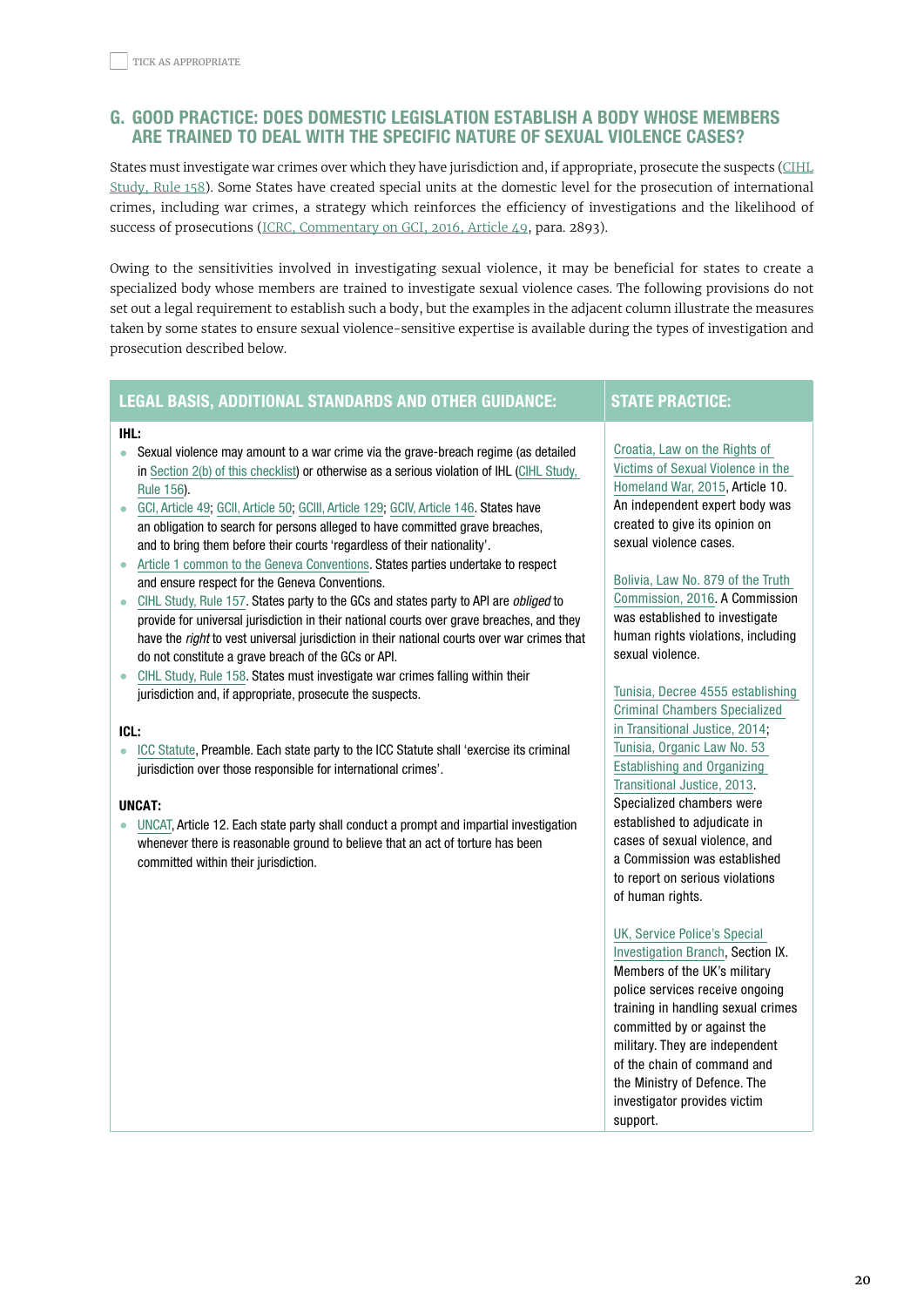# <span id="page-20-0"></span>6. PENALTIES

# A. DOES DOMESTIC LEGISLATION SET OUT PENALTIES THAT REFLECT THE SEVERITY OF THE OFFENCE?

The choice of penalties rests with each state party. Even though there will be no uniformity in the penalties applied by states parties, the grave breaches regime aims for uniformity in sanctioning all grave breaches listed therein (ICRC, [Commentary](https://ihl-databases.icrc.org/applic/ihl/ihl.nsf/Comment.xsp?action=openDocument&documentId=3ED0B7D33BF425F3C1257F7D00589C84#39_B) on GCI, 2016, Article 49, para. 2844).

The penalties in existing law for domestic crimes might not be appropriate in light of the seriousness of the war crimes or grave breaches in question (ICRC, [Commentary](https://ihl-databases.icrc.org/applic/ihl/ihl.nsf/Comment.xsp?action=openDocument&documentId=3ED0B7D33BF425F3C1257F7D00589C84#74_B) on GCI, 2016, Article 49, para. 2848).

# LEGAL BASIS, ADDITIONAL STANDARDS AND OTHER GUIDANCE: STATE PRACTICE:

#### IHL:

- [GCIV, Article 67.](https://ihl-databases.icrc.org/applic/ihl/ihl.nsf/ART/380-600074?OpenDocument) The penalty shall be proportionate to the offence.
- [GCI, Article 49](https://ihl-databases.icrc.org/applic/ihl/ihl.nsf/Article.xsp?action=openDocument&documentId=3F6C2B8B20272F58C12563CD0051A2BB); [GCII Article 50](https://ihl-databases.icrc.org/applic/ihl/ihl.nsf/ART/370-580059?OpenDocument), [GCIII Article 129](https://ihl-databases.icrc.org/applic/ihl/ihl.nsf/ART/375-590155?OpenDocument), [GCIV Article 146](https://ihl-databases.icrc.org/applic/ihl/ihl.nsf/ART/380-600168?OpenDocument). 'The High Contracting Parties undertake to enact any legislation necessary to provide effective penal sanctions for persons committing, or ordering to be committed, any of the grave breaches'.
- [ICRC, Commentary on GCI, 2016, Article 49, para. 2830.](https://ihl-databases.icrc.org/applic/ihl/ihl.nsf/Comment.xsp?action=openDocument&documentId=3ED0B7D33BF425F3C1257F7D00589C84#39_B) Complete respect for the Conventions must be based on the imposition of effective penalties on those guilty of violating them.
- [ICRC, Commentary on GCI, 2016, Article 49, paras. 2844 and 2848](https://ihl-databases.icrc.org/applic/ihl/ihl.nsf/Comment.xsp?action=openDocument&documentId=3ED0B7D33BF425F3C1257F7D00589C84#39_B). The choice of penalties rests with each state party. The penalties in existing law for domestic crimes might not be appropriate in the light of the seriousness of the war crime or grave breach in question.

#### ICL:

• [ICC Statute,](https://www.icc-cpi.int/resource-library/documents/rs-eng.pdf) Article 78(1). In determining the penalty, the Court shall take into account such factors as the gravity of the crime and the individual circumstances of the convicted person.

#### IHRL, UNCAT:

- CEDAW Committee, [General Recommendation No. 35](https://tbinternet.ohchr.org/_layouts/15/treatybodyexternal/Download.aspx?symbolno=CEDAW/C/GC/35&Lang=en), 2017, paras. 29(a) and 32(a). Legal sanctions shall be introduced which are commensurate with the gravity of the offence.
- [UNCAT](https://www.ohchr.org/en/professionalinterest/pages/cat.aspx), Article 4(2). Each state party shall punish torture by appropriate penalties which take into account its grave nature.

#### Other:

• [Report of the UN Secretary-General pursuant to para. 2 of UNSC Resolution 808](https://www.securitycouncilreport.org/atf/cf/%7B65BFCF9B-6D27-4E9C-8CD3-CF6E4FF96FF9%7D/ICTY%20S%2025704%20statute_re808_1993_en.pdf)  [S/25704, 1993,](https://www.securitycouncilreport.org/atf/cf/%7B65BFCF9B-6D27-4E9C-8CD3-CF6E4FF96FF9%7D/ICTY%20S%2025704%20statute_re808_1993_en.pdf) para. 36. Reference should be made to domestic practices to determine penalties for violations of IHL.

[Spain, Law No. 5 amending the](https://boe.es/buscar/act.php?id=BOE-A-1995-25444)  [Penal Code, 2010,](https://boe.es/buscar/act.php?id=BOE-A-1995-25444) Article 180. Penalties will be increased in cases where the victim was vulnerable.

[El Salvador, Criminal Code, Decree](https://webcache.googleusercontent.com/search?q=cache:pl7HXnTXWm4J:https://www.unodc.org/res/cld/document/slv/Codigo_penal.pdf+&cd=1&hl=en&ct=clnk&gl=fr)  [No. 1030, 1998,](https://webcache.googleusercontent.com/search?q=cache:pl7HXnTXWm4J:https://www.unodc.org/res/cld/document/slv/Codigo_penal.pdf+&cd=1&hl=en&ct=clnk&gl=fr) Articles 161 and 162. The penalty for sexual violence will be increased where the victim/survivor was a minor; a family member of the perpetrator; in the custody of the perpetrator; or incapacitated.

[Burundi, Penal Code, 2009](https://webcache.googleusercontent.com/search?q=cache:200KfiFfASgJ:https://www.wipo.int/edocs/lexdocs/laws/fr/bi/bi009fr.pdf+&cd=1&hl=en&ct=clnk&gl=fr) 

[\(amendment\),](https://webcache.googleusercontent.com/search?q=cache:200KfiFfASgJ:https://www.wipo.int/edocs/lexdocs/laws/fr/bi/bi009fr.pdf+&cd=1&hl=en&ct=clnk&gl=fr) Articles 200 and 558. The penalty for war crimes and, under certain circumstances, rape is life imprisonment.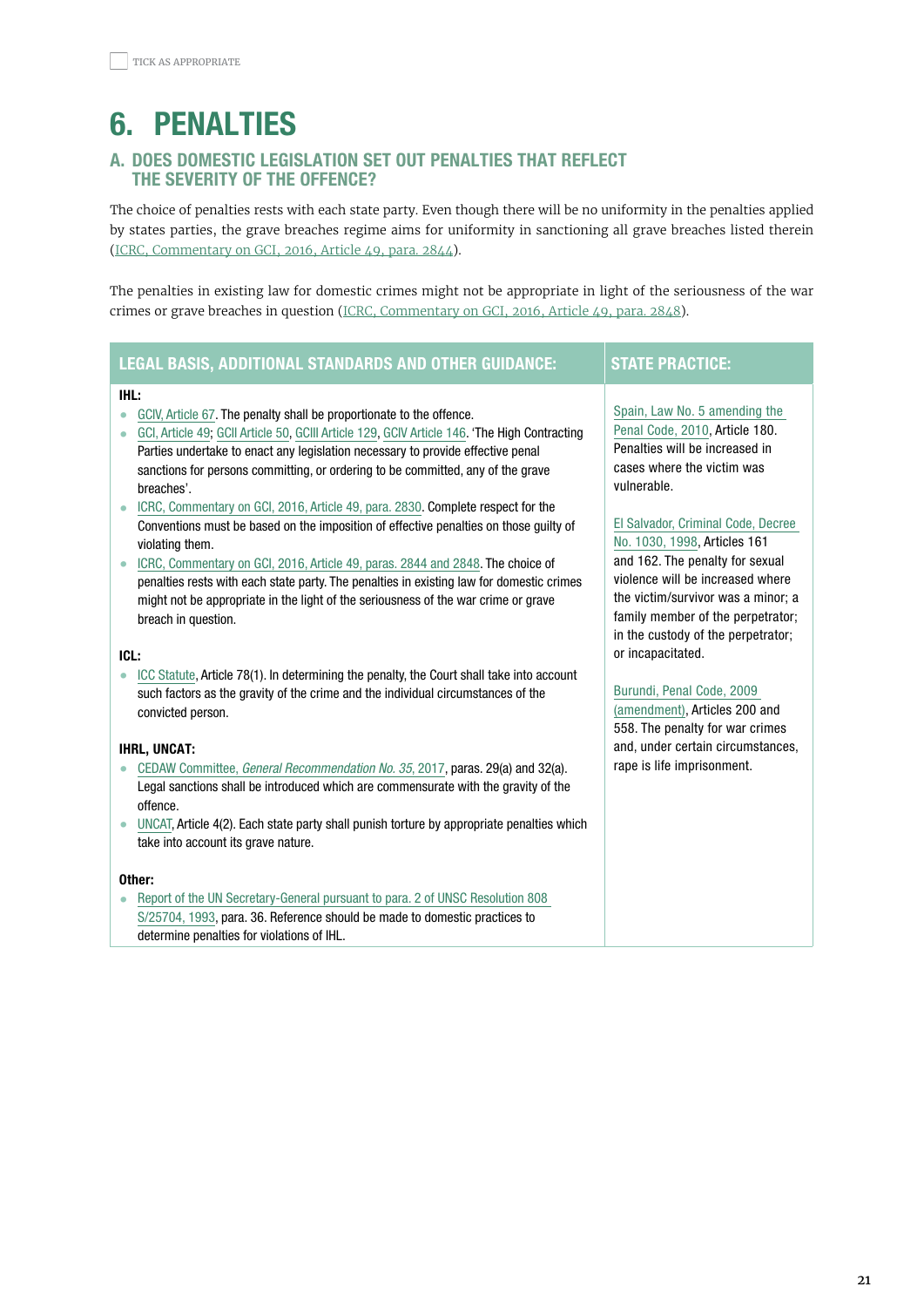# <span id="page-21-0"></span>7. REMEDIES

# A. DOES DOMESTIC LEGISLATION PROVIDE REMEDIES FOR ALL VICTIMS/SURVIVORS THAT REFLECT THE GRAVITY OF THE OFFENCE?

Remedies may be provided by the responsible state or the individual perpetrator. Adequate remedies for victims/ survivors of sexual violence encompass a combination of different forms of reparations, including: restitution, compensation, satisfaction, rehabilitation and guarantees of non-repetition (CEDAW [Committee,](https://tbinternet.ohchr.org/_layouts/15/treatybodyexternal/Download.aspx?symbolno=CEDAW/C/GC/35&Lang=en) *General [Recommendation No. 35](https://tbinternet.ohchr.org/_layouts/15/treatybodyexternal/Download.aspx?symbolno=CEDAW/C/GC/35&Lang=en)*, 2017, paras. 29(a) and (b), and 33; Guidance Note of the [Secretary-General,](https://www.ohchr.org/Documents/Press/GuidanceNoteReparationsJune-2014.pdf) Reparations for [Conflict-Related](https://www.ohchr.org/Documents/Press/GuidanceNoteReparationsJune-2014.pdf) Sexual Violence, 2014, pages 5–6).

| <b>LEGAL BASIS, ADDITIONAL STANDARDS AND OTHER GUIDANCE:</b>                                                                                                                                                                                                                                                                                                                                                                                                                                                                                                                                                                                                                                                                                                                                                                                                                                                                                                                                                                                                                                                 | <b>STATE PRACTICE:</b>                                                                                                                                                                                                                                                                                                                                                                 |
|--------------------------------------------------------------------------------------------------------------------------------------------------------------------------------------------------------------------------------------------------------------------------------------------------------------------------------------------------------------------------------------------------------------------------------------------------------------------------------------------------------------------------------------------------------------------------------------------------------------------------------------------------------------------------------------------------------------------------------------------------------------------------------------------------------------------------------------------------------------------------------------------------------------------------------------------------------------------------------------------------------------------------------------------------------------------------------------------------------------|----------------------------------------------------------------------------------------------------------------------------------------------------------------------------------------------------------------------------------------------------------------------------------------------------------------------------------------------------------------------------------------|
| ICL:<br>ICC Statute, Article 75. The Court shall determine reparations for victims of crimes<br>$\bullet$<br>within the Court's jurisdiction.                                                                                                                                                                                                                                                                                                                                                                                                                                                                                                                                                                                                                                                                                                                                                                                                                                                                                                                                                                | Colombia, Constitutional Court,<br>Judgment, 2019. Victims of<br>sexual violence have a right to                                                                                                                                                                                                                                                                                       |
| <b>IHRL:</b><br>Where a human rights body finds a violation of a right set out in its Convention, it shall<br>$\bullet$<br>order or recommend that reparations be made to the injured party (ECHR, Article 41;<br>ICCPR, Article 2(3); UNCAT, Article 14; ACHR, Article 63).<br>CEDAW Committee, General Recommendation No. 35, 2017, paras. 29(a) and (b),<br>and 33. Effective reparations shall be provided to victims/survivors of sexual violence.<br>Reparations should include different measures, such as: monetary compensation;<br>the provision of legal, social and health services to promote a complete recovery;<br>satisfaction and guarantees of non-repetition. Such reparations should be adequate<br>and proportionate to the gravity of the harm suffered.<br>Maputo Protocol, Articles 4(2)(f) and 25. States parties shall provide effective<br>$\bullet$<br>reparations for victims, which shall be determined by competent judicial,<br>administrative or legislative authorities.<br>Council of Europe, Convention on Preventing and Combating Violence Against Women<br>$\bullet$ | remedies, and a gender-sensitive<br>approach shall be adopted.<br>Peru, Integral Plan of Reparations,<br>2006. Victims of sexual violence<br>will be provided with reparations<br>relating to health, education,<br>housing, as well as symbolic<br>measures, such as public<br>gestures.<br>Peru, Programme for<br>Comprehensive Reparation, 2005.<br>Reparations may be provided for |
| and Domestic Violence, Article 29.<br>Other:<br>Basic Principles and Guidelines on the Right to a Remedy and Reparation for Victims<br>of Gross Violations of International Human Rights Law and Serious Violations of<br>International Humanitarian Law, adopted and proclaimed by General Assembly                                                                                                                                                                                                                                                                                                                                                                                                                                                                                                                                                                                                                                                                                                                                                                                                         | direct victims of sexual violence;<br>indirect victims (family members,<br>children born following sexual<br>violence); and communities.                                                                                                                                                                                                                                               |
| Resolution 60/147, 2005, paras. 8, 11, 12 and 15. The remedies for victims should<br>be provided equally and promptly. Victims should be given all relevant information<br>concerning the violations and reparation mechanisms. Reparations should be<br>proportional to the gravity of the violation and the harm suffered.<br>Guidance Note of the Secretary-General, Reparations for Conflict-Related Sexual<br>$\bullet$<br>Violence, 2014. Adequate reparation for victims of conflict-related sexual violence<br>entails a combination of different forms of reparations, including restitution,<br>compensation, satisfaction, rehabilitation, and guarantees of non-repetition. They may<br>include urgent interim reparations to address immediate needs and avoid irreparable<br>harm.                                                                                                                                                                                                                                                                                                             |                                                                                                                                                                                                                                                                                                                                                                                        |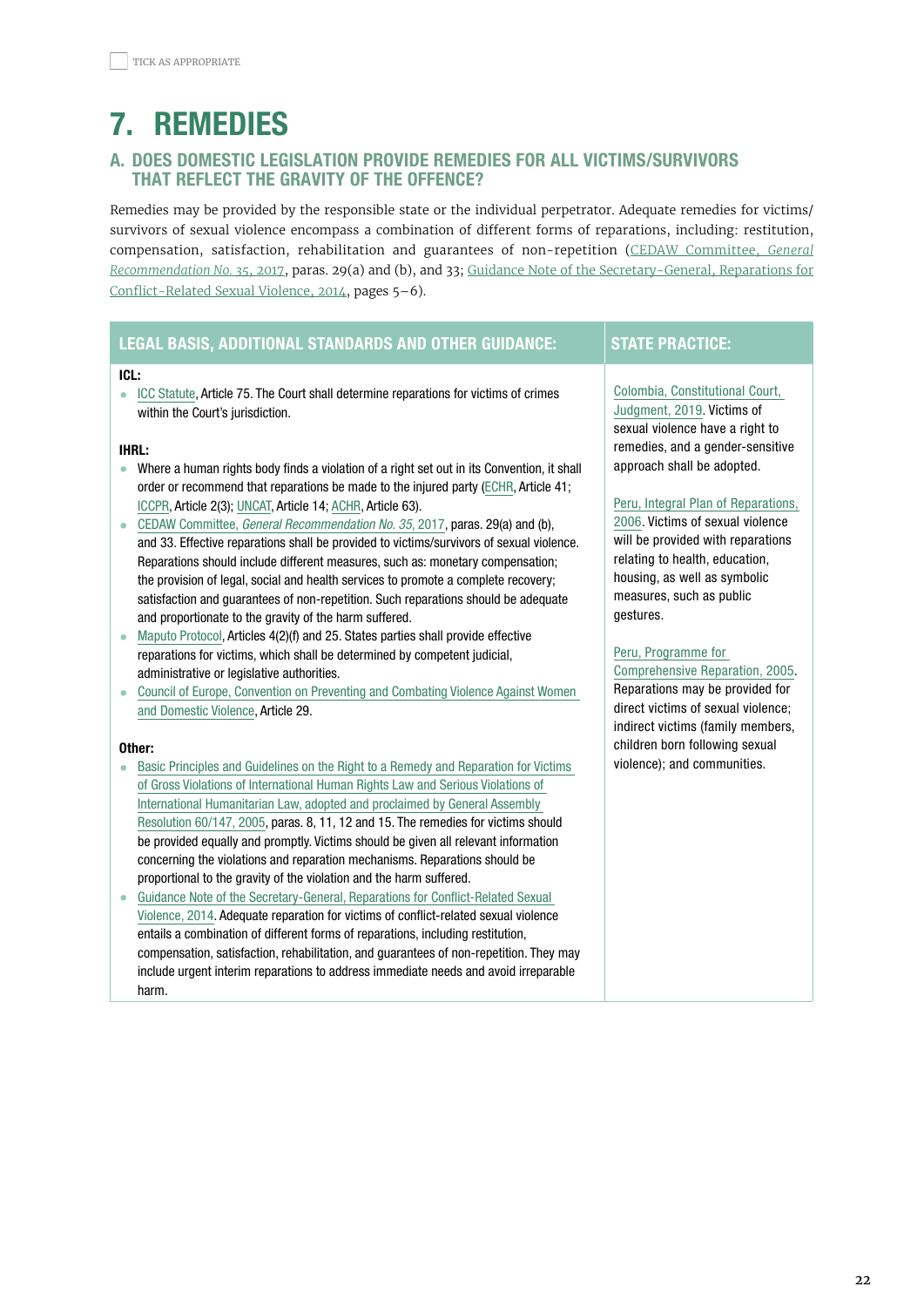# <span id="page-22-0"></span>8. SELECTED ISSUES

# A. DOES DOMESTIC LEGISLATION CONTAIN MANDATORY REPORTING PROCEDURES\* FOR INCIDENTS OF SEXUAL VIOLENCE?

\* Mandatory reporting is the obligation in certain countries for health-care personnel and other professionals to report known or suspected cases of sexual or gender-based violence to designated public authorities, notably law enforcement agencies. It includes providing identifying information, without requiring the consent of the victim/ survivor. In some contexts, the victim/survivor is required to report as a precondition for accessing care. While the introduction of mandatory reporting may be intended to address impunity, prevent future crimes and protect victims/survivors, it is potentially incompatible with international law and medical ethics, and can create legal and ethical dilemmas for health-care providers.

The British Red Cross and the ICRC have produced a humanitarian research report exploring the humanitarian impacts of mandatory reporting on access to health care for victims/survivors of sexual violence in armed conflict and other emergencies. Research was conducted in health-care settings in four countries affected by armed conflict or other emergencies. This research, which focused on adult victims/survivors, revealed that mandatory reporting of sexual violence in these contexts can obstruct access to health care for the victims/survivors of these crimes and may expose them to increased risk of secondary violence and harm.

The report makes recommendations to states that have mandatory reporting regimes, as well as to donors, health-care providers and the International Red Cross and Red Crescent Movement, on how to respond to these dilemmas and better protect the health, safety and well-being of survivors.

To download the report, visit: [Forced to Report: The humanitarian impact of mandatory reporting on access to health care for](https://www.redcross.org.uk/-/media/documents/about-us/international/forced-to-report-sexual-violence-final-policy-paper.pdf) [victims/survivors of sexual violence in armed conflict and other emergencies.](https://www.redcross.org.uk/-/media/documents/about-us/international/forced-to-report-sexual-violence-final-policy-paper.pdf)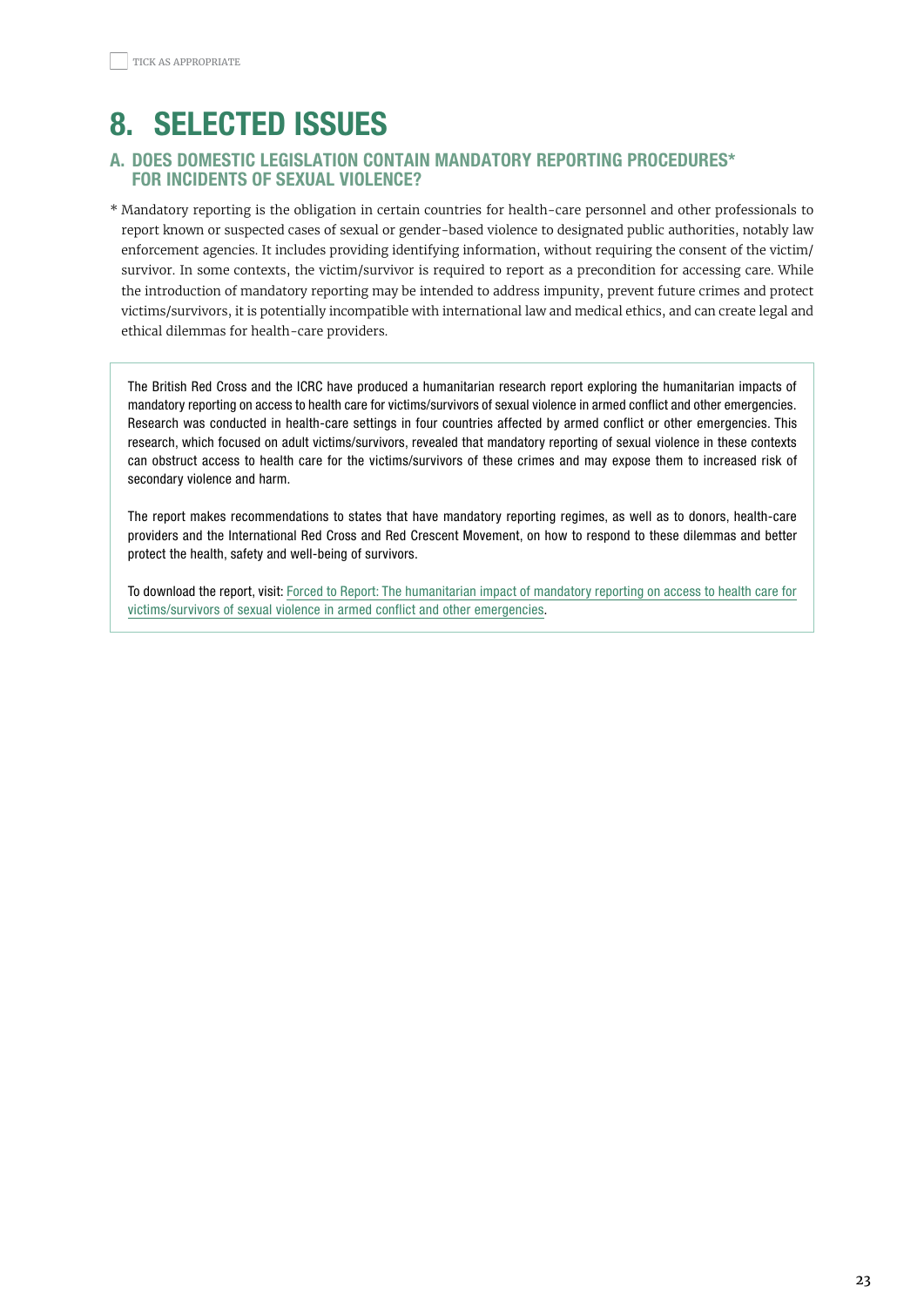# <span id="page-23-0"></span>b. IS DOMESTIC LEGISLATION IN LINE WITH EXISTING INTERNATIONAL STANDARDS RELATING TO GENDER AND SGBV IN DISASTER LAW?\*

The International Federation of Red Cross and Red Crescent Societies' (IFRC) Disaster Law Programme develops and disseminates guidance on best practice in disaster law and policy. It also provides technical assistance to governments in strengthening their laws and builds the capacity of National Red Cross and Red Crescent Societies and other stakeholders on disaster law.

\* A person's gender and other diversity factors (including age and sexual orientation) shape the extent to which the person is at risk from and affected by disasters. Further, IFRC research indicates that the incidence of sexual and gender-based violence (SGBV) often increases during disasters, and that SGBV is present to a significant extent in every disaster-affected population that has been studied. Therefore, disaster-related domestic legislation and policy should include provisions to achieve gender equality and inclusion, and to address SGBV (IFRC, [Checklist on](https://media.ifrc.org/ifrc/wp-content/uploads/sites/5/2019/11/DPR_Checklist_Final_EN_Screen.pdf) Law and Disaster [Preparedness](https://media.ifrc.org/ifrc/wp-content/uploads/sites/5/2019/11/DPR_Checklist_Final_EN_Screen.pdf) and Response, 2019).

At its 33rd International Conference in December 2019, the International Red Cross and Red Crescent Movement formally adopted [The Checklist on Law and Disaster Preparedness and Response](https://media.ifrc.org/ifrc/wp-content/uploads/sites/5/2019/11/DPR_Checklist_Final_EN_Screen.pdf) ('DPR Checklist'). The DPR Checklist is a practical assessment tool developed by the IFRC's Disaster Law Programme to provide guidance on how to identify and address gaps in domestic law and policy relating to disaster preparedness and response (DPR). The DPR Checklist and its accompanying [Multi-Country Synthesis Report](https://media.ifrc.org/ifrc/wp-content/uploads/sites/5/2019/11/DPR_Synthesis-Report_EN_Screen.pdf) make several recommendations relating to gender and SGBV. Specifically, they recommend that law and/or policy should:

- prohibit all forms of discrimination in disaster preparedness and response, including gender discrimination
- mandate the collection of sex-disaggregated data in risk, vulnerability and needs assessments, and in relation to disaster impacts, i.e. morbidity, mortality, economic losses
- mandate government DPR actors to participate in training designed to make them aware of the specific needs and vulnerabilities of different groups, including women and girls
- require government entities responsible for protecting people from SGBV during normal times to develop disaster contingency plans aimed at ensuring continuity of SGBV services during major disasters, including clinical management of sexual violence and access to reporting systems and legal assistance
- mandate that post-disaster shelter is designed and managed in a manner that prevents and mitigates SGBV, e.g. including measures such as lockable, sex-segregated toilets and showers, bright lighting in communal areas, gender-balanced security staff, and
- mandate SGBV-awareness training for government DPR actors, especially the military and the police.

Similarly, the [Checklist](https://media.ifrc.org/ifrc/document/checklist-law-disaster-preparedness-response/#:~:text=The%20Checklist%20on%20Law%20and%20Disaster%20Preparedness%20and,DPR%2C%20which%20were%20not%20covered%20in%20previous%20tools.) and accompanying [Handbook](https://www.ifrc.org/Global/Photos/Secretariat/201511/Handbook%20on%20law%20and%20DRR%20LR.pdf) on Law and Disaster Risk Reduction, developed by the IFRC and UNDP, recommend that law and policy relating to disaster risk reduction should include provisions to ensure that gender-related needs and vulnerabilities are identified and taken into account.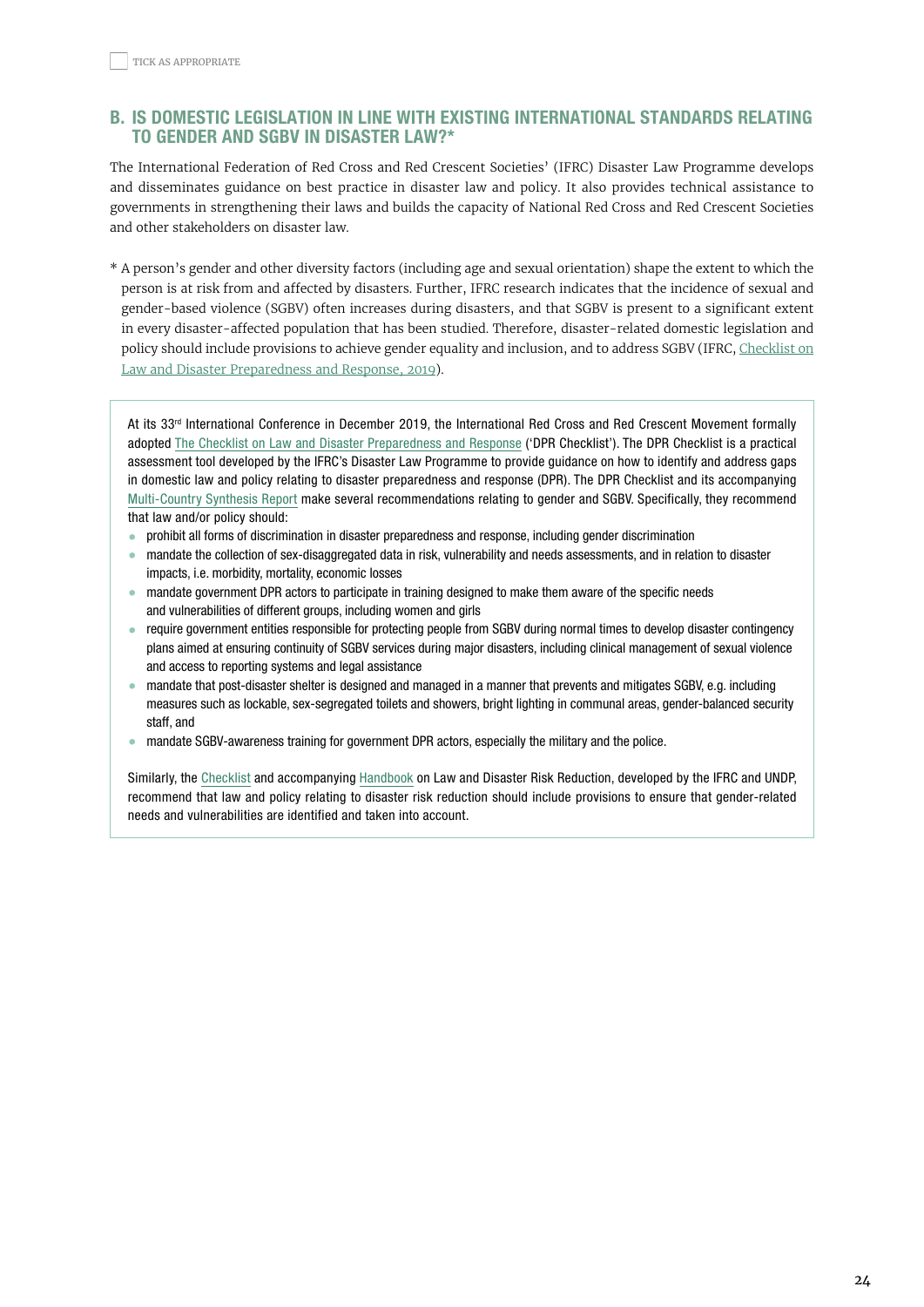# <span id="page-24-0"></span>C. FOR AFRICAN STATES: HAS THE STATE RATIFIED THE MAPUTO PROTOCOL (INCLUDING ARTICLE 14(2)(C))?\*

\* The Protocol to the African Charter on Human and [Peoples'](https://www.un.org/en/africa/osaa/pdf/au/protocol_rights_women_africa_2003.pdf) Rights on the Rights of Women in Africa ('Maputo Protocol') is only applicable to African States.

The Maputo Protocol contains requirements related to sexual and reproductive health care for victims of sexual violence. Specifically, the Maputo Protocol provides that 'States Parties shall take all appropriate measures to protect the reproductive rights of women by authorising medical abortion in cases of sexual assault, rape, incest, and where the continued pregnancy endangers the mental and physical health of the mother or the life of the mother or the foetus' (Article 14(2)(c)).

As of 2020, there were 42 African states party to the Maputo Protocol. Three states parties (Cameroon, Kenya and Uganda) [entered reservations](http://www.peaceau.org/uploads/special-rapporteur-on-rights-of-women-in-africa-presentation-for-csw-implementation.pdf) to Article 14(2)(c). Rwanda withdrew its reservation to Article 14(2)(c) in 2012.

The domestic legal frameworks of states party to the Maputo Protocol must reflect their obligations under this treaty.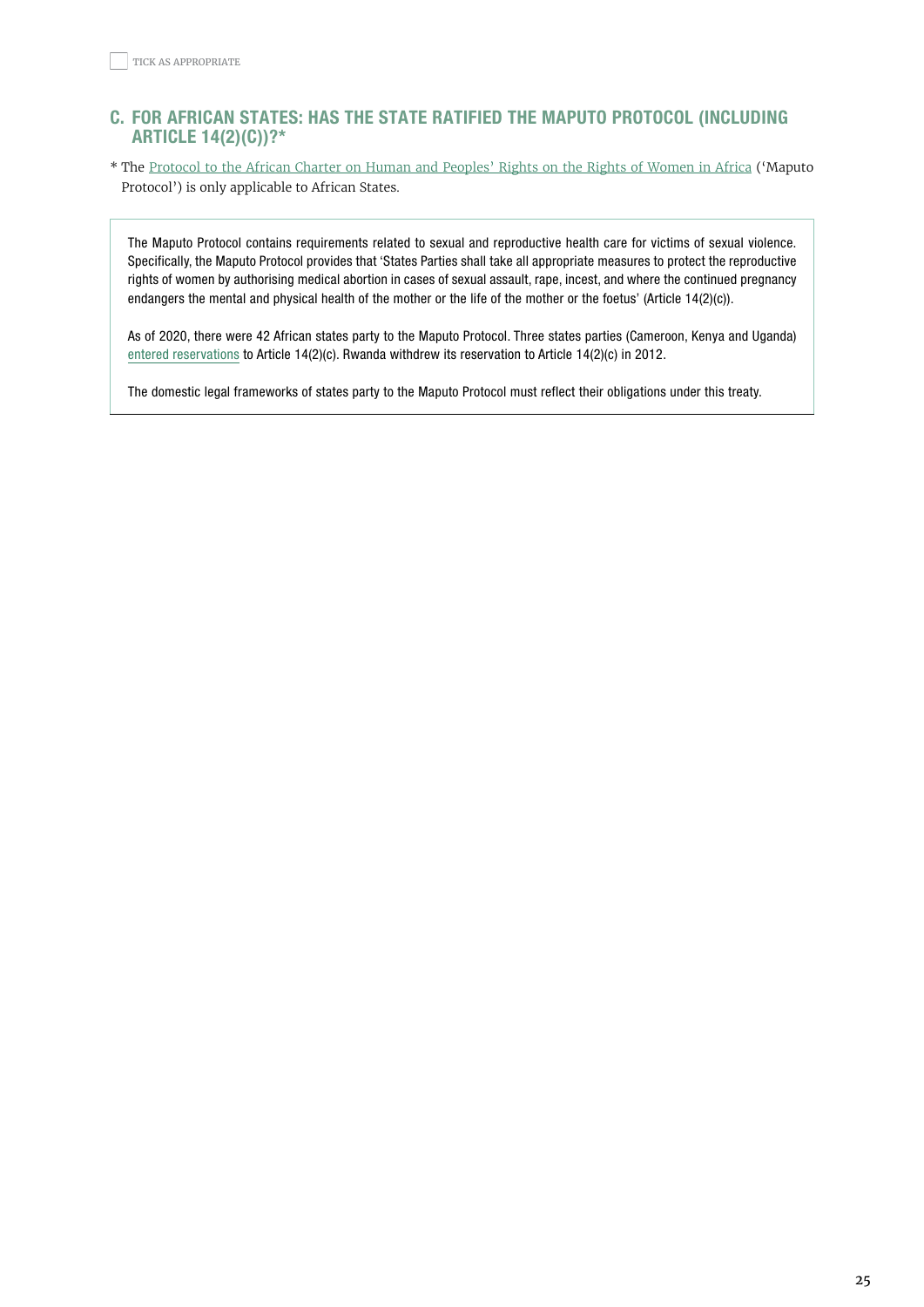# <span id="page-25-0"></span>9. ADDITIONAL REQUIREMENTS RELATED TO CRIMINAL REPRESSION

# A. DOES DOMESTIC LEGISLATION ENSURE THAT SEXUAL VIOLENCE IN ARMED CONFLICT CAN BE PROSECUTED AT ANY TIME, WITHOUT BEING SUBJECT TO A STATUTE OF LIMITATION?

# LEGAL BASIS, ADDITIONAL STANDARDS AND OTHER GUIDANCE: STATE PRACTICE:

## IHL:

• [CIHL Study, Rule 160](https://ihl-databases.icrc.org/customary-ihl/eng/docs/v1_rul_rule160). A statute of limitation may not be applied to war crimes.

## ICL:

• [ICC Statute,](https://www.icc-cpi.int/resource-library/documents/rs-eng.pdf) Article 29. 'The crimes within the jurisdiction of the Court shall not be subject to any statute of limitations.'

#### IHRL:

• CEDAW Committee, [General Recommendation on Women's Access to Justice](https://tbinternet.ohchr.org/Treaties/CEDAW/Shared%20Documents/1_Global/CEDAW_C_GC_33_7767_E.pdf), 2015, Recommendation 19(f). Statute of limitations for gender-based human rights violations such as sexual violence should be rejected.

#### Other:

- [UN, Convention on the Non-Applicability of Statutory Limitations to War Crimes and](https://www.un.org/en/genocideprevention/documents/atrocity-crimes/Doc.27_convention%20statutory%20limitations%20warcrimes.pdf)  [Crimes against Humanity, 1968,](https://www.un.org/en/genocideprevention/documents/atrocity-crimes/Doc.27_convention%20statutory%20limitations%20warcrimes.pdf) Preamble and Article 1. War crimes shall not be subject to a statute of limitation.
- [European Convention on the Non-Applicability of Statutory Limitations to Crimes](https://rm.coe.int/CoERMPublicCommonSearchServices/DisplayDCTMContent?documentId=090000168007617f)  [against Humanity and War Crimes, 1974,](https://rm.coe.int/CoERMPublicCommonSearchServices/DisplayDCTMContent?documentId=090000168007617f) Article 1. Statutory limitation shall not apply for war crimes.
- [UN, Basic Principles and Guidelines on the Right to a Remedy and Reparation for](https://www.ohchr.org/en/professionalinterest/pages/remedyandreparation.aspx)  [Victims of Gross Violations of International Human Rights Law and Serious Violations of](https://www.ohchr.org/en/professionalinterest/pages/remedyandreparation.aspx)  [International Humanitarian Law, General Assembly Resolution 60/147, 2005](https://www.ohchr.org/en/professionalinterest/pages/remedyandreparation.aspx), Section IV, Principles 6 and 7. 'Statutes of limitations shall not apply to gross violations of IHRL and serious violations of IHL which constitute crimes under international law'.

[Colombia, Law No. 1719 on](https://ihl-databases.icrc.org/applic/ihl/ihl-nat.nsf/implementingLaws.xsp?documentId=574056545A066035C1257E620053D05C&action=OpenDocument)  [Access to Justice and Other](https://ihl-databases.icrc.org/applic/ihl/ihl-nat.nsf/implementingLaws.xsp?documentId=574056545A066035C1257E620053D05C&action=OpenDocument)  [Matters for Victims of Sexual](https://ihl-databases.icrc.org/applic/ihl/ihl-nat.nsf/implementingLaws.xsp?documentId=574056545A066035C1257E620053D05C&action=OpenDocument)  [Violence and Especially of Sexual](https://ihl-databases.icrc.org/applic/ihl/ihl-nat.nsf/implementingLaws.xsp?documentId=574056545A066035C1257E620053D05C&action=OpenDocument)  [Violence Related to the Armed](https://ihl-databases.icrc.org/applic/ihl/ihl-nat.nsf/implementingLaws.xsp?documentId=574056545A066035C1257E620053D05C&action=OpenDocument)  [Conflict, 2014](https://ihl-databases.icrc.org/applic/ihl/ihl-nat.nsf/implementingLaws.xsp?documentId=574056545A066035C1257E620053D05C&action=OpenDocument), Article 16. There is no statute of limitations for war crimes, crimes against humanity or genocide.

#### [Spain, Law No. 5 amending the](https://boe.es/buscar/act.php?id=BOE-A-1995-25444)

[Penal Code, 2010,](https://boe.es/buscar/act.php?id=BOE-A-1995-25444) amendments to Articles 130 and 131. Pursuant to these amendments, a statute of limitations shall not apply to war crimes, crimes against humanity or genocide.

#### [Ethiopia, Special Prosecutor's](https://ihl-databases.icrc.org/applic/ihl/ihl-nat.nsf/39a82e2ca42b52974125673e00508144/caf1304c84be2565c125765c002e24b4?openDocument)  Office, [Mengistu and others](https://ihl-databases.icrc.org/applic/ihl/ihl-nat.nsf/39a82e2ca42b52974125673e00508144/caf1304c84be2565c125765c002e24b4?openDocument),

[1995,](https://ihl-databases.icrc.org/applic/ihl/ihl-nat.nsf/39a82e2ca42b52974125673e00508144/caf1304c84be2565c125765c002e24b4?openDocument) para. 828. The Prosecutor stated that it is a well-established custom that war crimes are not barred by a statutory limitation.

#### [Kyrgyzstan, Criminal Code,](http://cbd.minjust.gov.kg/act/view/ru-ru/111527)

[2017,](http://cbd.minjust.gov.kg/act/view/ru-ru/111527) Article 62. Statute of limitations does not apply to war crimes, including to 'intentional infliction of serious suffering and psychological distress' on protected persons.

## [El Salvador, Code of Criminal](https://www.unodc.org/res/cld/document/slv/2010/codigo_procesal_penal_html/Codigo_Procesal_Penal.pdf)  [Procedure, Decree no. 733,](https://www.unodc.org/res/cld/document/slv/2010/codigo_procesal_penal_html/Codigo_Procesal_Penal.pdf)

[2009,](https://www.unodc.org/res/cld/document/slv/2010/codigo_procesal_penal_html/Codigo_Procesal_Penal.pdf) Article 32. There shall be no statute of limitation for acts of torture, violations of the laws or customs of war, and sexual violence, where this conduct commenced after the validity of this code.

#### [Burundi, Penal Code, 2009](https://webcache.googleusercontent.com/search?q=cache:200KfiFfASgJ:https://www.wipo.int/edocs/lexdocs/laws/fr/bi/bi009fr.pdf+&cd=1&hl=en&ct=clnk&gl=fr)

[\(amended\),](https://webcache.googleusercontent.com/search?q=cache:200KfiFfASgJ:https://www.wipo.int/edocs/lexdocs/laws/fr/bi/bi009fr.pdf+&cd=1&hl=en&ct=clnk&gl=fr) Article 155. There shall be no statute of limitation for war crimes.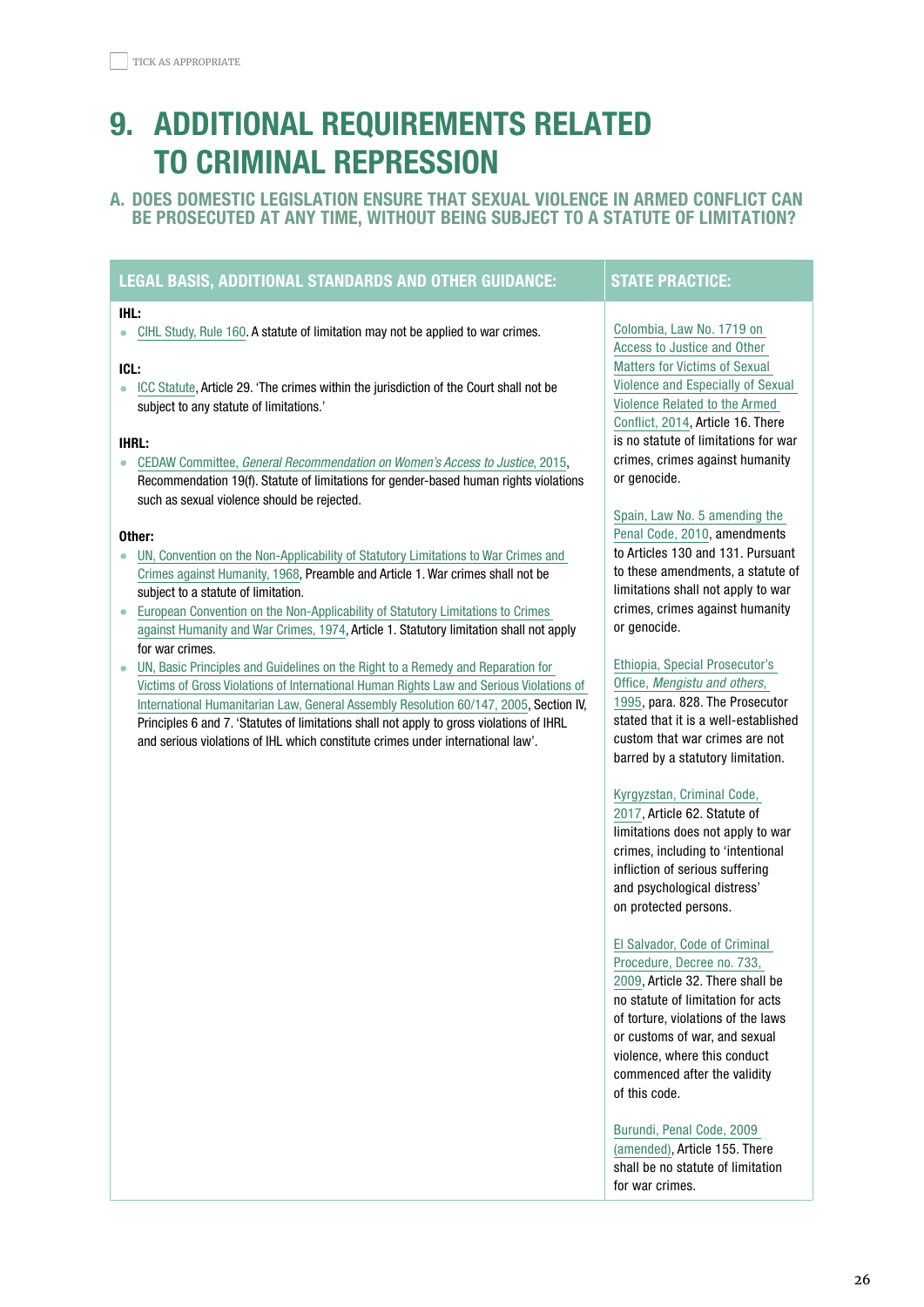# <span id="page-26-0"></span>b. DOES DOMESTIC LEGISLATION VEST UNIVERSAL JURISDICTION IN NATIONAL COURTS OVER ACTS OF SEXUAL VIOLENCE THAT AMOUNT TO A GRAVE BREACH?

States party to the GCs and states party to API are obliged to provide for universal jurisdiction in their national legislation over those war crimes known as 'grave breaches', which may be committed in IACs (GCI, [Article](https://ihl-databases.icrc.org/applic/ihl/ihl.nsf/Article.xsp?action=openDocument&documentId=3F6C2B8B20272F58C12563CD0051A2BB) 49; [GCII,](https://ihl-databases.icrc.org/applic/ihl/ihl.nsf/Article.xsp?action=openDocument&documentId=58854E245CB34B82C12563CD0051A8E4) [Article 50](https://ihl-databases.icrc.org/applic/ihl/ihl.nsf/Article.xsp?action=openDocument&documentId=58854E245CB34B82C12563CD0051A8E4); GCIII, [Article](https://ihl-databases.icrc.org/applic/ihl/ihl.nsf/Article.xsp?action=openDocument&documentId=C083F579BD003884C12563CD0051B5D3) 129; GCIV, [Article](https://ihl-databases.icrc.org/applic/ihl/ihl.nsf/ART/380-600168?OpenDocument) 146; API, [Article](https://ihl-databases.icrc.org/applic/ihl/ihl.nsf/Article.xsp?action=openDocument&documentId=73D05A98B6CEB566C12563CD0051E1A0) 85(1) and (5); CIHL [Study,](https://ihl-databases.icrc.org/customary-ihl/eng/docs/v1_rul_rule157) Rule 157). States have the right to provide for universal jurisdiction in their national legislation over other serious violations of IHL, not constituting a grave breach but still amounting to a war crime, in an IAC or NIAC (CIHL [Study,](https://ihl-databases.icrc.org/customary-ihl/eng/docs/v1_rul_rule157) Rule 157). States must investigate war crimes over which they have jurisdiction and, if appropriate, prosecute (CIHL [Study,](https://ihl-databases.icrc.org/customary-ihl/eng/docs/v1_rul_rule158) Rule 158).

Some states have added conditions to the application of universal jurisdiction over grave breaches or other serious violations of IHL – for example, the presence of the accused on the state's territory (ICRC, ['Preventing](https://www.icrc.org/en/doc/assets/files/publications/icrc-002-4138-2.pdf) and Repressing [International](https://www.icrc.org/en/doc/assets/files/publications/icrc-002-4138-2.pdf) Crimes: Towards an "Integrated" Approach Based on Domestic Practice', pages 53–122). 'Those conditions must be aimed at increasing the effectiveness and predictability of universal jurisdiction and not at unnecessarily restricting the possibility of bringing suspected offenders to justice' (ICRC, [Statement](https://www.icrc.org/en/document/universal-jurisdiction-key-tool-ensuring-serious-violations-ihl-are-prevented-investigated) to UN General Assembly Sixth Committee Meeting on 'the scope and application of the principle of universal [jurisdiction',](https://www.icrc.org/en/document/universal-jurisdiction-key-tool-ensuring-serious-violations-ihl-are-prevented-investigated) 2019).

## LEGAL BASIS, ADDITIONAL STANDARDS AND OTHER GUIDANCE: STATE PRACTICE:

#### Grave breaches:

- Grave breaches of the GCs and API are war crimes ([API, Article 85\(5\)](https://ihl-databases.icrc.org/applic/ihl/ihl.nsf/Article.xsp?action=openDocument&documentId=73D05A98B6CEB566C12563CD0051E1A0); [CIHL Study,](https://ihl-databases.icrc.org/customary-ihl/eng/docs/v1_rul_rule156)  [Rule 156;](https://ihl-databases.icrc.org/customary-ihl/eng/docs/v1_rul_rule156) [ICC Statute, Article 8\(2\)\(a\).](https://www.icc-cpi.int/resource-library/documents/rs-eng.pdf) Sexual violence is prohibited as a grave breach, under the wording 'torture', 'inhuman treatment' or 'serious injury to body or health' of [GCI, Article 50](https://ihl-databases.icrc.org/applic/ihl/ihl.nsf/ART/365-570061?OpenDocument); [GCII, Article 51](https://ihl-databases.icrc.org/applic/ihl/ihl.nsf/Article.xsp?action=openDocument&documentId=14F60F779A9C29F2C12563CD0051A8FF); [GCIII, Article 130](https://ihl-databases.icrc.org/ihl/WebART/375-590156); [GCIV, Article 147](https://ihl-databases.icrc.org/ihl/WebART/380-600169) (see [Section 2\(b\) of](#page-5-0)  [this checklist](#page-5-0)).
- States parties are *obliged* to search for persons alleged to have committed, or to have ordered to be committed, grave breaches, and to bring them before their courts 'regardless of their nationality' [\(GCI, Article 49;](https://ihl-databases.icrc.org/applic/ihl/ihl.nsf/Article.xsp?action=openDocument&documentId=3F6C2B8B20272F58C12563CD0051A2BB) [GCII, Article 50;](https://ihl-databases.icrc.org/applic/ihl/ihl.nsf/Article.xsp?action=openDocument&documentId=58854E245CB34B82C12563CD0051A8E4) [GCIII, Article 129;](https://ihl-databases.icrc.org/applic/ihl/ihl.nsf/Article.xsp?action=openDocument&documentId=C083F579BD003884C12563CD0051B5D3) [GCIV, Article 146](https://ihl-databases.icrc.org/applic/ihl/ihl.nsf/ART/380-600168?OpenDocument)).

#### Other serious violations of IHL not constituting grave breaches:

- States have a *right* to vest universal jurisdiction in their national legislation over serious violations of IHL, other than grave breaches, that are war crimes (CIHL Study, [Rule](https://ihl-databases.icrc.org/customary-ihl/eng/docs/v1_rul_rule157) 157).
- They *must*, at the very least, exercise jurisdiction over war crimes allegedly committed by their nationals or armed forces or on their territory [\(CIHL Study, Rule 158\)](https://ihl-databases.icrc.org/customary-ihl/eng/docs/v1_rul_rule158).

#### ICL:

• [ICC Statute,](https://www.icc-cpi.int/resource-library/documents/rs-eng.pdf) Preamble. States shall exercise their jurisdiction over international crimes.

#### Grave breaches:

Some states have complied with their obligation to vest universal jurisdiction in their courts over grave breaches, including: Australia, Austria, Azerbaijan; Bangladesh; Barbados; Belarus; Belgium; Botswana; Bulgaria; Canada; Cook Islands; Cuba; Cyprus; Denmark; Finland; France; Germany; Guatemala; Israel; Kenya; Luxembourg; Malawi; Malaysia; Mauritius; New Zealand; Nigeria; Papua New Guinea; Paraguay; Poland; Russian Federation; Seychelles; Singapore; South Africa; Spain; Switzerland; Uganda; United Kingdom; Vanuatu; and Zimbabwe ([CIHL Study,](https://ihl-databases.icrc.org/customary-ihl/eng/docs/v1_rul_rule157#refFn_71D8634_00011)  [Rule 157,](https://ihl-databases.icrc.org/customary-ihl/eng/docs/v1_rul_rule157#refFn_71D8634_00011) footnote 17).

### Other serious violations of IHL not constituting grave breaches:

Some states have vested universal jurisdiction in their courts over war crimes (other than a grave breach), including: Belgium, Canada, Germany, New Zealand and the United Kingdom ([CIHL](https://ihl-databases.icrc.org/customary-ihl/eng/docs/v1_rul_rule157#refFn_71D8634_00011)  [Study, Rule 157,](https://ihl-databases.icrc.org/customary-ihl/eng/docs/v1_rul_rule157#refFn_71D8634_00011) footnote 11).

#### [Canada, Quebec Court of Appeals,](https://ihl-databases.icrc.org/applic/ihl/ihl-nat.nsf/caseLaw.xsp?documentId=5E1064A2DC047A3BC1257E6C003377DA&action=OpenDocument)  [Désiré Munyaneza](https://ihl-databases.icrc.org/applic/ihl/ihl-nat.nsf/caseLaw.xsp?documentId=5E1064A2DC047A3BC1257E6C003377DA&action=OpenDocument), 2014.

The Court exercised universal jurisdiction to prosecute acts of sexual violence constituting war crimes, perpetrated during a NIAC (not constituting a grave breach).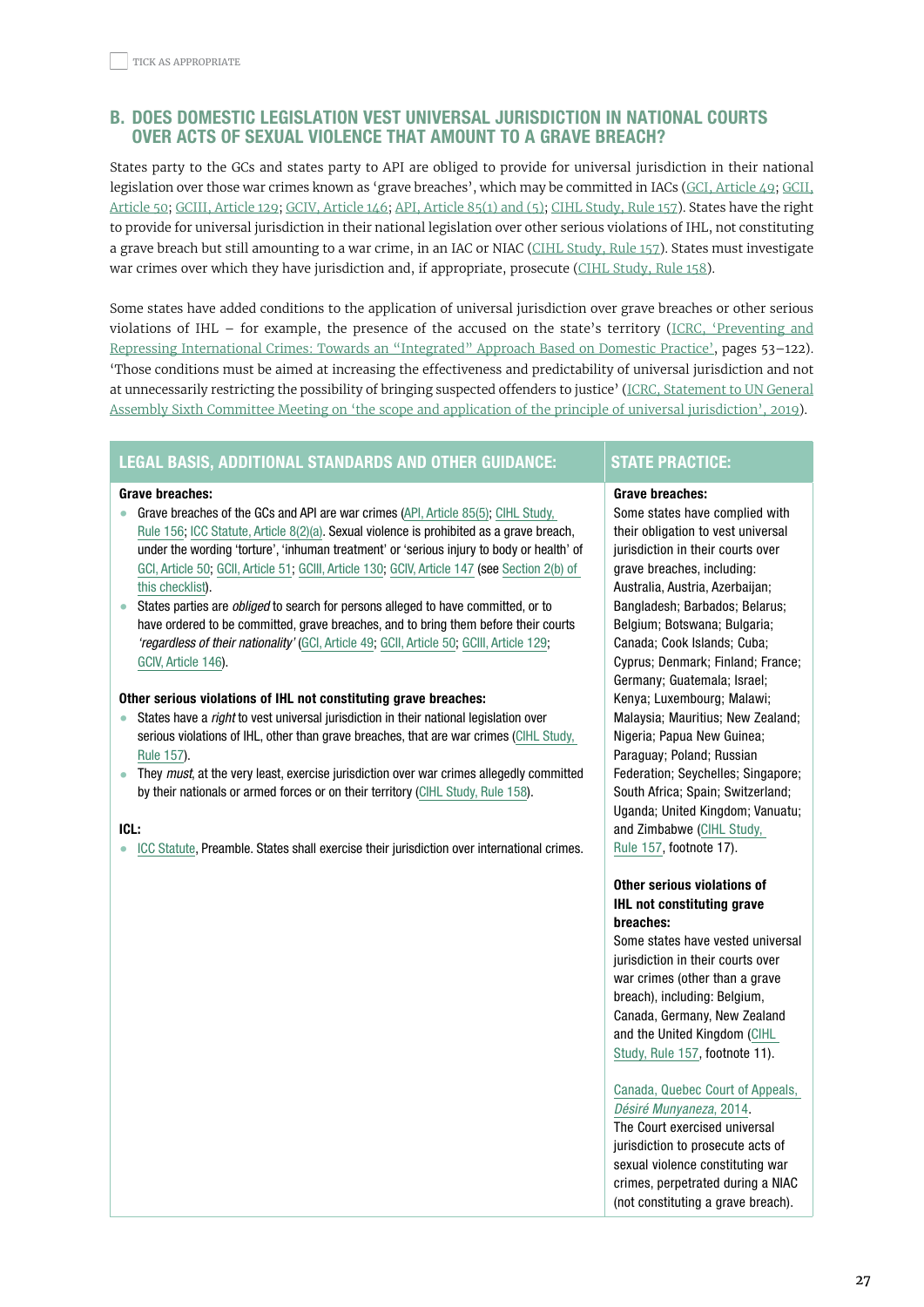# <span id="page-27-0"></span>C. (OPTIONAL) DOES DOMESTIC LEGISLATION PROVIDE DOMESTIC COURTS WITH THE MEANS TO EXTRADITE\* SUSPECTS OR PROVIDE MUTUAL LEGAL ASSISTANCE IN PROSECUTING?

\* Extradition involves the handing over of suspects for trial to another party concerned, provided that such a party has made out a *prima facie* case for trial (GCI, [Article](https://ihl-databases.icrc.org/applic/ihl/ihl.nsf/Article.xsp?action=openDocument&documentId=3F6C2B8B20272F58C12563CD0051A2BB) 49; GCII, [Article](https://ihl-databases.icrc.org/applic/ihl/ihl.nsf/ART/370-580059?OpenDocument) 50; GCIII, [Article](https://ihl-databases.icrc.org/applic/ihl/ihl.nsf/Article.xsp?action=openDocument&documentId=C083F579BD003884C12563CD0051B5D3) 129; GCIV, [Article](https://ihl-databases.icrc.org/applic/ihl/ihl.nsf/ART/380-600168?OpenDocument) 146).

# LEGAL BASIS, ADDITIONAL STANDARDS AND OTHER GUIDANCE: STATE PRACTICE:

#### IHL:

- [GCI, Article 49](https://ihl-databases.icrc.org/applic/ihl/ihl.nsf/Article.xsp?action=openDocument&documentId=3F6C2B8B20272F58C12563CD0051A2BB); [GCII, Article 50](https://ihl-databases.icrc.org/applic/ihl/ihl.nsf/ART/370-580059?OpenDocument); [GCIII, Article 129](https://ihl-databases.icrc.org/applic/ihl/ihl.nsf/Article.xsp?action=openDocument&documentId=C083F579BD003884C12563CD0051B5D3); [GCIV, Article 146.](https://ihl-databases.icrc.org/applic/ihl/ihl.nsf/ART/380-600168?OpenDocument) Each state party is under an obligation to search for persons alleged to have committed, or to have ordered to be committed, a grave breach, and to bring such persons before its own courts or extradite them (sexual violence constitutes a grave breach – see [Section 2\(b\)](#page-5-0)  [of this checklist](#page-5-0) for further details on grave breaches).
- [API, Article 88.](https://ihl-databases.icrc.org/applic/ihl/ihl.nsf/Article.xsp?action=openDocument&documentId=6B675161E7AE614EC12563CD0051E21A) States parties shall mutually assist one another in connection with criminal matters brought in respect of grave breaches. Mutual legal assistance includes cooperation in the matter of extradition of suspected offenders.
- [API, Article 89.](https://ihl-databases.icrc.org/applic/ihl/ihl.nsf/ART/470-750115?OpenDocument) In situations of serious violations of the GCs or API (including acts of sexual violence), states parties shall act jointly or individually in cooperation with the UN.
- [CIHL Study, Rule 161](https://ihl-databases.icrc.org/customary-ihl/eng/docs/v1_rul_rule161). In both IACs and NIACs, states must make every effort to cooperate, to the extent possible, with each other in order to facilitate the investigation of war crimes and the prosecution of the suspects.
- [Second Protocol to the Hague Convention of 1954 for the Protection of Cultural](https://ihl-databases.icrc.org/applic/ihl/ihl.nsf/Article.xsp?action=openDocument&documentId=4959BBFE64FA4152412567BB005746E0)  [Property in the Event of Armed Conflict, 1999](https://ihl-databases.icrc.org/applic/ihl/ihl.nsf/Article.xsp?action=openDocument&documentId=4959BBFE64FA4152412567BB005746E0), Article 19(1). States parties shall provide assistance with investigations, criminal or extradition proceedings, including in obtaining evidence at their disposal.

### ICL:

• [ICC Statute,](https://www.icc-cpi.int/resource-library/documents/rs-eng.pdf) Article 89. If the Court requests that a state party arrest or surrender a person suspected to have committed a crime within the Court's jurisdiction (including sexual violence as war crimes), the state party shall cooperate.

### IHRL, UNCAT:

- [Optional Protocol to the CRC on the sale of children, child prostitution and child](https://www.ohchr.org/EN/ProfessionalInterest/Pages/OPSCCRC.aspx)  [pornography, 2000](https://www.ohchr.org/EN/ProfessionalInterest/Pages/OPSCCRC.aspx), Article 10(1). States parties shall cooperate in the prevention, detection, investigation, prosecution and punishment of those responsible for exploiting children.
- [UNCAT](https://www.ohchr.org/EN/ProfessionalInterest/Pages/CAT.aspx), Articles 3, 7(1), 8 and 9(1). No state party may extradite a person to another state where there are substantial grounds for believing that they would be in danger of being subjected to torture (sexual violence can amount to torture, as detailed in [Section 2\(a\) of this checklist\)](#page-4-0). States parties may either submit a case concerning torture to their competent authorities for the purpose of prosecution, provided that it falls within their jurisdiction, or they may extradite the suspect. The offence of torture shall be deemed an extraditable offence. States parties shall afford one another the greatest measure of assistance in connection with criminal proceedings brought in respect of acts of torture, including the supply of all evidence at their disposal necessary for the proceedings.
- [Council of Europe, Convention on Preventing and Combating Violence Against Women](https://www.coe.int/en/web/conventions/full-list/-/conventions/rms/090000168008482e)  [and Domestic Violence](https://www.coe.int/en/web/conventions/full-list/-/conventions/rms/090000168008482e), Articles 18(2) and 62.

### [UK, Extradition Act, 2003](http://www.legislation.gov.uk/ukpga/2003/41/section/196), Section 196; [United Kingdom,](https://www.asser.nl/upload/documents/DomCLIC/Docs/NLP/UK/Ganic_Extradition_27-07-2010.pdf)  [Magistrates' Court,](https://www.asser.nl/upload/documents/DomCLIC/Docs/NLP/UK/Ganic_Extradition_27-07-2010.pdf) Ganić, 2010, para. 6. Conduct constituting a grave breach amounts to an extraditable offence.

## [Portugal, International Judicial](https://ihl-databases.icrc.org/applic/ihl/ihl-nat.nsf/implementingLaws.xsp?documentId=FCE3E9FFDCEAACAAC1256DC10031DF10&action=OpenDocument)  [Cooperation in Criminal](https://ihl-databases.icrc.org/applic/ihl/ihl-nat.nsf/implementingLaws.xsp?documentId=FCE3E9FFDCEAACAAC1256DC10031DF10&action=OpenDocument)

[Matters Law, 1999](https://ihl-databases.icrc.org/applic/ihl/ihl-nat.nsf/implementingLaws.xsp?documentId=FCE3E9FFDCEAACAAC1256DC10031DF10&action=OpenDocument). Portugal shall cooperate with other states in criminal matters (including extradition, transfer of proceedings and persons, enforcement of judgments and mutual legal assistance). There is no exception to the duty of cooperation for war crimes and other violations of the GCs (Article 7).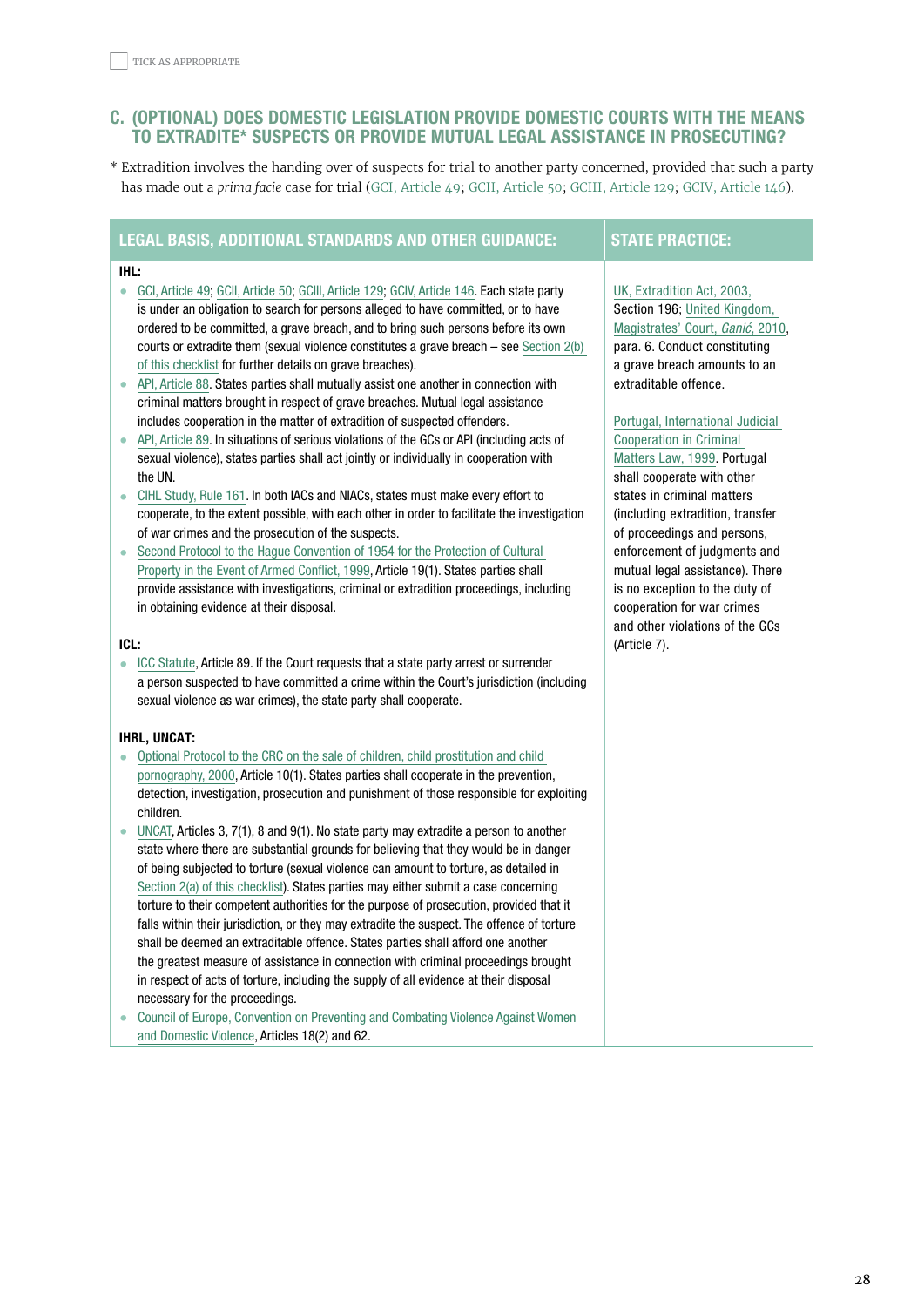# <span id="page-28-0"></span>D. DOES DOMESTIC LEGISLATION DISTINGUISH BETWEEN DIFFERENT MODES OF LIABILITY, SUCH AS INDIVIDUAL, COMMANDER AND SUPERIOR RESPONSIBILITY?

'Commanders and other superiors are criminally responsible for war crimes committed by their subordinates if they knew, or had reason to know, that the subordinates were about to commit or were committing such crimes and did not take all necessary and reasonable measures in their power to prevent their commission, or, if such crimes had been committed, to punish the persons responsible' (CIHL [Study,](https://ihl-databases.icrc.org/customary-ihl/eng/docs/v1_rul_rule153) Rule 153). 'The case law has also made it clear that belonging to the military is not a necessary condition, as political leaders or civilian, hierarchical superiors can also be held responsible for war crimes committed by subordinates' (ICRC Legal Factsheet, 'Command [Responsibility](https://www.icrc.org/en/document/command-responsibility-and-failure-act-factsheet) and [Failure](https://www.icrc.org/en/document/command-responsibility-and-failure-act-factsheet) to Act', 2013, p. 2). Ad hoc international tribunals have confirmed that if the superior had 'effective control' over their subordinate's conduct (a material ability to prevent and punish), then the superior could be held responsible if they failed to take action in response to the criminal conduct of their subordinate (*[ibid.](https://www.icrc.org/en/document/command-responsibility-and-failure-act-factsheet)*).

# LEGAL BASIS, ADDITIONAL STANDARDS AND OTHER GUIDANCE: STATE PRACTICE:

#### IHL:

- [GCI, Article 49](https://ihl-databases.icrc.org/applic/ihl/ihl.nsf/Article.xsp?action=openDocument&documentId=3F6C2B8B20272F58C12563CD0051A2BB); [GCII, Article 50](https://ihl-databases.icrc.org/applic/ihl/ihl.nsf/Article.xsp?action=openDocument&documentId=58854E245CB34B82C12563CD0051A8E4); [GCIII, Article 129](https://ihl-databases.icrc.org/applic/ihl/ihl.nsf/Article.xsp?action=openDocument&documentId=C083F579BD003884C12563CD0051B5D3); [GCIV, Article 146.](https://ihl-databases.icrc.org/applic/ihl/ihl.nsf/Article.xsp?action=openDocument&documentId=6F96EE4C7D1E72CAC12563CD0051C63A) 'Each High Contracting Party shall be under the obligation to search for persons alleged to have committed, or to have ordered to be committed, such grave breaches' (emphasis added).
- [API, Article 86\(2\)](https://ihl-databases.icrc.org/applic/ihl/ihl.nsf/Article.xsp?action=openDocument&documentId=043A5B6666FA92E6C12563CD0051E1E7). A superior will be individually responsible for their subordinates, if they knew, or had information which should have enabled them to conclude in the circumstances at the time, that their subordinate was committing or was going to commit such a grave breach of the GCs or API, and if they did not take all feasible measures within their power to prevent or repress the breach (superior responsibility).
- [API, Article 87\(3\)](https://ihl-databases.icrc.org/applic/ihl/ihl.nsf/ART/470-750113?OpenDocument). A military commander will be individually responsible for their subordinates if they do not prevent violations by their subordinates or initiate disciplinary or penal action against violators (commander responsibility).
- [CIHL Study, Rule 153](https://ihl-databases.icrc.org/customary-ihl/eng/docs/v1_rul_rule153). As detailed above.

#### ICL:

- [ICC Statute,](https://www.icc-cpi.int/resource-library/documents/rs-eng.pdf) Article 25(2) and (3). A person may be individually responsible for a crime within the ICC's jurisdiction (including sexual violence as a war crime), if they: commit the crime individually or jointly; attempt to commit a crime; or if they order, solicit, induce, aid, abet, assist or contribute to the commission or attempted commission of the crime.
- [ICC Statute,](https://www.icc-cpi.int/resource-library/documents/rs-eng.pdf) Article 28(a) and (b). A military commander or other superior shall be criminally responsible for crimes within the jurisdiction of the Court committed by forces or subordinates under their effective command and control, or effective authority and control, as a result of their failure to exercise control properly over such forces or subordinates.

#### IHRL:

• [Council of Europe, Convention on Preventing and Combating Violence Against Women](https://www.coe.int/en/web/conventions/full-list/-/conventions/rms/090000168008482e)  [and Domestic Violence](https://www.coe.int/en/web/conventions/full-list/-/conventions/rms/090000168008482e), Article 41. Commission, aiding or abetting, and attempt are modes of liability.

#### Other:

• [ICRC Factsheet, 'Command Responsibility and Failure to Act', 2013](https://www.icrc.org/en/document/command-responsibility-and-failure-act-factsheet), p. 2. Superior responsibility is proportionate to the gravity of the act.

## [Germany, Higher Regional](https://ihl-databases.icrc.org/applic/ihl/ihl-nat.nsf/caseLaw.xsp?documentId=164AF809E4181E47C12582E20036E84E&action=OpenDocument)

[Court of Stuttgart, Judgment,](https://ihl-databases.icrc.org/applic/ihl/ihl-nat.nsf/caseLaw.xsp?documentId=164AF809E4181E47C12582E20036E84E&action=OpenDocument)  [Ignace Murwanashyaka and](https://ihl-databases.icrc.org/applic/ihl/ihl-nat.nsf/caseLaw.xsp?documentId=164AF809E4181E47C12582E20036E84E&action=OpenDocument)  [Straton Musoni](https://ihl-databases.icrc.org/applic/ihl/ihl-nat.nsf/caseLaw.xsp?documentId=164AF809E4181E47C12582E20036E84E&action=OpenDocument), 2015. The Court upheld the convictions of two leaders of a Hutu militia group in Rwanda for grave breaches of the GCs, on the basis that they were the *leaders* of foreign terrorist organizations, and for aiding in the commission of war crimes.

#### [Belarus, Criminal Code, 1999](http://pravo.by/document/?guid=3871&p0=Hk9900275),

Article 137. A commander will be held responsible for failure to prevent and suppress war crimes committed by his/her subordinates.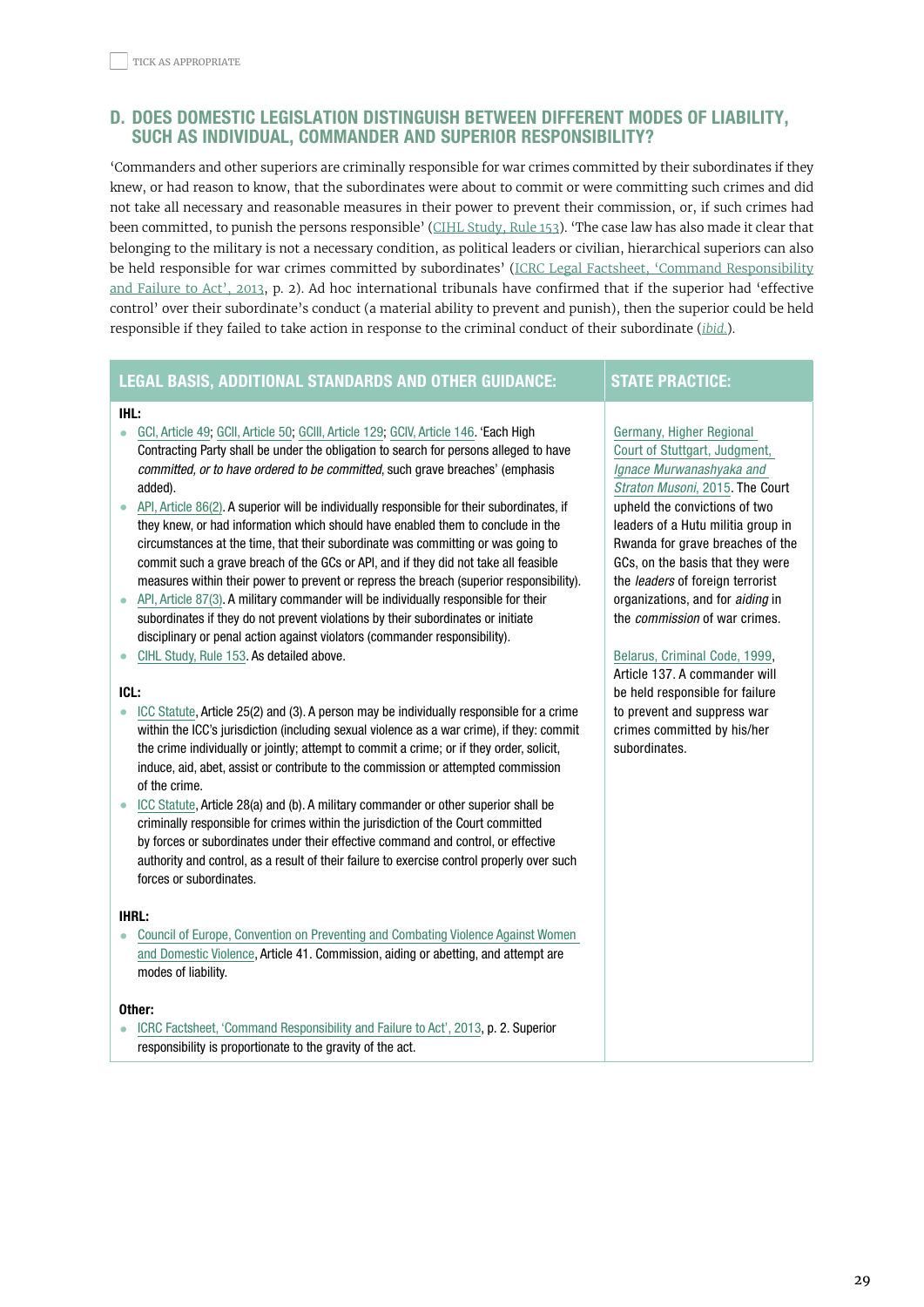# <span id="page-29-0"></span>e. DOES DOMESTIC LEGISLATION ENSURE THAT AMNESTIES\* ARE PROHIBITED FOR WAR CRIMES?

\* An amnesty is an official legislative or executive act whereby criminal investigation or prosecution of an individual, a group or class of persons and/or certain offences is prospectively or retroactively barred, and any penalties cancelled (ICRC Legal Factsheet, ['Amnesties](https://www.icrc.org/en/document/amnesties-and-ihl-purpose-and-scope) and IHL: Purpose and Scope', 2017, p. 1). Amnesties for war crimes would be incompatible with the rule obliging states to investigate and prosecute persons suspected of having committed war crimes (CIHL [Study,](https://ihl-databases.icrc.org/customary-ihl/eng/docs/v1_rul_rule158) Rule 158).

# LEGAL BASIS, ADDITIONAL STANDARDS AND OTHER GUIDANCE: STATE PRACTICE:

#### IHL:

- [CIHL Study, Rule 158](https://ihl-databases.icrc.org/customary-ihl/eng/docs/v1_rul_rule158). As detailed above.
- [CIHL Study, Rule 159](https://ihl-databases.icrc.org/customary-ihl/eng/docs/v1_rul_rule159). 'At the end of hostilities, the authorities in power must endeavour to grant the broadest possible amnesty to persons who have participated in a NIAC, or to those deprived of their liberty for reasons related to the armed conflict, with the exception of persons suspected of, accused of or sentenced for war crimes' (emphasis added).
- [ICRC, Commentary on GCI, 2016, Article 49,](https://ihl-databases.icrc.org/applic/ihl/ihl.nsf/Comment.xsp?action=openDocument&documentId=3ED0B7D33BF425F3C1257F7D00589C84#66_B) para. 2845. Amnesties granted to persons who have participated in an armed conflict shall not extend to those who are suspected of having committed grave breaches or other serious violations of IHL.

#### ICL:

- [Extraordinary Chambers in the Courts of Cambodia,](https://www.eccc.gov.kh/sites/default/files/documents/courtdoc/E51_15_EN.PDF) Decision on leng Sary's Rule 89 [Preliminary Objections](https://www.eccc.gov.kh/sites/default/files/documents/courtdoc/E51_15_EN.PDF), 2011, para. 39; [ICTY Trial Chamber,](https://www.icty.org/x/cases/furundzija/tjug/en/fur-tj981210e.pdf) Furundžija, Judgment, [1998](https://www.icty.org/x/cases/furundzija/tjug/en/fur-tj981210e.pdf), para. 155. International criminal courts and tribunals have held that an amnesty law cannot relieve the relevant state from its obligation to ensure the prosecution or punishment of perpetrators of grave breaches, torture, or war crimes in general. As detailed in [Section 2\(a\) of this checklist,](#page-4-0) sexual violence is a form of torture.
- [Statute of the Special Court for Sierra Leone](http://www.rscsl.org/Documents/scsl-statute.pdf), Article 10. An amnesty shall not be a bar to prosecution for war crimes. [Special Court for Sierra Leone, Appeals Chamber,](http://www.rscsl.org/Documents/Decisions/AFRC/Appeal/033/SCSL-04-16-PT-033.pdf)  [Decision on Challenge to Jurisdiction: Lomé Accord Amnesty](http://www.rscsl.org/Documents/Decisions/AFRC/Appeal/033/SCSL-04-16-PT-033.pdf), 2004, paras. 71–72. The Court confirmed that an amnesty law did not rule out prosecution for war crimes.

#### IHRL:

- IACtHR, [Massacres of El Mozote and Nearby Places](https://www.refworld.org/cases,IACRTHR,564ecfee4.html) v. El Salvador, 2012, para, 286. In the context of a NIAC, the IACtHR considered that an amnesty law does not preclude the investigation and prosecution of war crimes.
- [Human Rights Committee,](https://www.refworld.org/docid/453883fb0.html) General Comment No. 20, 1992, para. 15. Amnesties are generally incompatible with the duty of states to investigate acts of torture. 'States may not deprive individuals of the right to an effective remedy'.
- CEDAW Committee, [General Recommendation on Women's Access to Justice](https://tbinternet.ohchr.org/Treaties/CEDAW/Shared%20Documents/1_Global/CEDAW_C_GC_33_7767_E.pdf), 2015, Recommendation 19(f). Amnesties for gender-based human rights violations such as sexual violence should be rejected.

#### Other:

[UN Security Council, S/Res/1315, 2000,](https://www.securitycouncilreport.org/atf/cf/%7B65BFCF9B-6D27-4E9C-8CD3-CF6E4FF96FF9%7D/IJ%20SRES1315.pdf) Preamble. The UN Security Council confirmed that amnesties may not apply to war crimes.

### [Philippines, Proclamation No. 1377,](https://ihl-databases.icrc.org/customary-ihl/eng/docs/v2_cou_ph_rule159_sectionb)  [2007.](https://ihl-databases.icrc.org/customary-ihl/eng/docs/v2_cou_ph_rule159_sectionb) This law excludes certain crimes from amnesty laws, including rape and torture.

[Democratic Republic of the Congo,](https://ihl-databases.icrc.org/applic/ihl/ihl-nat.nsf/implementingLaws.xsp?documentId=6FB98CB972E433EEC1257E6200547ACF&action=OpenDocument)  [Law No. 14/006 on Amnesties](https://ihl-databases.icrc.org/applic/ihl/ihl-nat.nsf/implementingLaws.xsp?documentId=6FB98CB972E433EEC1257E6200547ACF&action=OpenDocument)  [for Insurrectional Facts, Facts](https://ihl-databases.icrc.org/applic/ihl/ihl-nat.nsf/implementingLaws.xsp?documentId=6FB98CB972E433EEC1257E6200547ACF&action=OpenDocument)  [of War and Political Offences,](https://ihl-databases.icrc.org/applic/ihl/ihl-nat.nsf/implementingLaws.xsp?documentId=6FB98CB972E433EEC1257E6200547ACF&action=OpenDocument)  [2014.](https://ihl-databases.icrc.org/applic/ihl/ihl-nat.nsf/implementingLaws.xsp?documentId=6FB98CB972E433EEC1257E6200547ACF&action=OpenDocument) This law excludes various crimes from the scope of the domestic amnesty law, including war crimes, offences of torture, rape and other forms of sexual violence.

#### [Burundi, Penal Code, 2009](https://webcache.googleusercontent.com/search?q=cache:200KfiFfASgJ:https://www.wipo.int/edocs/lexdocs/laws/fr/bi/bi009fr.pdf+&cd=1&hl=en&ct=clnk&gl=fr),

Article 171. There shall be no amnesties for war crimes, genocide and crimes against humanity.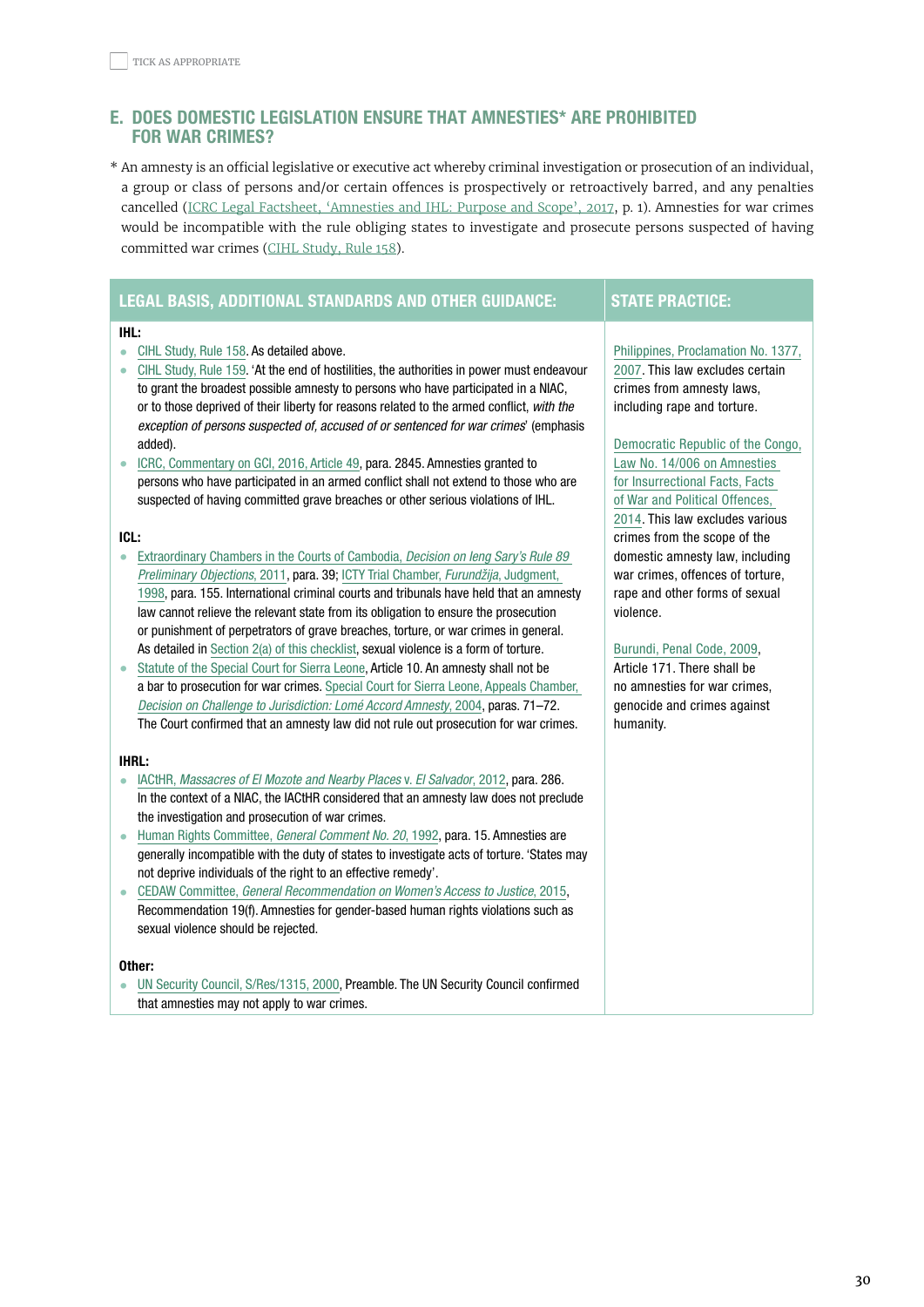# <span id="page-30-0"></span>F. DOES DOMESTIC LEGISLATION ENSURE THAT THE DEFENCE OF SUPERIOR ORDER\* IS PROHIBITED IN THE CASE OF WAR-CRIME CHARGES?

\* Defence of superior order: a claim that a crime was committed by a person pursuant to an order of a Government or of a superior (military or civilian) ([ICC Statute](https://www.icc-cpi.int/resource-library/documents/rs-eng.pdf), Article 33(1)).

# LEGAL BASIS, ADDITIONAL STANDARDS AND OTHER GUIDANCE: STATE PRACTICE:

#### IHL:

- [CIHL Study, Rule 154](https://ihl-databases.icrc.org/customary-ihl/eng/docs/v1_rul_rule154). Every combatant has a duty to disobey a manifestly unlawful order.
- [CIHL Study, Rule 155](https://ihl-databases.icrc.org/customary-ihl/eng/docs/v1_rul_rule155). Obeying a superior order does not relieve a subordinate of criminal responsibility if the subordinate knew that the act was unlawful or should have known because of the manifestly unlawful nature of the act ordered.

### ICL:

- [ICC Statute,](https://www.icc-cpi.int/resource-library/documents/rs-eng.pdf) Article 33(1). 'The fact that a crime within the jurisdiction of the Court has been committed by a person pursuant to an order of a Government or of a superior, whether military or civilian, shall not relieve that person of criminal responsibility unless: (a) the person was under a legal obligation to obey orders of the Government or the superior in question; (b) the person did not know that the order was unlawful; or (c) the order was not manifestly unlawful.'
- [ICTY Statute, 1993,](https://www.icty.org/x/file/Legal%20Library/Statute/statute_sept09_en.pdf) Article 7(4); [ICTR Statute, 1994](http://www.icls.de/dokumente/ictr_statute.pdf), Article 6(4); [Statute of the Special](https://www.legal-tools.org/doc/da0bbb/pdf)  [Tribunal for Lebanon,](https://www.legal-tools.org/doc/da0bbb/pdf) Article 3(3); [Statute of the Special Court for Sierra Leone](http://www.rscsl.org/Documents/scsl-statute.pdf), Article 6(4). The fact that the person acted pursuant to an order of a Government or of a superior shall not relieve them of criminal responsibility but may be considered in mitigation of punishment if the Court or Tribunal determines that justice so requires.

### UNCAT:

• [UNCAT](https://www.ohchr.org/EN/ProfessionalInterest/Pages/CAT.aspx), Article 2(3). An order from a superior officer or public authority may not be invoked as a justification for torture (sexual violence amounts to torture, as detailed in [Section 2\(a\) of this checklist\)](#page-4-0).

#### Other:

- [UN, Code of Conduct for Law Enforcement Officials, 1979,](https://www.ohchr.org/EN/ProfessionalInterest/Pages/LawEnforcementOfficials.aspx) Article 5. The defence of superior order cannot be invoked to justify torture or cruel, inhuman or degrading treatment or punishment (sexual violence amounts to torture, as detailed in [Section 2\(a\) of this checklist\)](#page-4-0).
- UN, Basic Principles on the Use of Force and Firearms by Law Enforcement Officials, [1990](https://www.un.org/ruleoflaw/files/BASICP~3.PDF), para. 26. The defence of superior order will be inadmissible where the order was manifestly unlawful and the subordinate had a reasonable opportunity to refuse to follow it.
- [UN, Transitional Administration in East Timor, On the Establishment of Panels with](http://mj.gov.tl/jornal/lawsTL/UNTAET-Law/Regulations%20English/Reg2000-15.pdf)  [Exclusive Jurisdiction Over Serious Criminal Offences, UNTAET/REG/2000/15, 2000](http://mj.gov.tl/jornal/lawsTL/UNTAET-Law/Regulations%20English/Reg2000-15.pdf), Section 21. The defence of superior order is inadmissible.

# [Australia, War Crimes Act, 1945,](https://ihl-databases.icrc.org/ihl-nat/0/76FBCA6033A0C2B9C12563F100545835)

[amendments of 2001](https://ihl-databases.icrc.org/ihl-nat/0/76FBCA6033A0C2B9C12563F100545835), Section 16. This law excludes the defence of superior order for war crimes, but allows this circumstance to be considered in determining the proper sentence.

### [Russian Federation, Criminal](http://www.consultant.ru/document/cons_doc_LAW_10699/)

[Code, 1996,](http://www.consultant.ru/document/cons_doc_LAW_10699/) Article 42. Criminal liability is excluded for persons who do not comply with a deliberately unlawful order.

### [Burundi, Penal Code, amendments](https://webcache.googleusercontent.com/search?q=cache:200KfiFfASgJ:https://www.wipo.int/edocs/lexdocs/laws/fr/bi/bi009fr.pdf+&cd=1&hl=en&ct=clnk&gl=fr)

[of 2009,](https://webcache.googleusercontent.com/search?q=cache:200KfiFfASgJ:https://www.wipo.int/edocs/lexdocs/laws/fr/bi/bi009fr.pdf+&cd=1&hl=en&ct=clnk&gl=fr) Article 31. The defence of superior order cannot be availed of for war-crime charges.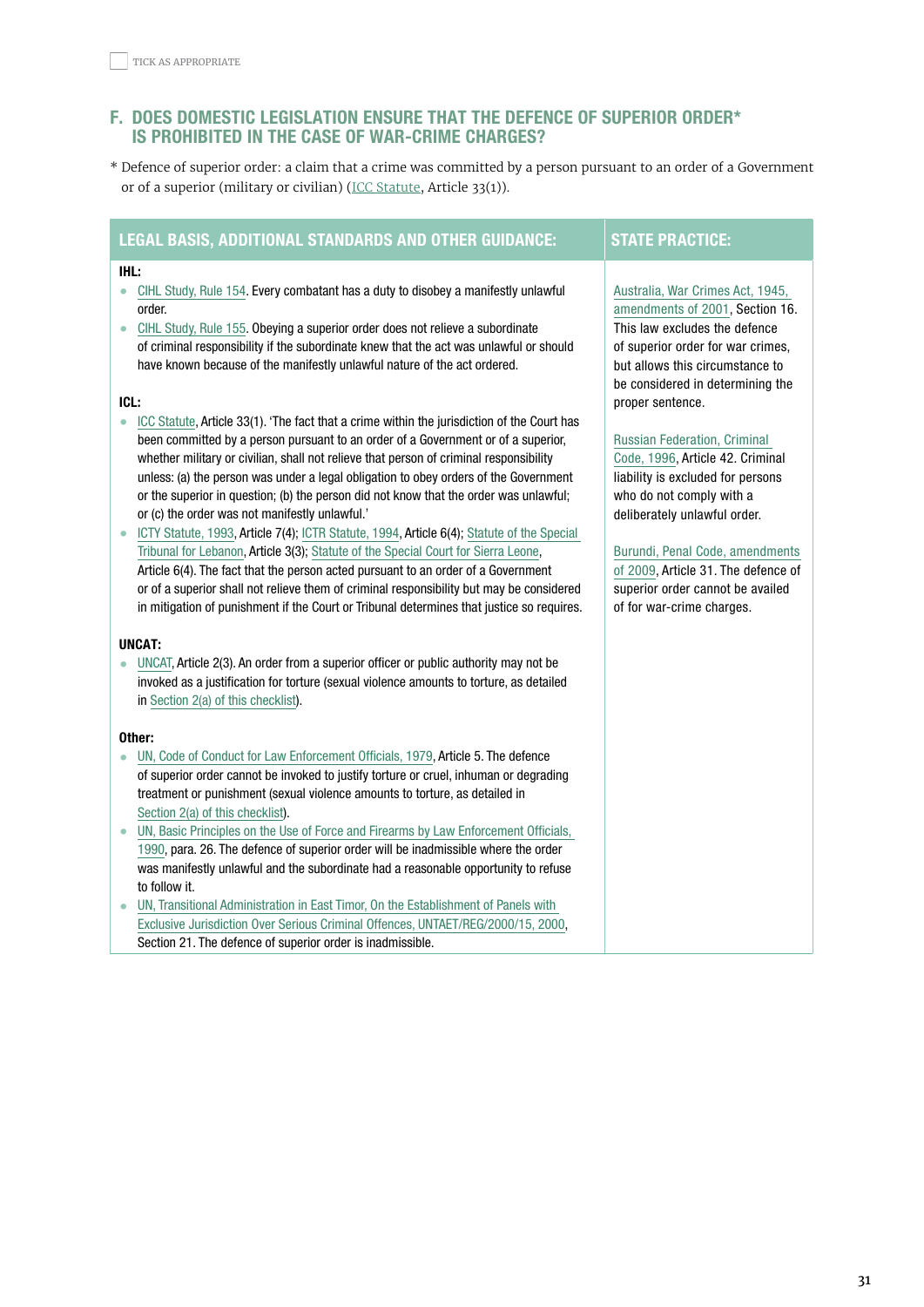# <span id="page-31-0"></span>g. CAN DOMESTIC COURTS APPLY RELEVANT INTERNATIONAL CUSTOMARY LAW THAT WAS APPLICABLE AT THE TIME AND IN THE PLACE WHERE THE CONDUCT OCCURRED?

'No one may be accused or convicted of a criminal offence on account of any act or omission which did not constitute a criminal offence under national or international law at the time it was committed; nor may a heavier penalty be imposed than that which was applicable at the time the criminal offence was committed' (CIHL [Study,](https://ihl-databases.icrc.org/customary-ihl/eng/docs/v1_rul_rule101) Rule 101). As such, domestic courts should have the means to apply international as well as domestic law. However, some constitutions require that domestic prosecutions of international crimes are conditional on their domestic criminalization (Australia, for example: *Polyukhovich* v. *[Commonwealth](http://www.haguejusticeportal.net/Docs/NLP/Australia/Polyukhovich_High_Court_Decision_14-8-1991.pdf)* (1991) 172 CLR 501, 563, Brennan J). Therefore, states parties to the GCs and APs should make all necessary efforts to incorporate the penal provisions into their domestic legislation, to ensure that they can investigate, prosecute and address future violations of IHL [\(ICRC](https://international-review.icrc.org/sites/default/files/S0020860400075197a.pdf) International Review, XIVth International Congress on Penal Law, ['International](https://international-review.icrc.org/sites/default/files/S0020860400075197a.pdf) Crimes and Domestic Criminal [Law',](https://international-review.icrc.org/sites/default/files/S0020860400075197a.pdf) 1989, p. 61).

## LEGAL BASIS, ADDITIONAL STANDARDS AND OTHER GUIDANCE: STATE PRACTICE:

#### IHL:

• [GCIV, Article 67;](https://ihl-databases.icrc.org/applic/ihl/ihl.nsf/ART/380-600074?OpenDocument) [APII, Article 6\(2\)\(c\);](https://ihl-databases.icrc.org/applic/ihl/ihl.nsf/Article.xsp?action=openDocument&documentId=DDA40E6D88861483C12563CD0051E7F2) [CIHL Study, Rule 101.](https://ihl-databases.icrc.org/customary-ihl/eng/docs/v2_rul_rule101) No one may be accused or convicted of a criminal offence on account of any act or omission which did not constitute a criminal offence under national or international law at the time it was committed; nor may a heavier penalty be imposed than that which was applicable at the time the criminal offence was committed.

#### ICL:

• [ICC Statute,](https://www.icc-cpi.int/resource-library/documents/rs-eng.pdf) Article 22(1). A person can only be held responsible for an act that constituted a criminal offence at the time that it took place.

#### IHRL:

• [ECHR](https://www.echr.coe.int/Documents/Convention_ENG.pdf), Article 7(1); [ICCPR](https://www.ohchr.org/EN/ProfessionalInterest/Pages/CCPR.aspx), Article 15(1); [ACHR,](http://www.oas.org/dil/treaties_B-32_American_Convention_on_Human_Rights.pdf) Article 9; [AfCHPR](https://www.achpr.org/legalinstruments/detail?id=49), Article 7(2). IHRL requires that a person may only be held criminally responsible for an act which constituted a criminal offence under national or international law at the time of its commission.

## Other:

- [UDHR,](https://www.un.org/en/universal-declaration-human-rights/) Article 11(2).
- [Report of the UN Secretary-General pursuant to para. 2 of UNSC Resolution 808,](https://www.securitycouncilreport.org/atf/cf/%7B65BFCF9B-6D27-4E9C-8CD3-CF6E4FF96FF9%7D/ICTY%20S%2025704%20statute_re808_1993_en.pdf)  [1993](https://www.securitycouncilreport.org/atf/cf/%7B65BFCF9B-6D27-4E9C-8CD3-CF6E4FF96FF9%7D/ICTY%20S%2025704%20statute_re808_1993_en.pdf), paras. 34–36. A Court may apply CIHL that was applicable at the time of the relevant conduct.

### [Quebec, Court of Appeals,](https://ihl-databases.icrc.org/applic/ihl/ihl-nat.nsf/caseLaw.xsp?documentId=5E1064A2DC047A3BC1257E6C003377DA&action=OpenDocument) Désiré [Munyaneza](https://ihl-databases.icrc.org/applic/ihl/ihl-nat.nsf/caseLaw.xsp?documentId=5E1064A2DC047A3BC1257E6C003377DA&action=OpenDocument), 2014, paras. 20–55. The Court confirmed the Canadian Court's jurisdiction over acts that constituted crimes under international law at the time and in the place of their commission.

## [South Africa, Implementation of](https://ihl-databases.icrc.org/applic/ihl/ihl-nat.nsf/implementingLaws.xsp?documentId=B5EFE573DB35A7CAC1257B4E0041E237&action=OpenDocument)  [the Geneva Conventions Act, 2012,](https://ihl-databases.icrc.org/applic/ihl/ihl-nat.nsf/implementingLaws.xsp?documentId=B5EFE573DB35A7CAC1257B4E0041E237&action=OpenDocument)

Article 7(4). 'Nothing in this Act must be construed as precluding the prosecution of any person accused of having committed a breach under CIHL before this Act took effect'.

# [Colombia, Legislative Act amending](https://ihl-databases.icrc.org/applic/ihl/ihl-nat.nsf/implementingLaws.xsp?documentId=7FFEE84F9DDD0CD1C1257C430038BEA2&action=OpenDocument)  [Articles 116, 152 and 221 of the](https://ihl-databases.icrc.org/applic/ihl/ihl-nat.nsf/implementingLaws.xsp?documentId=7FFEE84F9DDD0CD1C1257C430038BEA2&action=OpenDocument)

[Constitution, 2012](https://ihl-databases.icrc.org/applic/ihl/ihl-nat.nsf/implementingLaws.xsp?documentId=7FFEE84F9DDD0CD1C1257C430038BEA2&action=OpenDocument). The investigating and prosecuting authorities shall exclusively apply IHL. The Act foresees a statutory law that would harmonize the Colombian penal law with IHL and interpret the latter.

Court of [Bosnia and Herzegovina,](https://ihl-databases.icrc.org/applic/ihl/ihl-nat.nsf/caseLaw.xsp?documentId=BAED881C87C9C6E2C12572D8004193AC&action=OpenDocument)  [Nedo Samardzic](https://ihl-databases.icrc.org/applic/ihl/ihl-nat.nsf/caseLaw.xsp?documentId=BAED881C87C9C6E2C12572D8004193AC&action=OpenDocument), 2006. The Court justified a prosecution for sexual slavery on the basis that the country's Criminal Code had codified crimes already recognized under CIHL at the time relevant to the case. The Court explained that trying the accused under the provisions of the domestic Criminal Code did not breach the principle of legality.

#### [Cameroon, Constitution, 1996](http://webcache.googleusercontent.com/search?q=cache:DsGdY1-lXi4J:www.assnat.cm/images/The_constitution.pdf+&cd=1&hl=en&ct=clnk&gl=fr)

[\(amendment\)](http://webcache.googleusercontent.com/search?q=cache:DsGdY1-lXi4J:www.assnat.cm/images/The_constitution.pdf+&cd=1&hl=en&ct=clnk&gl=fr), Article 45. International treaties and international agreements that have been ratified shall take precedence over national laws.